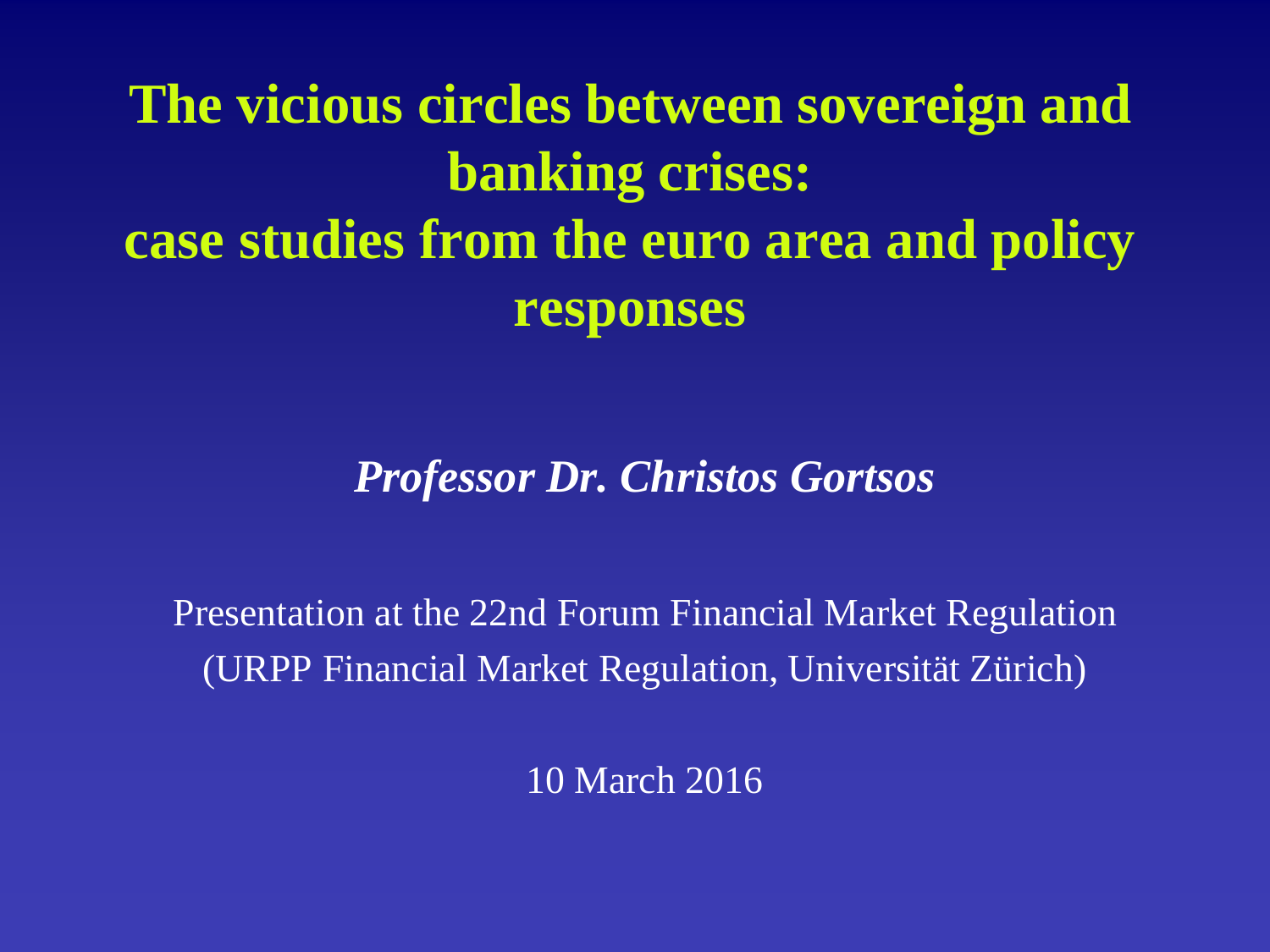## **TABLE OF CONTENTS**

#### **A. Vicious circles between the banking system and the sovereign: an overview**

- 1. General overview
- 2. In particular: the channels of direct transmission from a sovereign crisis to the banking system

#### **B. The cases of Ireland and Greece as the two extreme opposite examples**

- 1. General overview
- 2. The case of Ireland
- 3. The case of Greece

#### **C. Adequate regulatory actions in order to break the vicious circles**

- 1. The bank safety net
- 2. Designing the bank safety net in order to prevent banking crises having spillover effects to the sovereign and contain their impact
- 3. Designing the bank safety net in order to prevent sovereign fiscal and/or debt crises having spillover effects to the banking system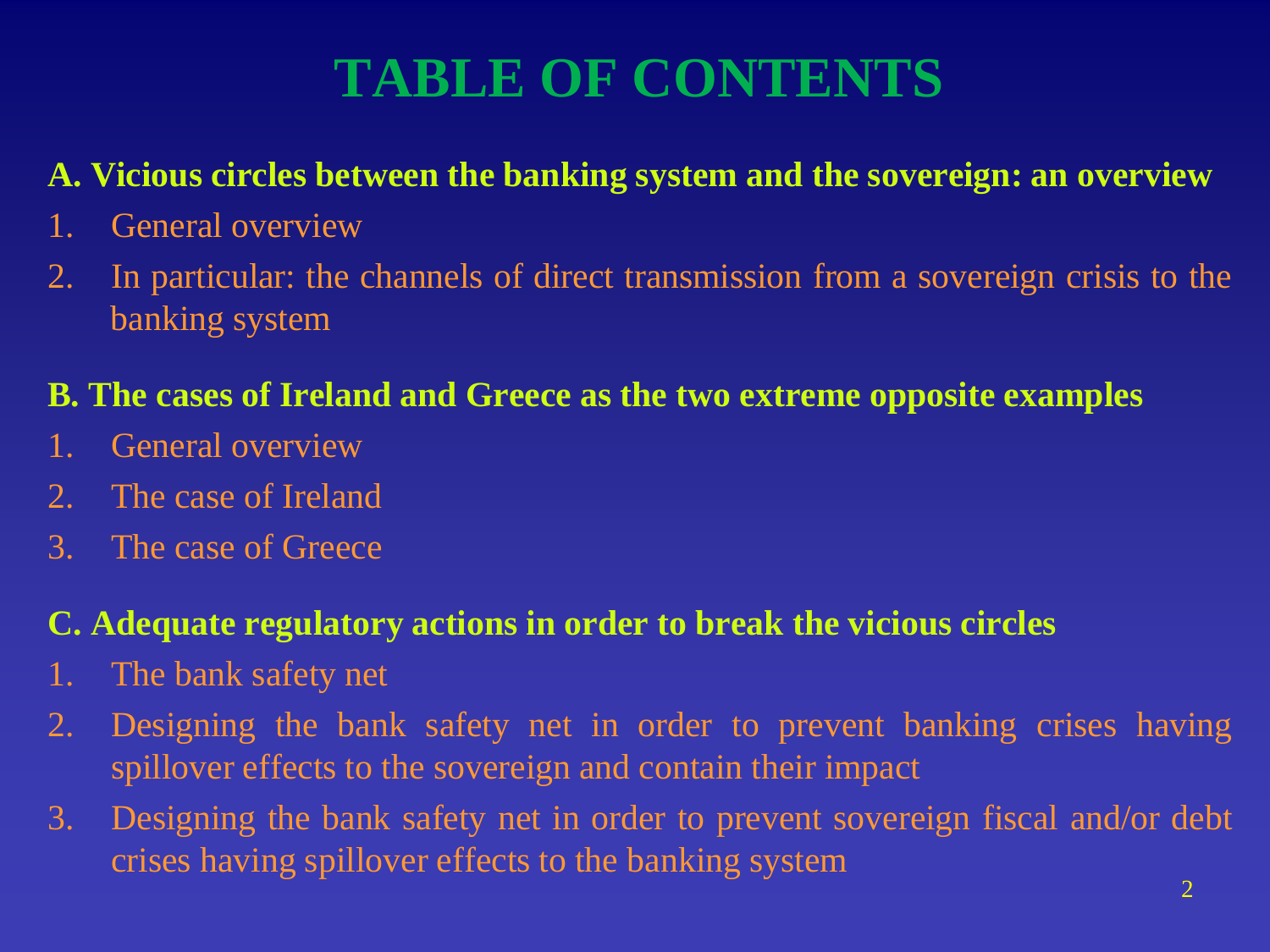## **D. The EU response to the recent crises: the European Banking Union (EBU)**

1.Adoption of EU rules and (in some cases) establishment of EU institutions pertaining to the various components of the EU bank safety net

- 2.The various components as a by-product of the two crises
- 3.The impact of public international banking law on the content of the single rulebook
- 4.Variable perimeter of application
- 5.Legal sources: a mixture of legal acts adopted on various legal bases contestability
- 6.Selected important elements of the institutional framework

#### **E. Concluding remarks**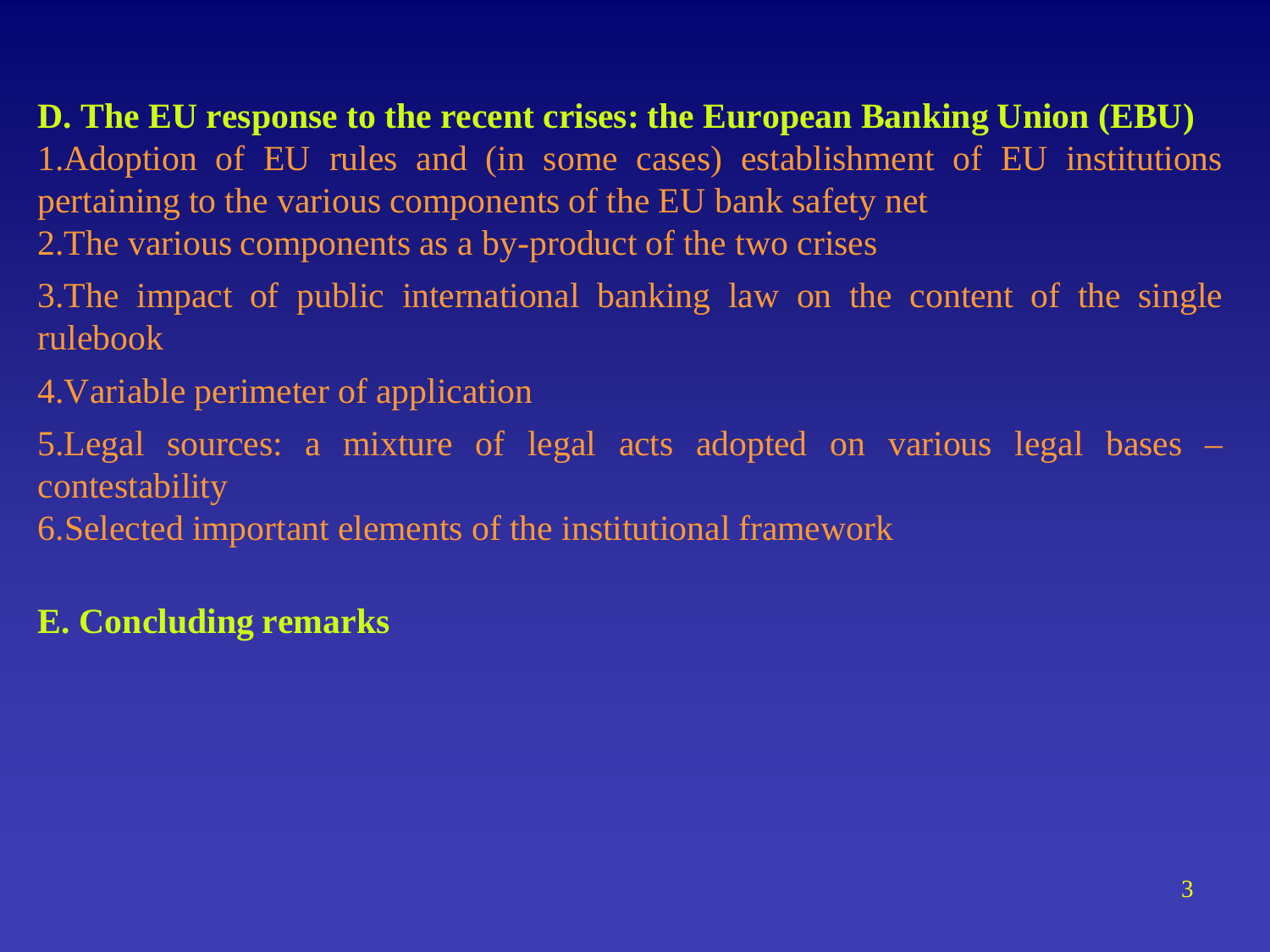# **A. Vicious circles between the banking system and the sovereign: an overview**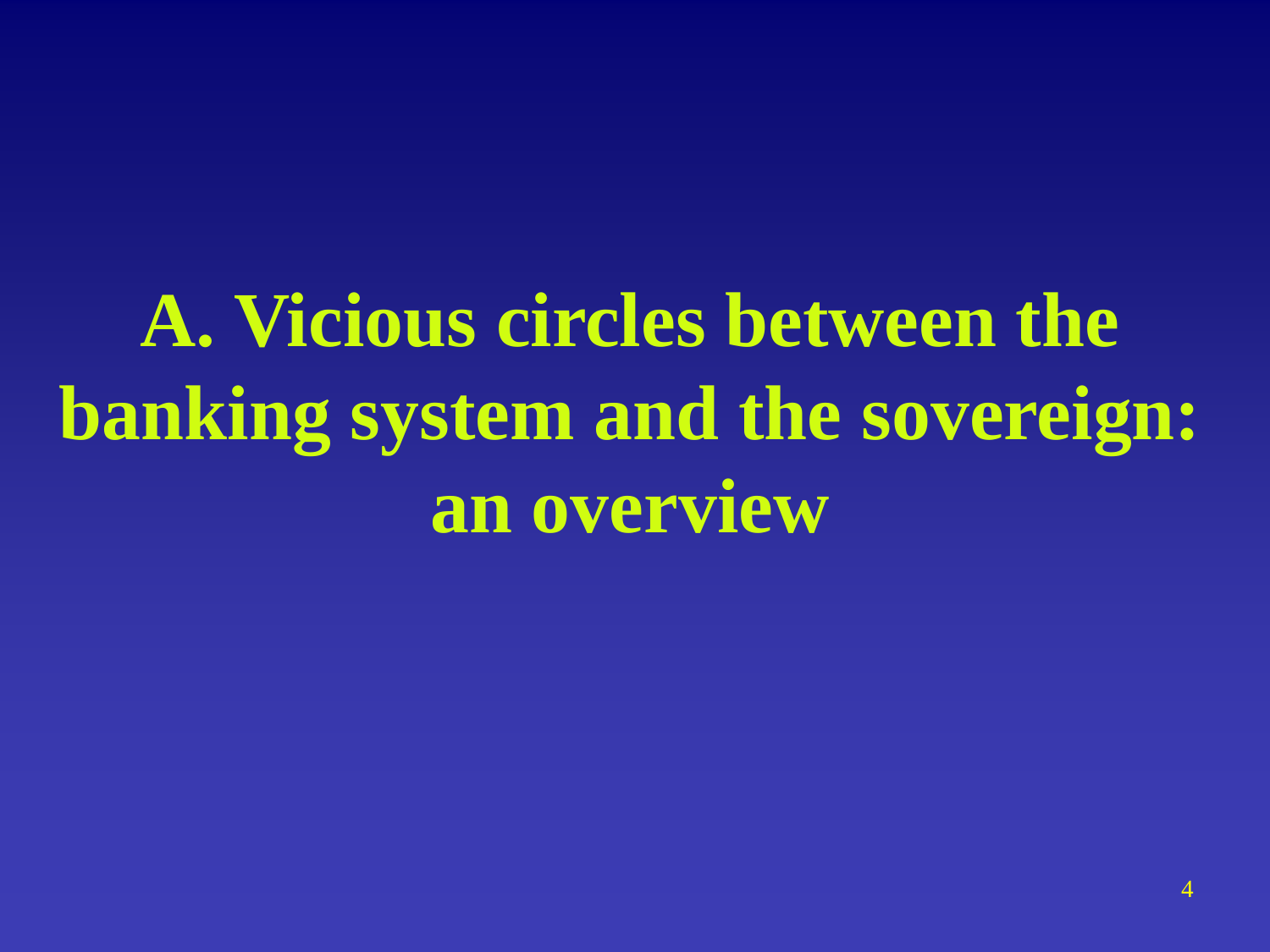### **1. A general overview**

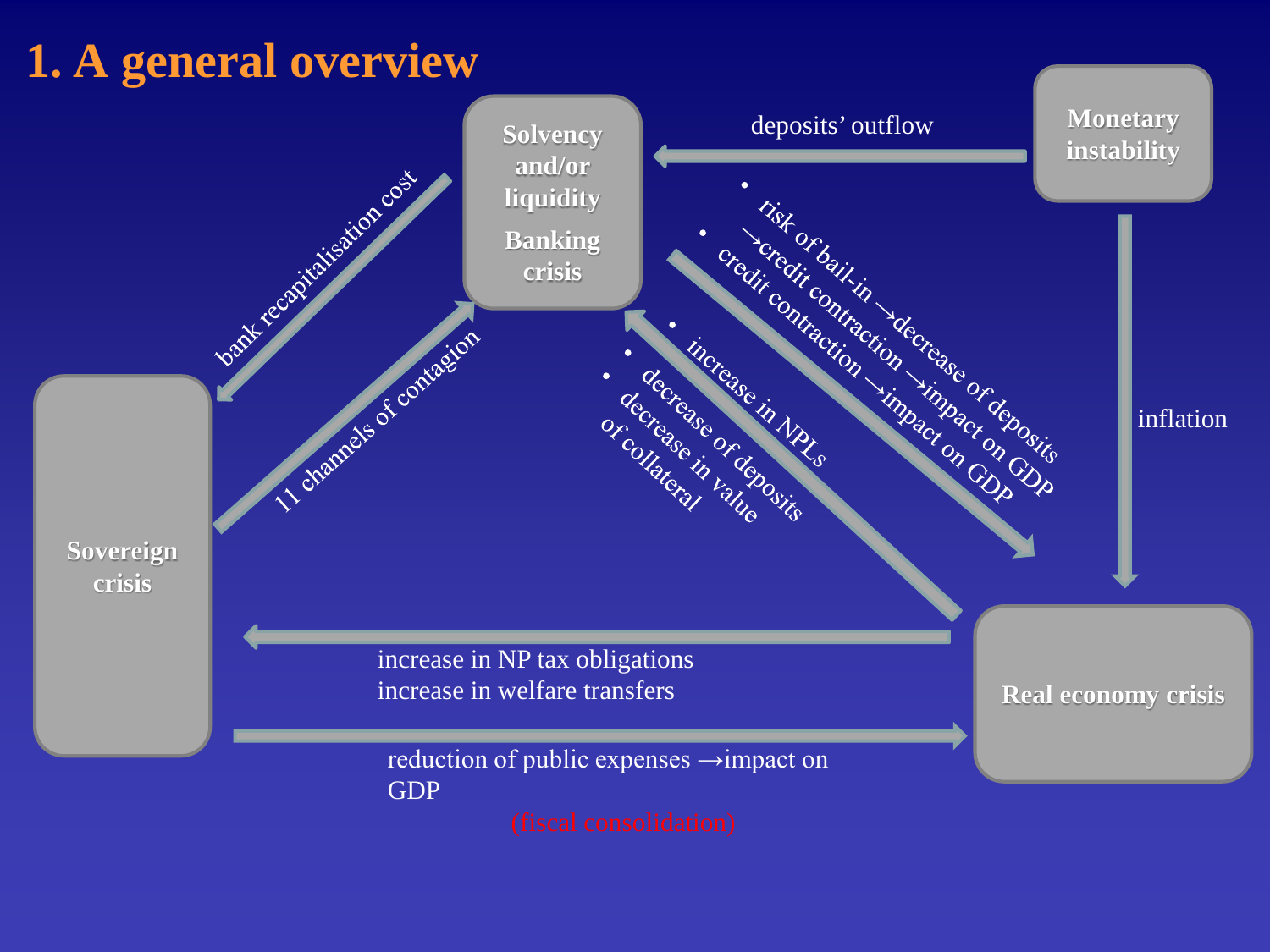- **2. In particular: the channels of transmission from a sovereign crisis to the banking system**
- **a) Direct channels of transmission (see Committee on the Global Financial System (2011):**
- **(i)** impact of negative sovereign ratings on (individual) bank ratings and hence to their funding conditions in wholesale markets, **(ii)** losses incurred by banks from their sovereign debt holdings, **(iii)** the 'collateral/liquidity channel', **(iv)** losses from state guarantees granted to banks (explicit and implicit), **(v)** the 'risk aversion channel':
	- rise in investors' risk aversion may increase the *premia* demanded on banks' securities and hence reduce their funding availability,
	- generalised decline in asset prices, triggering losses,
- **(vi)** impact on banks' non-interest (fee and trading) income,
- **(vii)** crowding-out effects on banks' debt issuance (up to the point that markets are closed for both the sovereign and the banks), and (viii) close correlation between sovereign and financial CDS indices.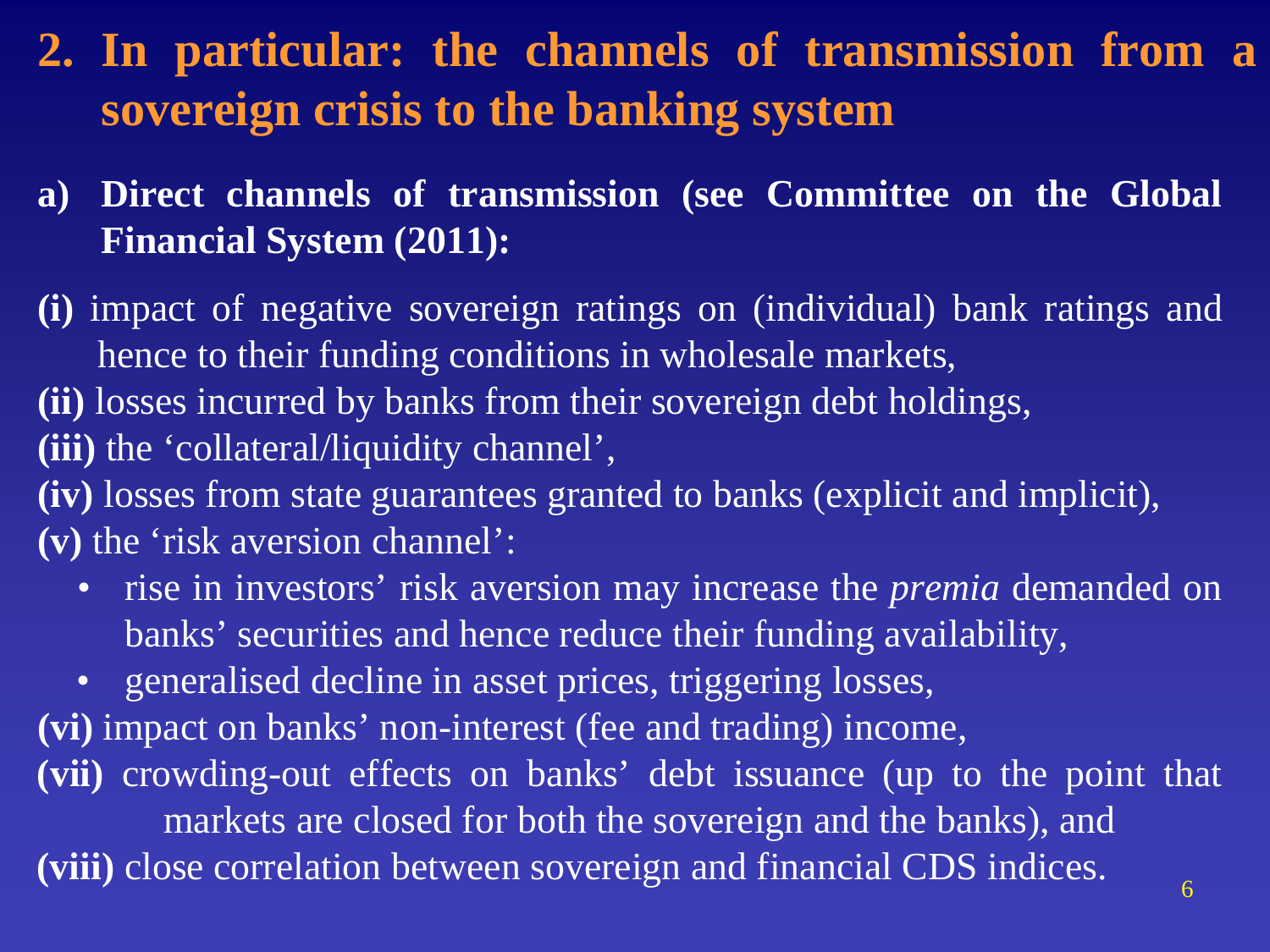### **2. In particular: the channels of transmission from a sovereign crisis to the banking system**

#### **b) Indirect channels of transmission**:

- negative impact on the performance of bank loans (in the (most probable) event of a related recession),
- liquidity shortage in the economy, negatively affecting bank liquidity, and
- (in particular) decline in deposits held by households and nonfinancial corporations (enterprises).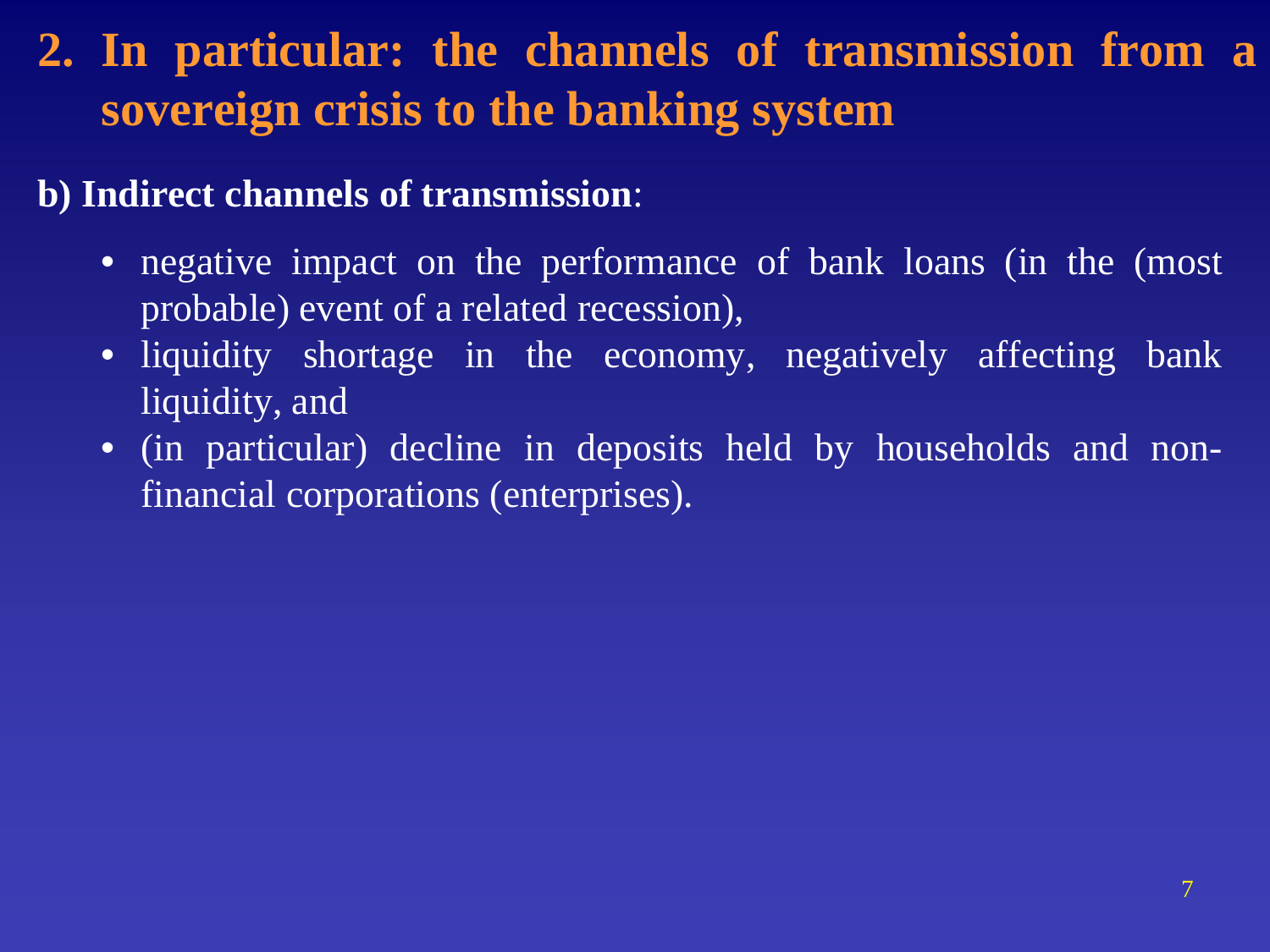# **B. The cases of Ireland and Greece as the two extreme opposite examples**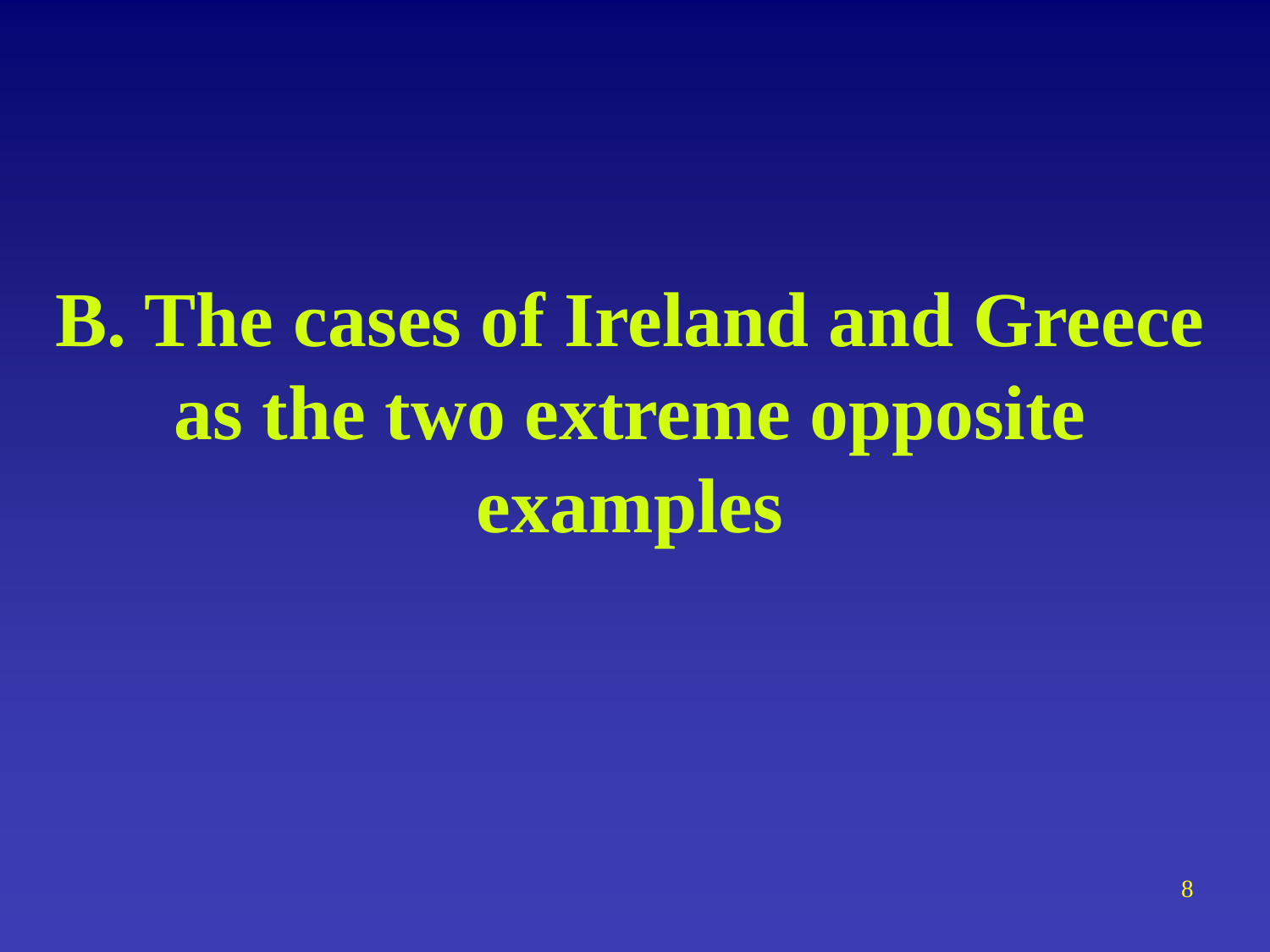### **1. A general overview**

Since 2007, the EU banking system has been hit by two severe economic crises:

**(a)** The *recent (2007-2009) international financial crisis*, which was unprecedented in terms of duration, extent and intensity, originated in the US banking system and seriously impacted the banking systems of many other states through a spillover process. The crisis spread to the euro area, mainly through the exposure of large European banks to US investment products, the spillover of the banking crisis to the real economy and the subsequent international capital market distortions.

In particular, the consequence of this crisis, especially after the failure of the US investment bank *Lehman Brothers Inc*., was that several banks and other financial firms around the world (small or big, even 'systemically important' institutions) were not able to absorb the losses from their risk exposure. This development: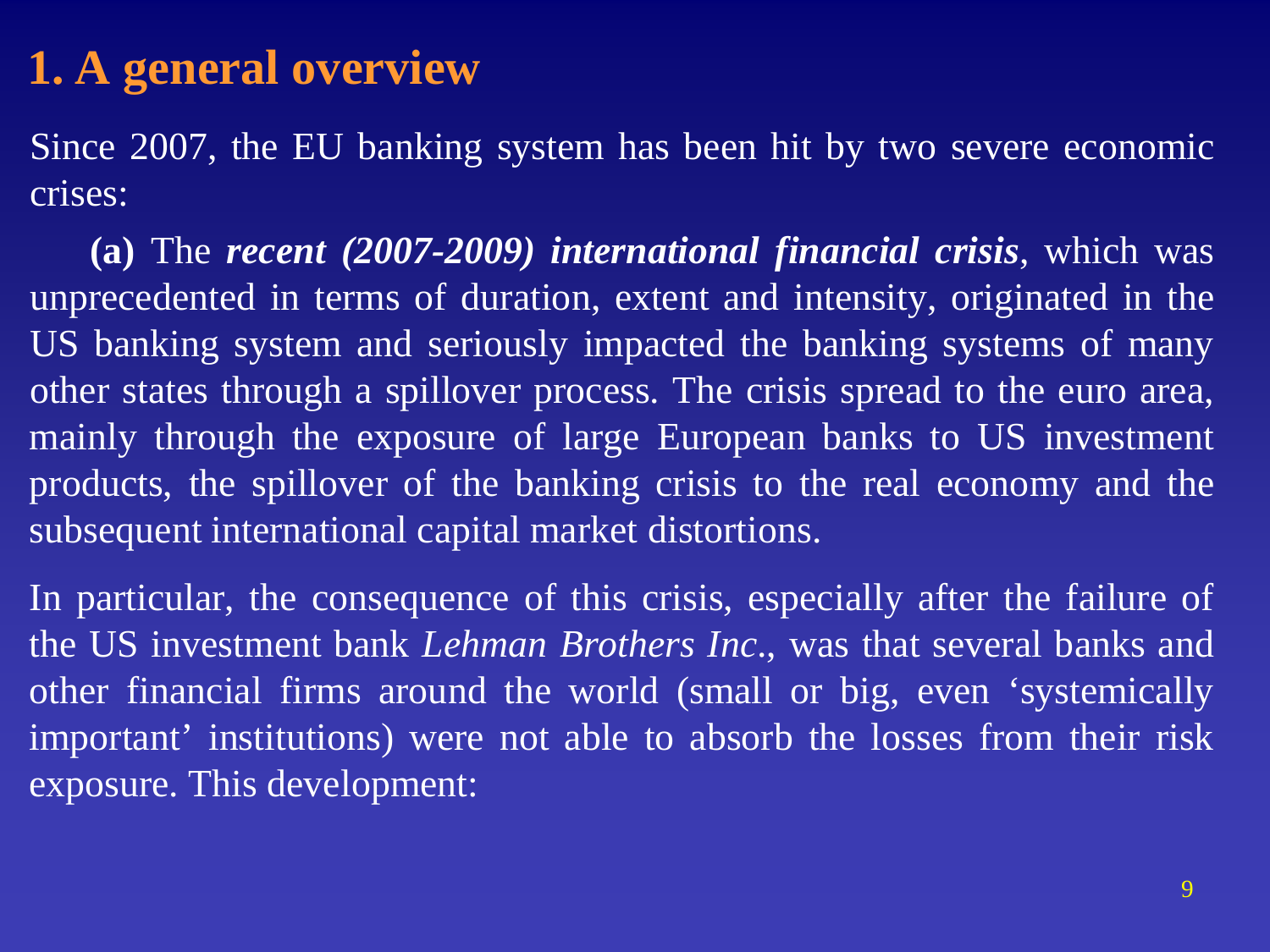### **1. A general overview (cont.)**

- resulted, *inter alia*, in negative effects on the real economy, and
- obliged several governments (especially in the United States and the EU) to adopt rescue packages and recovery plans in order to support or even bail out individual banks (and, in some cases, the entire banking system).

Such governmental interventions weighed on state budgets and, in some cases, created serious fiscal imbalances, some of which evolved to fiscal crises, which, in turn, spread to become new financial crises.

**(b)** In 2010, Greece's public deficit, which had been widening over the years, leading to the accumulation of external public debt, accompanied by a continued loss of competitiveness and a worsening of the current account deficit (twin deficits), resulted in a surge in borrowing costs and risk *premia* on Greek sovereign debt, as well as in Greece's exclusion from international interbank and capital markets. This triggered the *(current) euro area fiscal and debt crisis*: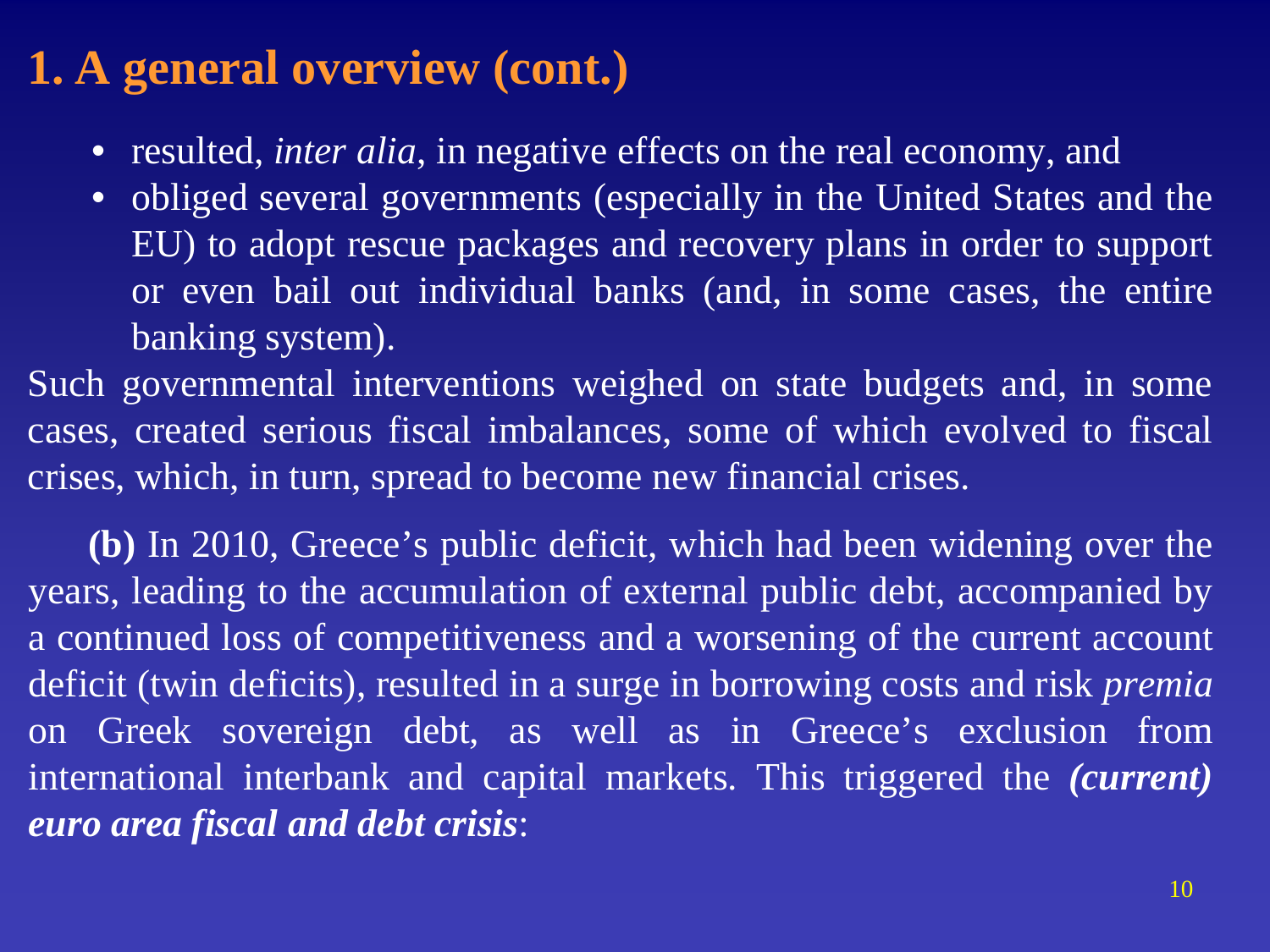### **1. A general overview (cont.)**

- **fiscal crisis**: violation of the (hard limit =3%) deficit/GDP ratio
- **debt crisis**: increase of the (soft limit = 60%) debt/GDP ratio and, mainly, debt non-sustainability

Apart from Greece, three other Member States, for different reasons each, were severely affected by this crisis, were excluded from international interbank and capital markets and resorted, like Greece, to the sovereign lending of last resort facilities of the IMF and newly built (during this crisis) EU facilities (EFSM – EFSF – ESM):

- Portugal,
- Ireland, and
- Cyprus.

**(c)** A common problem for (almost) all Member States of the euro area (monetary union) – **disaster myopia**: in the absence of 'local' funding foreign exchange risk after the introduction of the euro, it was perceived that banks were bankruptcy remote.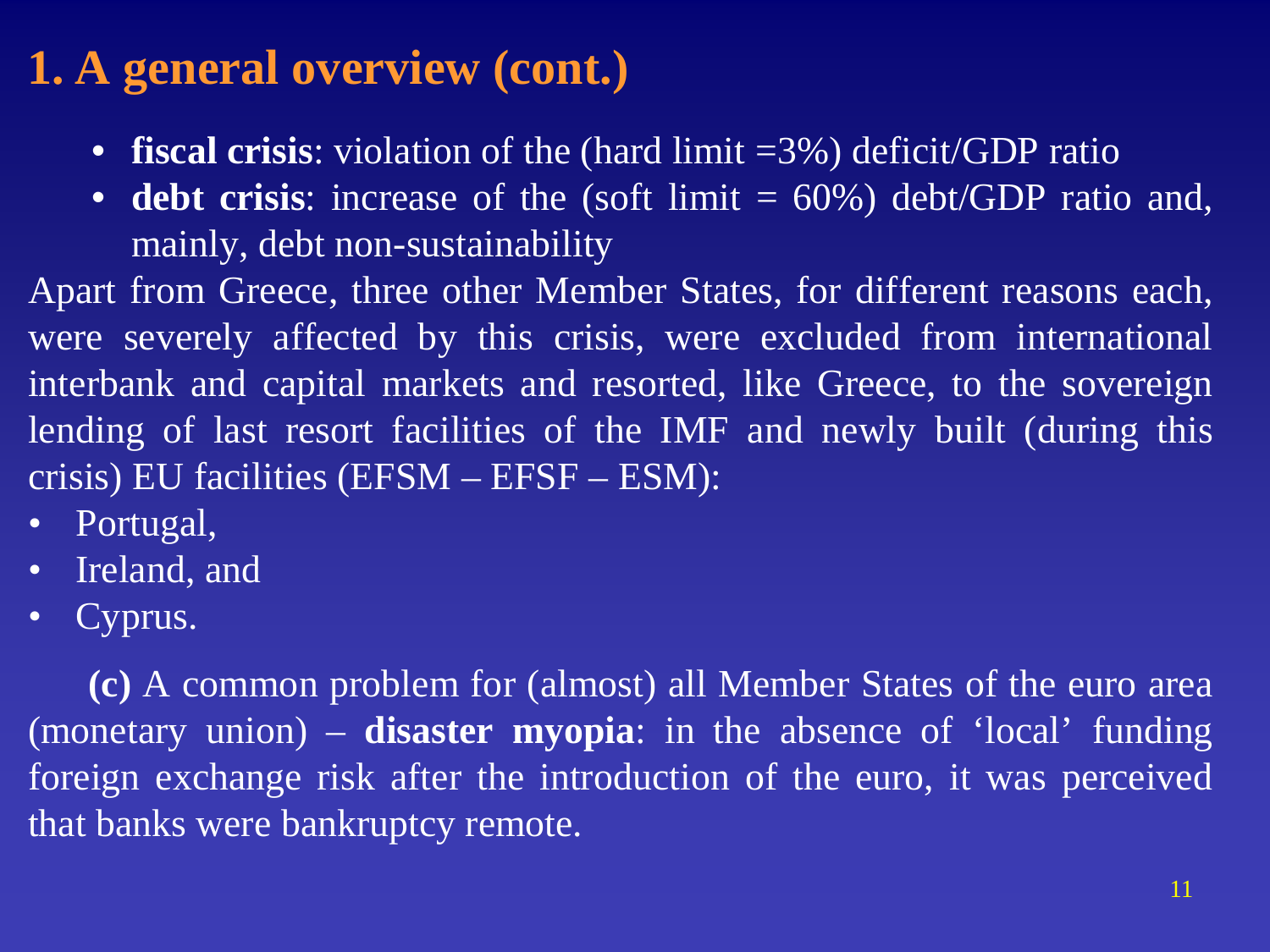### **1. A general overview (cont.)**

**(d)** A similar **institutional deficiency**: The Treaty on the Functioning of the European Union (TFEU) did not contain any provision (similar to the IMF financial assistance mechanisms) for financial assistance to euro area Member States having lost their access to international interbank, money and capital markets (even euro-denominated). Accordingly:

- the initial financial support to Greece was provided on the basis of **Article 122(2) TFEU** laid down for national disasters or exceptional circumstances beyond a Member State's control (!),
- the subsequent financial support mechanisms (EFSM, EFSF, ESM) were based on bilateral and multilateral agreements outside the TFEU,
- the TFEU-anchor for the ESM was laid down only in 2014 with the insertion of **Article 136(3)**, and
- the IMF was logically involved.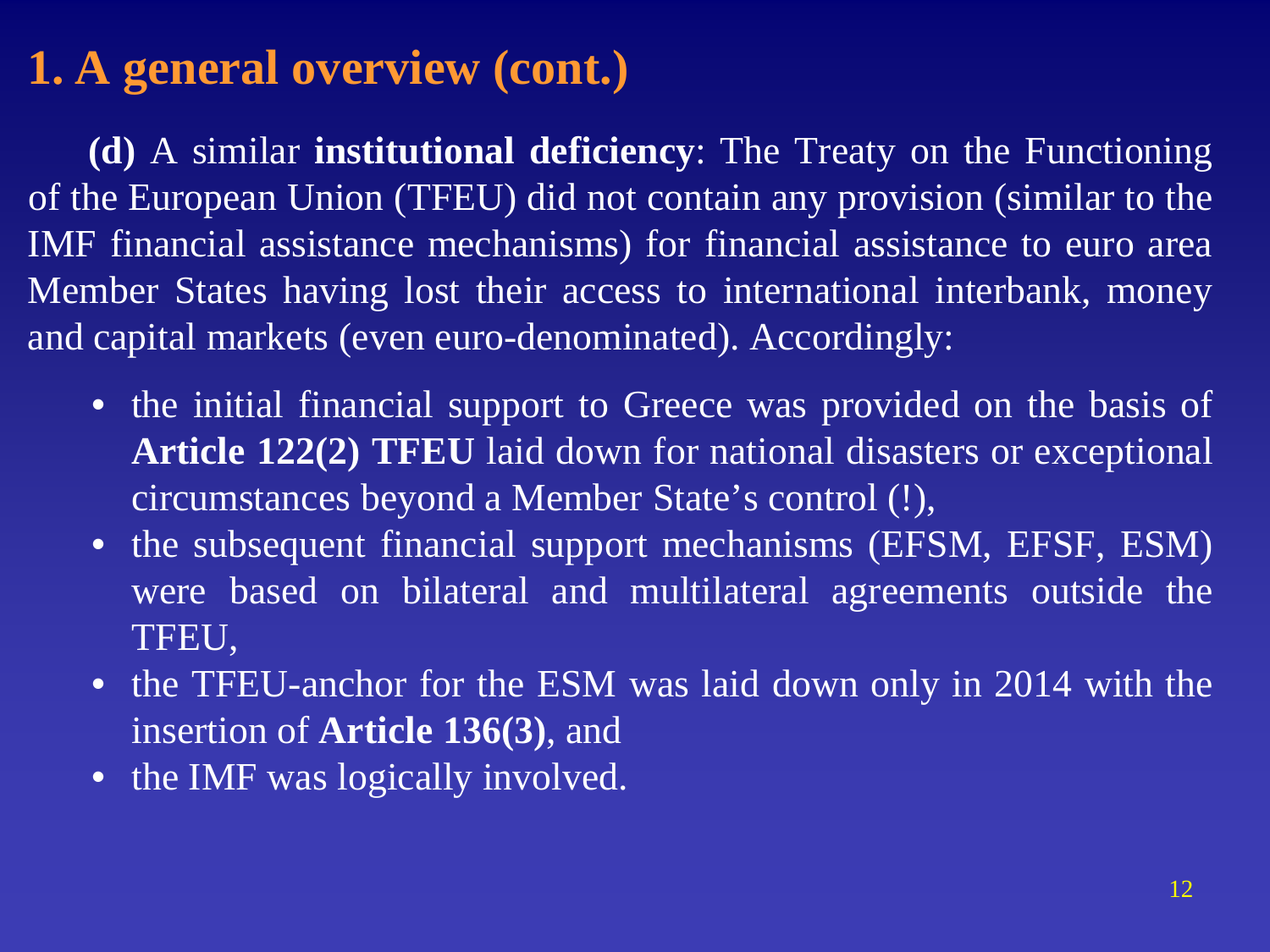### **2. The case of Ireland 2.1 The banking system before the recent (2007-2009) international financial crisis**

**(a)** The situation in the Irish financial system before the crisis can be summarized as follows:

- the Irish banking system was exceptionally large and highly leveraged (like the one in Iceland and Cyprus): the ratio of assets to GDP came to 400%,
- the balance sheet was funded heavily by access to international interbank and debt markets (wholesale funding) at low cost floating rates (exposure to liquidity risk),
- loan-to-deposit ratios were high, with an over-exposure to mortgage loans (encouraged, like in the US, by public policy),
- inadequate collateral of mortgage loans (mainly by personal guarantees), and high degrees of loan-to value (LTV).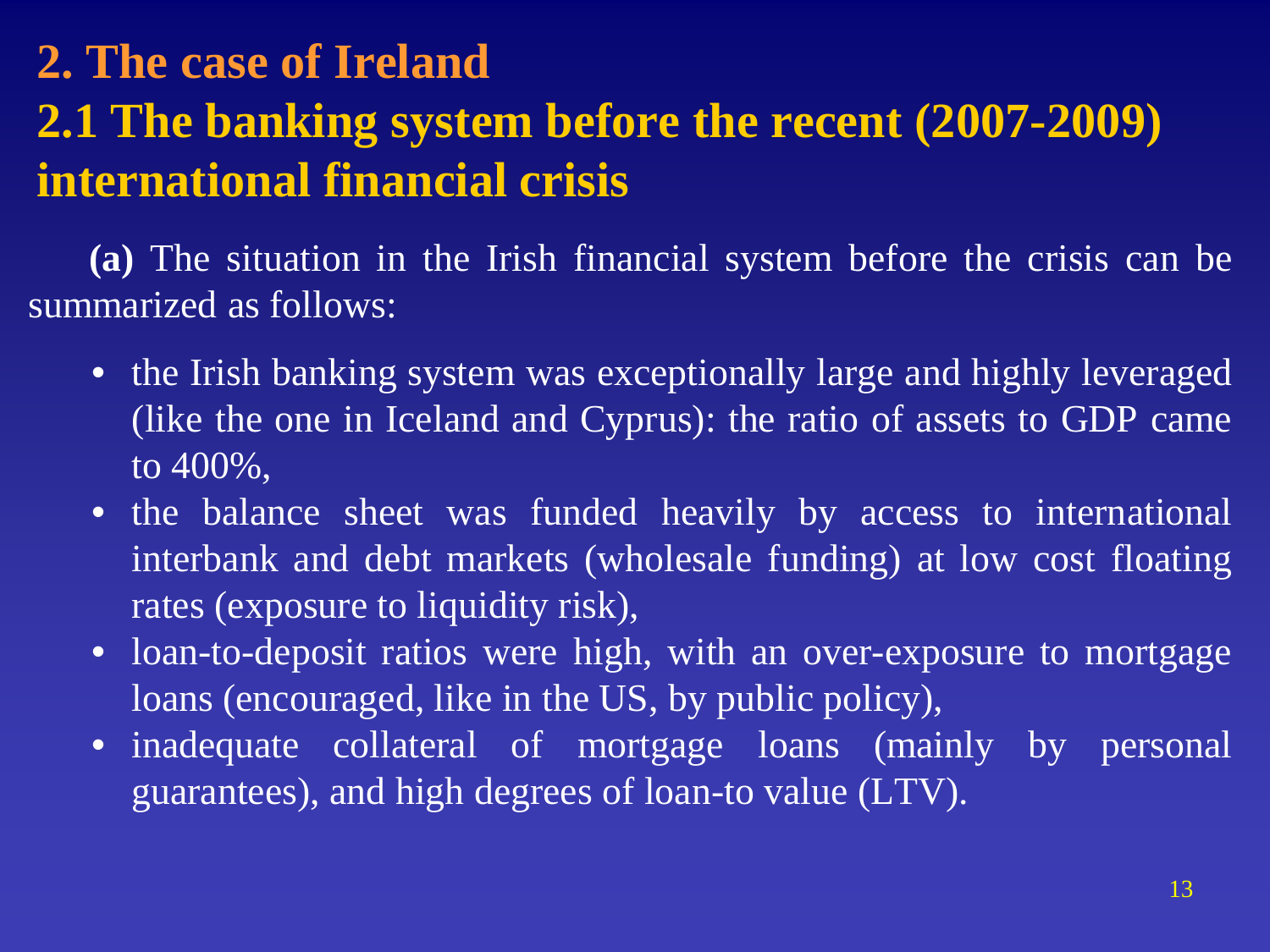### **2. The case of Ireland 2.2 The crisis and the guarantee**

- At the beginning of the Irish banking crisis in 2008, two credit institutions were mainly affected (Anglo-Irish Bank – Irish Nationwide Building Society), even though the entire system was exposed to risks.
- In order to restore confidence to the banking system, despite the existence of an explicit deposit guarantee scheme (operating under the EU rules laid down by Directive 94/19/EC), but in the absence of a mechanism for direct bank recapitalisation, **the Irish Government issued a 'blanket guarantee'** not only for retail deposits **but for all (non-equity) bank liabilities in all credit institutions (including the ailing ones)**.
- The initial guarantee extended for two years.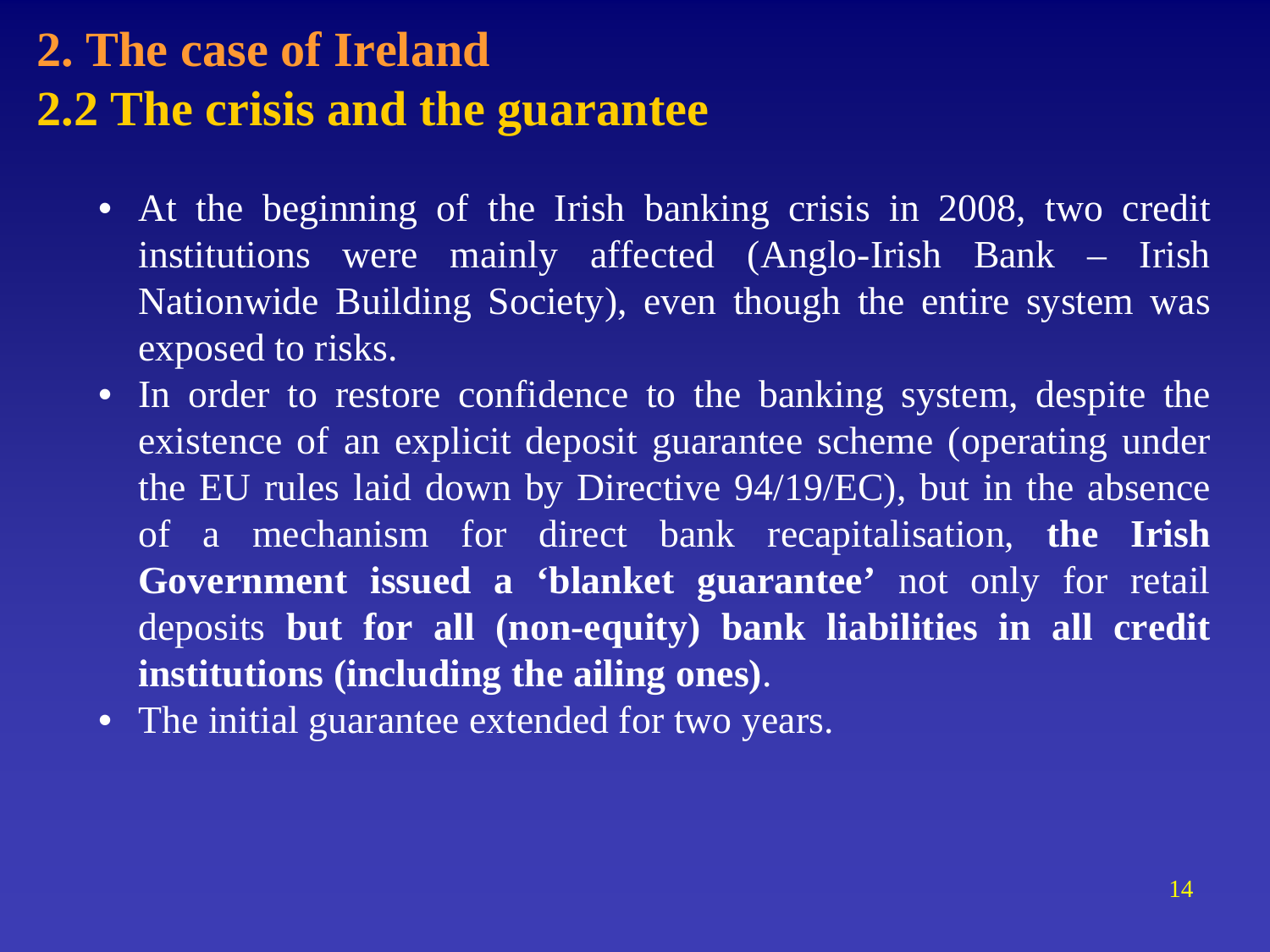### **2. The case of Ireland 2.2 The crisis and the guarantee (cont.)**

- Initially, credit institutions did not apply for Emergency Liquidity Assistance (ELA) from the Central Bank of Ireland. However, since 2009 banks relied heavily both on ECB lending facilities and on ELA support, since the *premia* for funding from wholesale interbank, money and capital markets increased,
- During 2010, the Irish government's access to wholesale funding came under strains as well – its ability to recapitalize banks was reduced.
- The government provided the Irish Bank Resolution Corporation (IBRC), which inherited the Anglo Irish and Irish Nationwide, with €31 of 'promissory notes - with the government unable to borrow, the scheme relied on the ability of the Central Bank of Ireland to accept the promissory notes as collateral within the ELA mechanism.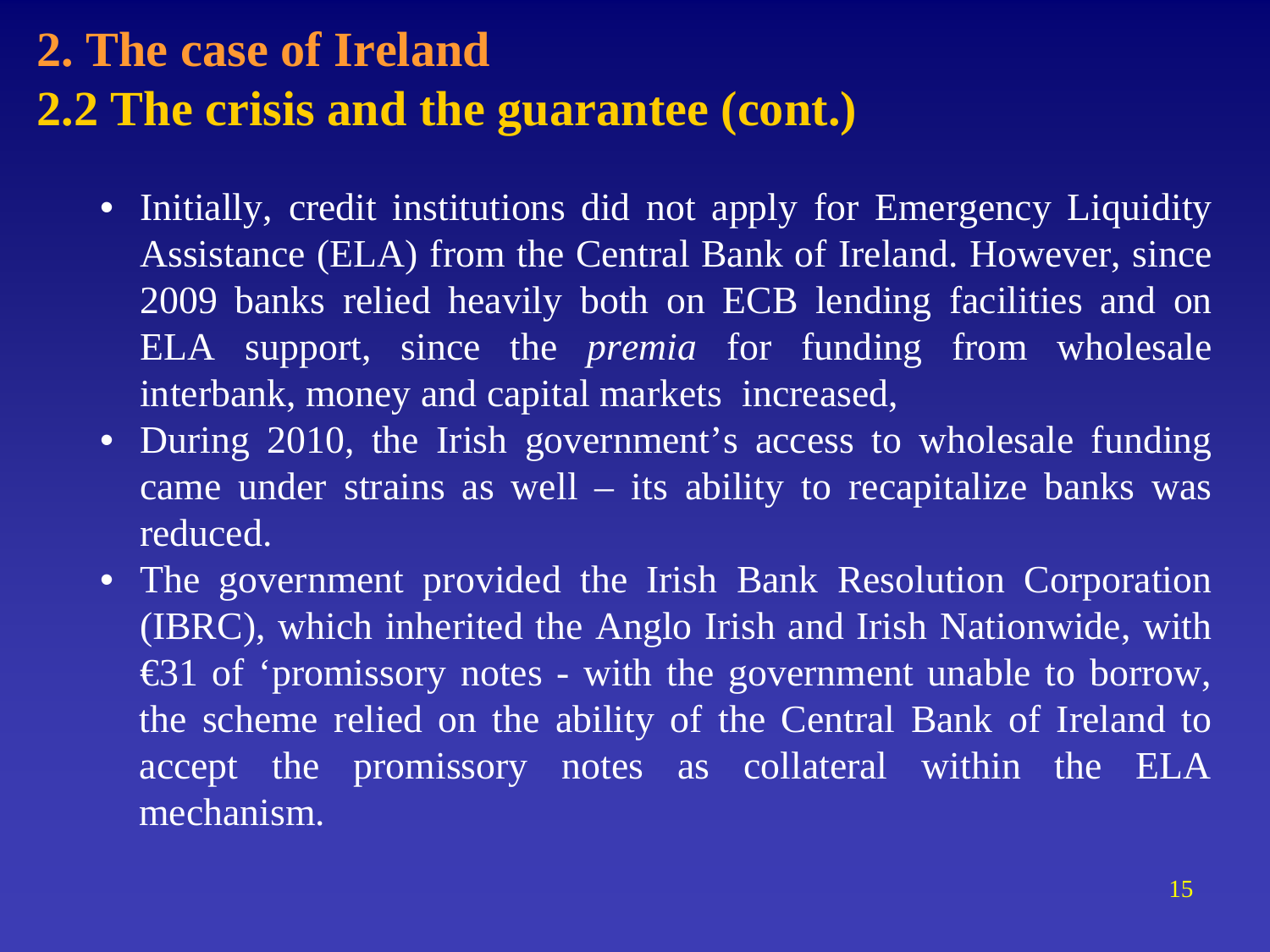#### **TABLE 2**

A typical bank balance sheet in Ireland before the recent (2007-2009)

international financial crisis

| <b>Assets</b>                                                                                                                                                            |                | <b>Liabilities</b><br>$\mathcal{D}_{\cdot}$<br>Liquidity provided by the Central                                                                   |    |  |
|--------------------------------------------------------------------------------------------------------------------------------------------------------------------------|----------------|----------------------------------------------------------------------------------------------------------------------------------------------------|----|--|
| <b>Totally liquid assets:</b><br>cash<br>$\bullet$<br>reserve requirements of the<br><b>Central Bank</b><br>deposit facility' of the<br>$\bullet$<br><b>Central Bank</b> | $\mathfrak{Z}$ | Bank in the course of the conduct<br>of the monetary policy through:<br>'open market operations'<br>$\bullet$<br>'lending facilities'<br>$\bullet$ |    |  |
|                                                                                                                                                                          |                | <b>Last resort lending from the</b><br><b>Central bank</b>                                                                                         |    |  |
| Loans and credit to:<br>businesses<br>$\bullet$<br>households (mortgage and<br>$\bullet$<br>consumer lending)<br>institutions (public and<br>$\bullet$<br>private)       | 70             | Deposits of:<br>businesses<br>$\bullet$<br>households<br>$\bullet$<br>institutions (public and private)<br>$\bullet$                               | 39 |  |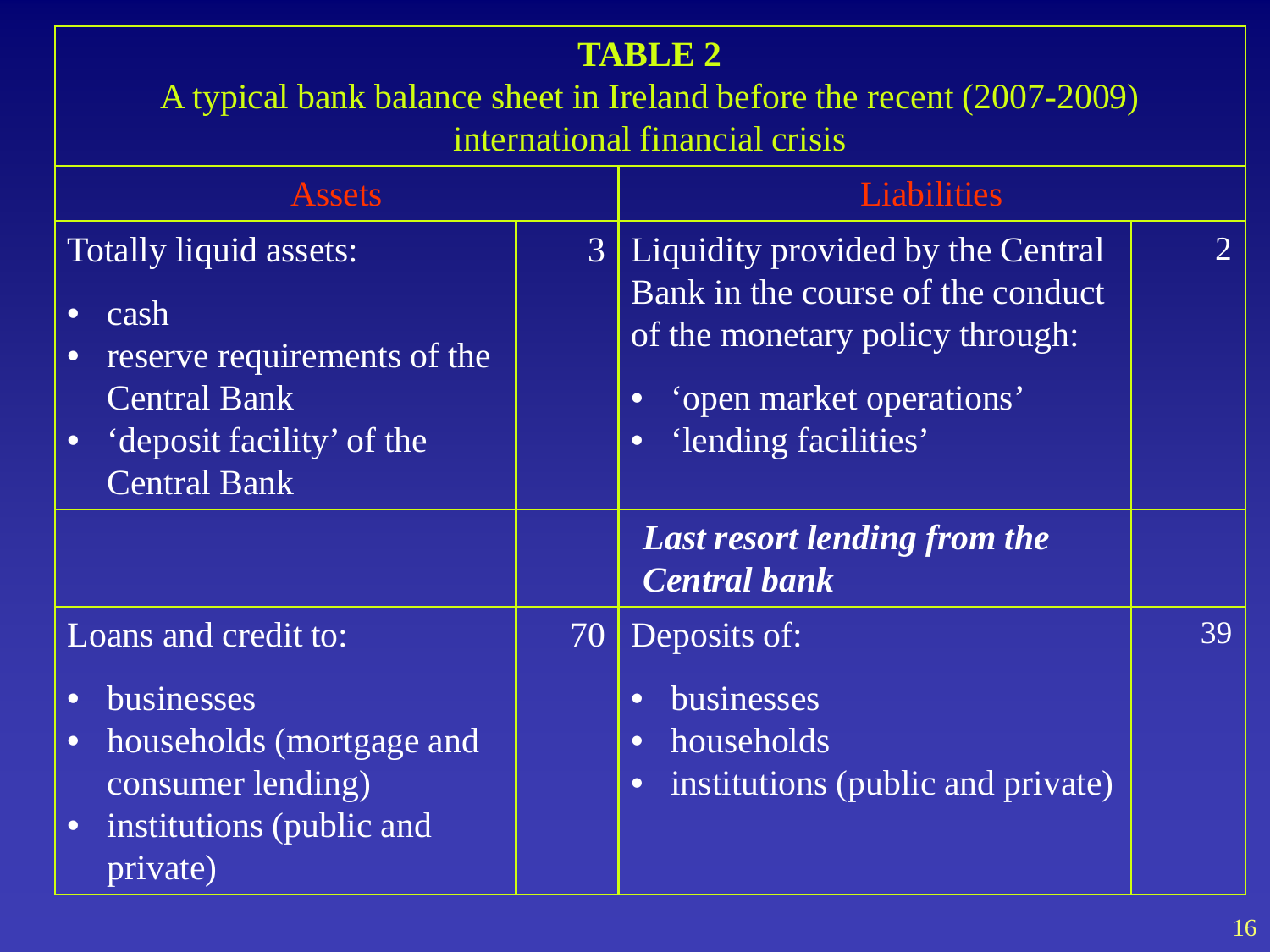| <b>TABLE 2 (cont.)</b><br>A typical bank balance sheet in Ireland before the recent (2007-2009)<br>international financial crisis |                |                                                                     |                          |  |  |
|-----------------------------------------------------------------------------------------------------------------------------------|----------------|---------------------------------------------------------------------|--------------------------|--|--|
| <b>Liabilities</b><br><b>Assets</b>                                                                                               |                |                                                                     |                          |  |  |
| Capital market instruments<br>issued by:<br>governments<br>$\bullet$                                                              | 15             | Debt instruments not included in<br>own funds<br>Interbank deposits | 50                       |  |  |
| other banks and financial<br>$\bullet$<br><i>firms</i>                                                                            |                |                                                                     |                          |  |  |
| other corporates<br>$\bullet$                                                                                                     |                |                                                                     |                          |  |  |
| Holdings in other banks,<br>financial firms and corporates<br>(including 'qualified holdings'<br>and subsidiaries)                | 8 <sup>1</sup> | Debt instruments included in<br>regulatory own funds                | $\boldsymbol{\varDelta}$ |  |  |
| Real estate – other assets                                                                                                        | $\overline{4}$ | <b>Share capital and provisions</b>                                 | $\overline{5}$           |  |  |
|                                                                                                                                   | <b>100</b>     |                                                                     | <b>100</b>               |  |  |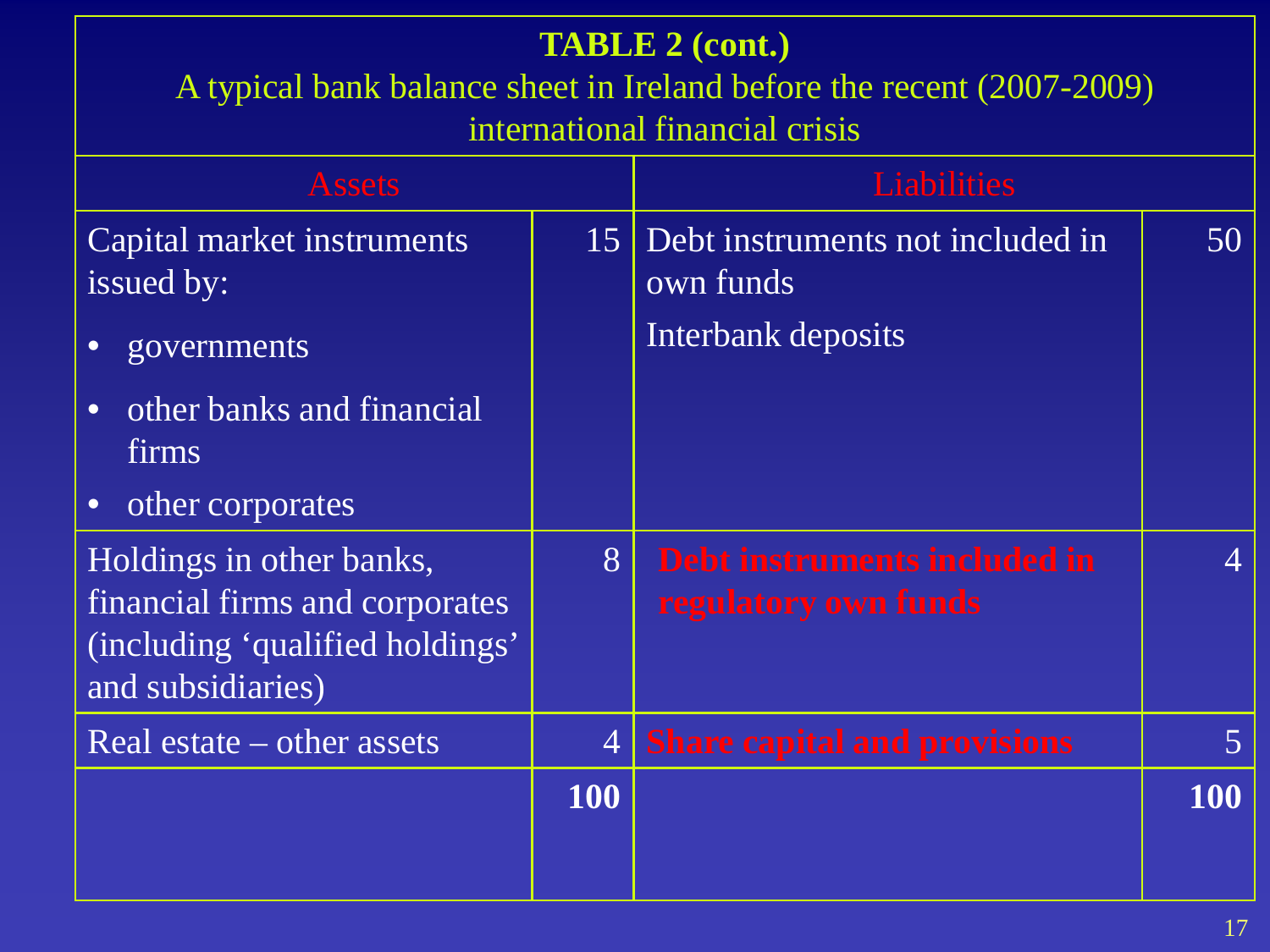### **3. The case of Greece 3.1 The fiscal and sovereign debt problem**

**(a)** The recent (2007-2009) international financial crisis did not directly and particularly affect the Greek banking system. The main reason for this was the low, if not zero, exposure of domestic banks to securitised financial products issued by US banks. In more detail, over that period Greece's fiscal position had started to deteriorate, but the banking system had not yet been affected. It is indicative that Greek credit institutions recorded their second highest profitability level in 2008, just a few months after the collapse of *Lehman Brothers* (15.9.2008), at the height of the international financial crisis.

**(b)** In 2010, Greece's fiscal and sovereign debt problems directly affected, as reasonably expected, the Greek banking system through all the eleven (11) channels of transmission (**see above under A 2**).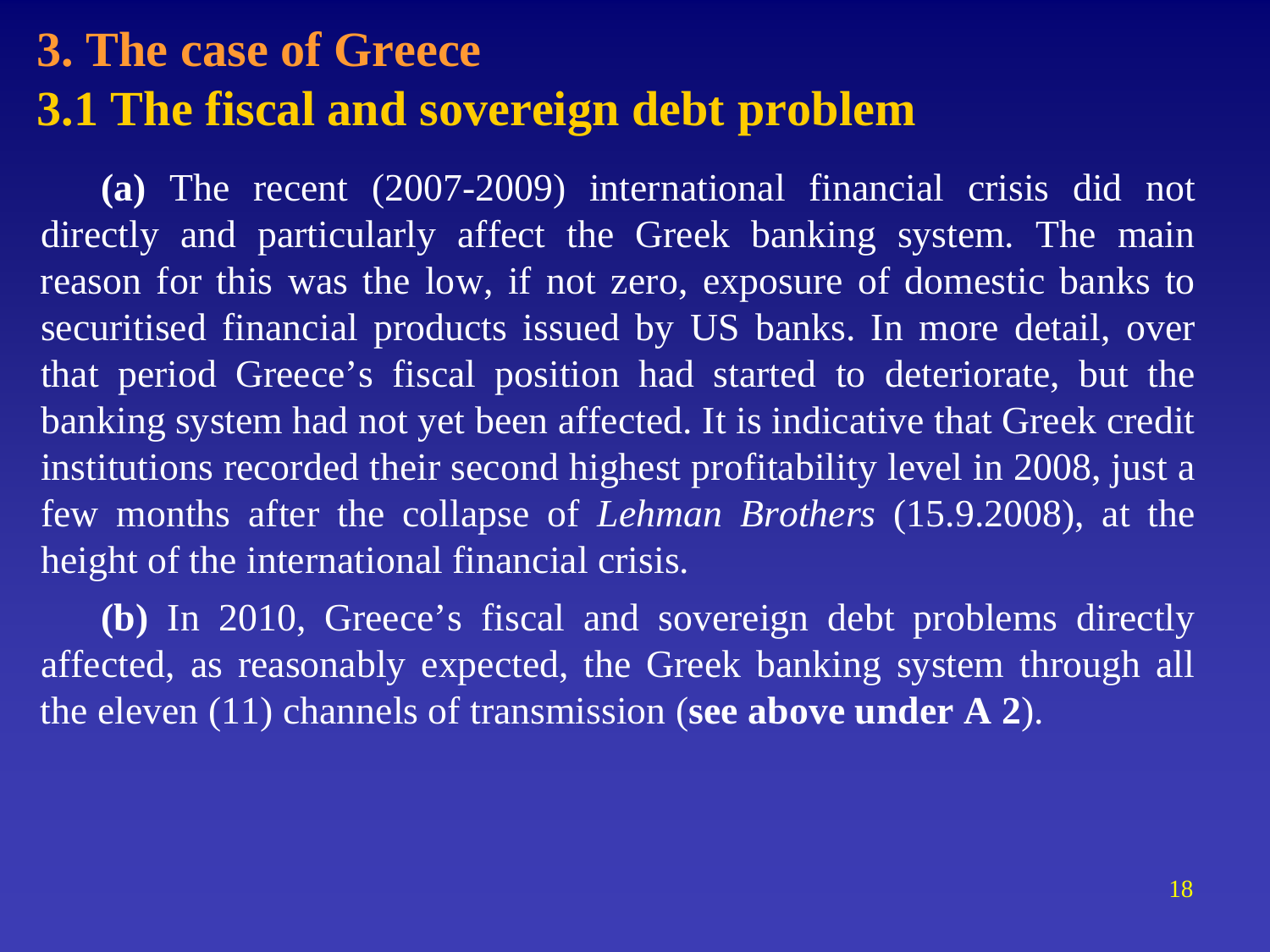### **3. The case of Greece 3.2 Greek bank recapitalisations 3.2.1 The first recapitalisation exercise as a result of the debt write-down with private sector involvement (PSI)**

- In 2012, in the context of the Greek sovereign debt write-down and debt buyback operation as a result of credit institutions' inclusion in the PSI (Private Sector Involvement), Greek credit institutions suffered losses on account of Greek sovereign bonds held in their portfolios.
- As a result, on 20 April 2012, the four (4) largest and systemically important Greek credit institutions (representing more than 60% of the Greek banking sector's assets at that time and since November 2014 under the direct supervision of the ECB) announced losses of €27.9 billion, which totally depleted their regulatory own funds and led to their recapitalisation by public funds through the Hellenic Financial Stability Fund. Several others were resolved by use of the bridge institution and the sale of business tools (see **Table 3**  $\text{below}$ ). The set of the set of the set of the set of the set of the set of the set of the set of the set of the set of the set of the set of the set of the set of the set of the set of the set of the set of the set of th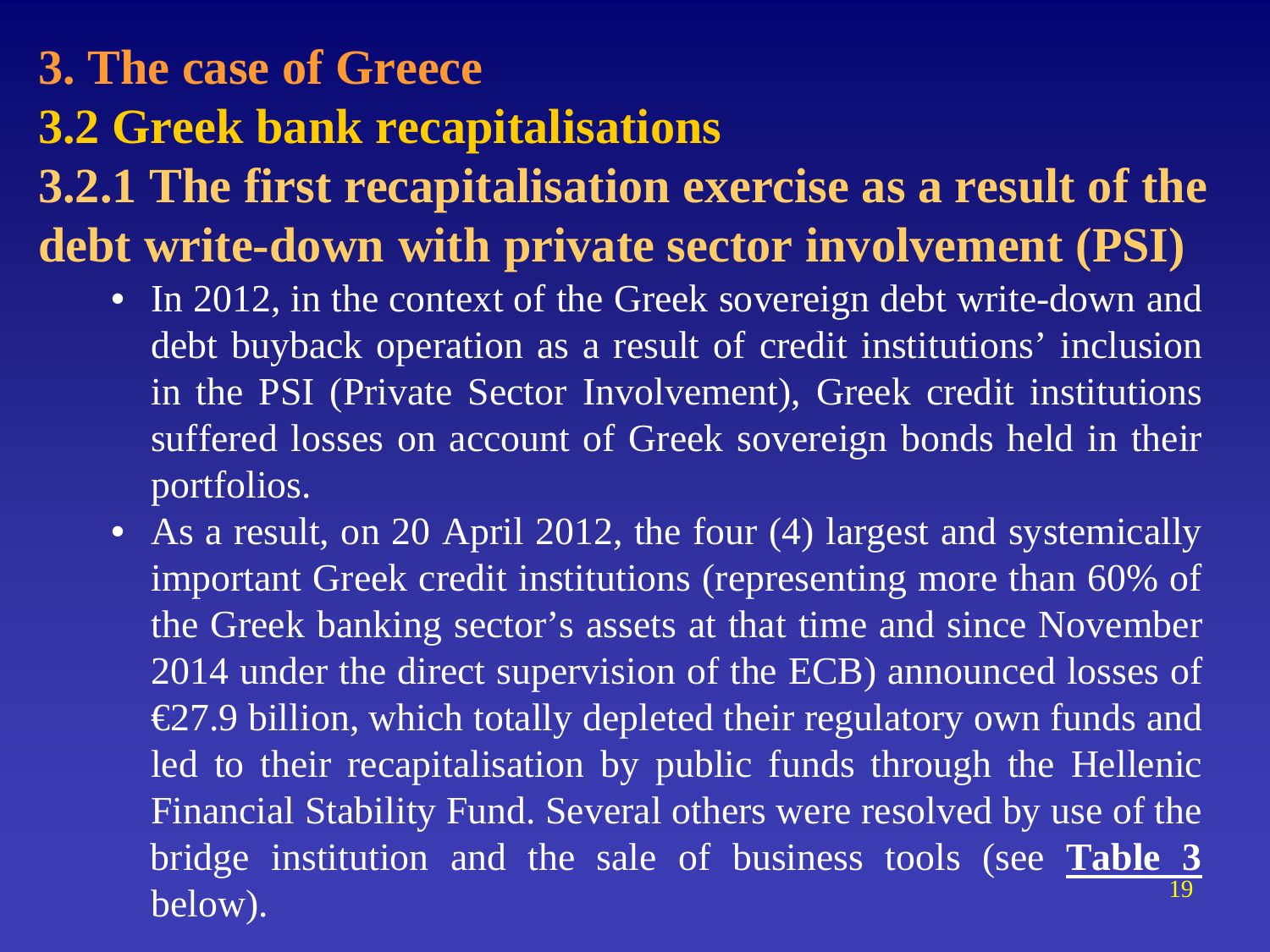### **3. The case of Greece 3.2 Greek bank recapitalisations 3.2.2 The second recapitalisation exercise**

- The crisis had a grave impact on credit institutions' liquidity, balance sheets and financial results. In more detail, their assets continued to be negatively affected by the continuing rise in NPLs as a result of the cumulatively big recession that began in late 2008 and has been ongoing to this day.
- At the same time, there was a sharp decline in deposits (deposits held by domestic households and enterprises dropped from  $\epsilon$ 228 billion in December 2008 to  $\in$  64 billion in November 2014), thus directly impacting bank liquidity. In addition, on account of their low credit ratings, Greek credit institutions lost access to both the interbank market and the capital market and thus their ability to raise funds through bond issuance; as a result, their liquidity shortage further deteriorated.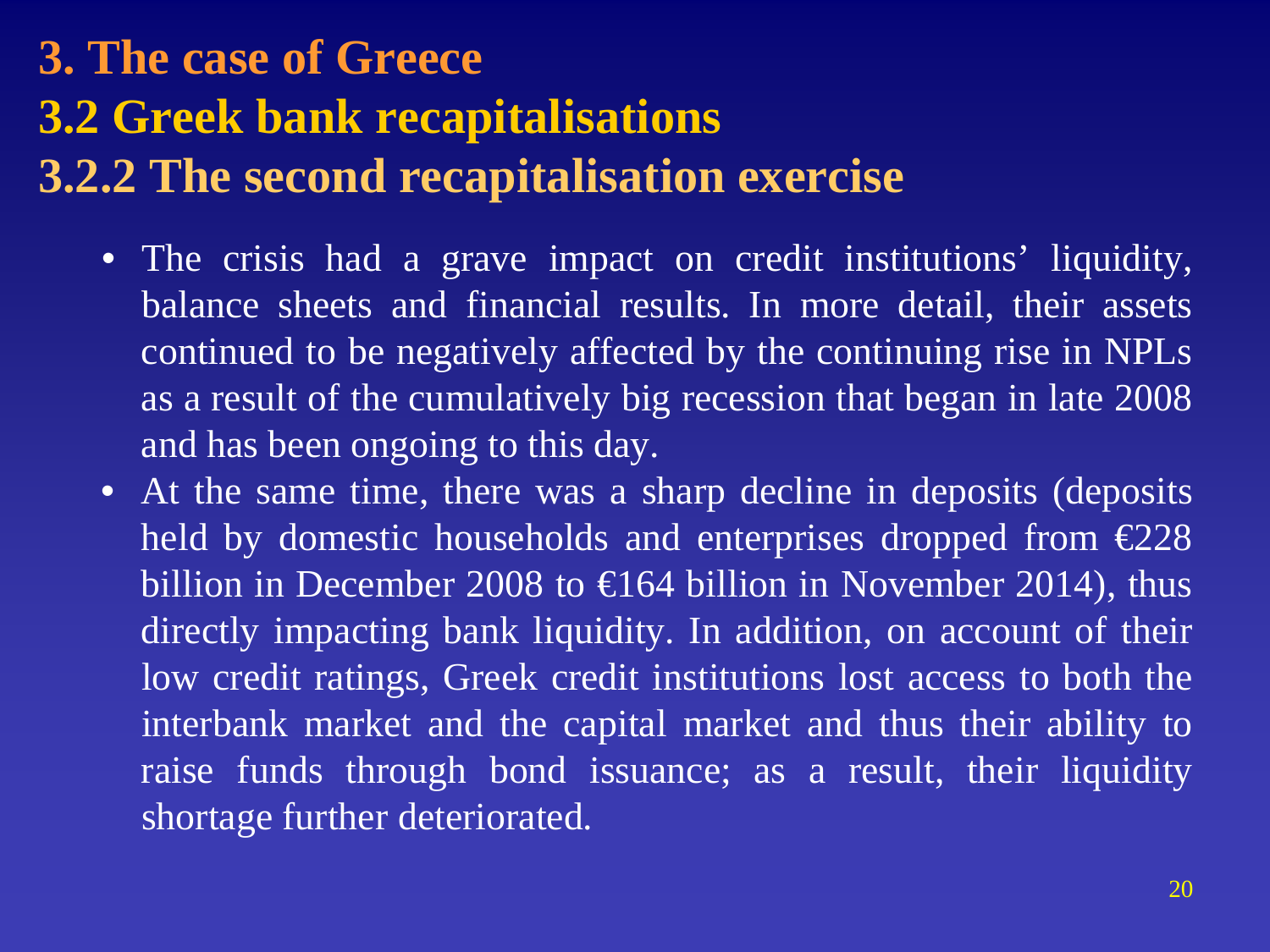### **3. The case of Greece 3.2 Greek bank recapitalisations 3.2.2 The second recapitalisation exercise (cont.)**

- In April 2014, following a stress test conducted by the Bank of Greece, in compliance with a relevant commitment under the second Memorandum of Understanding, the second recapitalisation of the four 'core' (systemic) credit institutions was completed. In particular,  $\epsilon$ 8.3 billion were raised through the private sector, compared with capital needs calculated at  $\epsilon$ 5.8 billion under the stress test's baseline scenario.
- Following the successful completion of the second round of recapitalisation, Greek credit institutions could once again return to international capital markets and raise funds through bond issuance. Gradually, since May 2014, emergency liquidity assistance (ELA) financing, which peaked in November 2012 (at  $\in$  23.3 billion), essentially fell to zero, albeit temporarily as it would later turn out (see Table 4 below).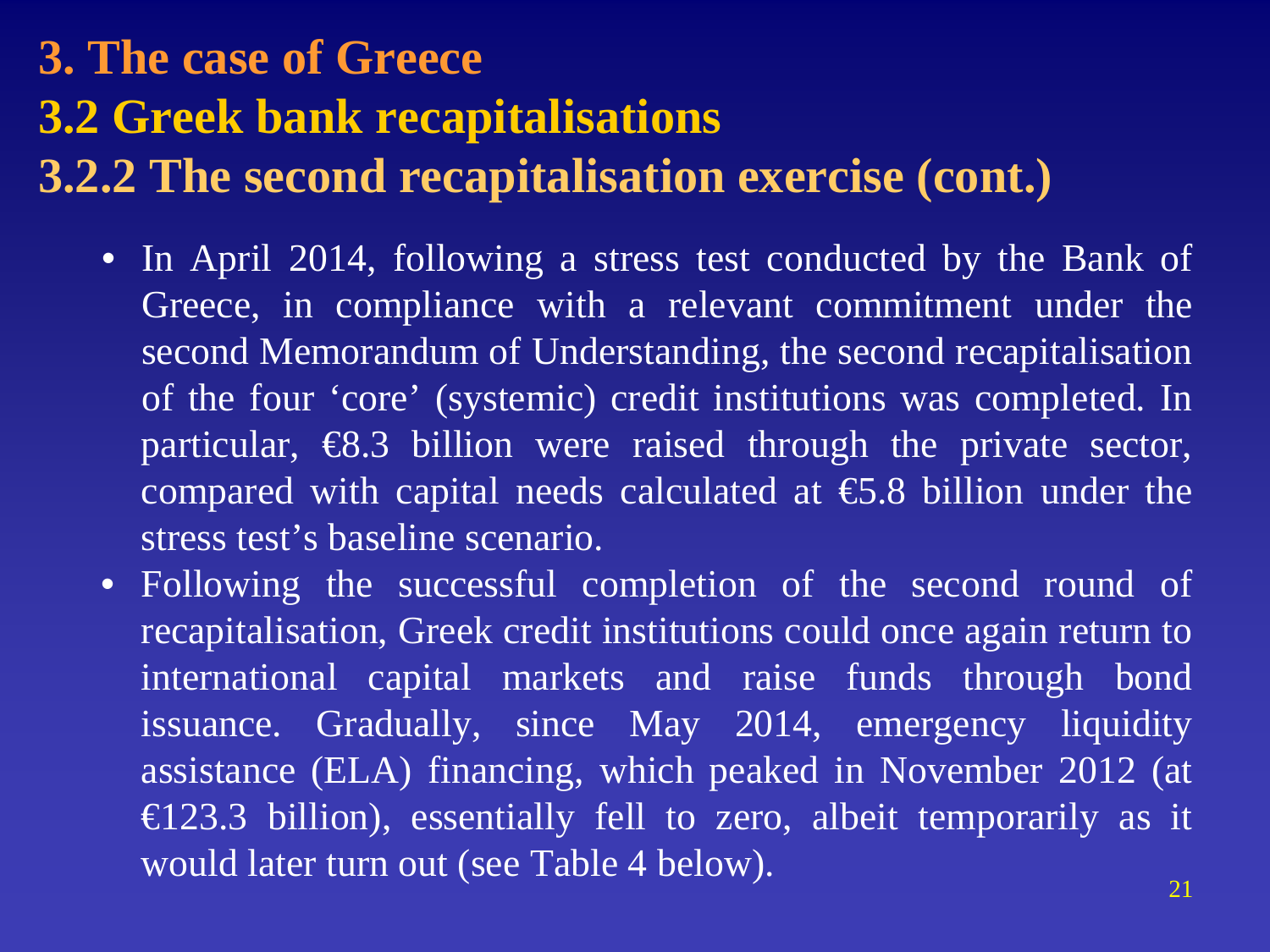### **3. The case of Greece 3.2 Greek bank recapitalisations 3.2.3 The third recapitalisation exercise**

- Since 4 November 2014, Greece's four systemic credit institutions have been directly supervised, pursuant to the new EU regulation on the Single Supervisory Mechanism, by the European Central Bank (ECB). Prior to the assignment of such duties to the ECB, an Asset Quality Review (AQR) and a stress test exercise were conducted. This Comprehensive Assessment, published in October 2014, found that Greece's four systemic credit institutions which took part in the exercise were not short of capital under the dynamic balance sheet assumption.
- Since December 2014, mainly as a result of the political and economic uncertainty, deposit outflows further accelerated. It is indicative that between December 2014 and January 2015, households' and firms' deposits declined by  $\in$  6.2 billion. This trend continued up to June 2015. On aggregate, in the December 2014-November 2015 period, the deposits held by households and enterprises decreased by €43.4 billion; 97% of this decrease was recorded between December 2014 and June 2015.  $_{22}$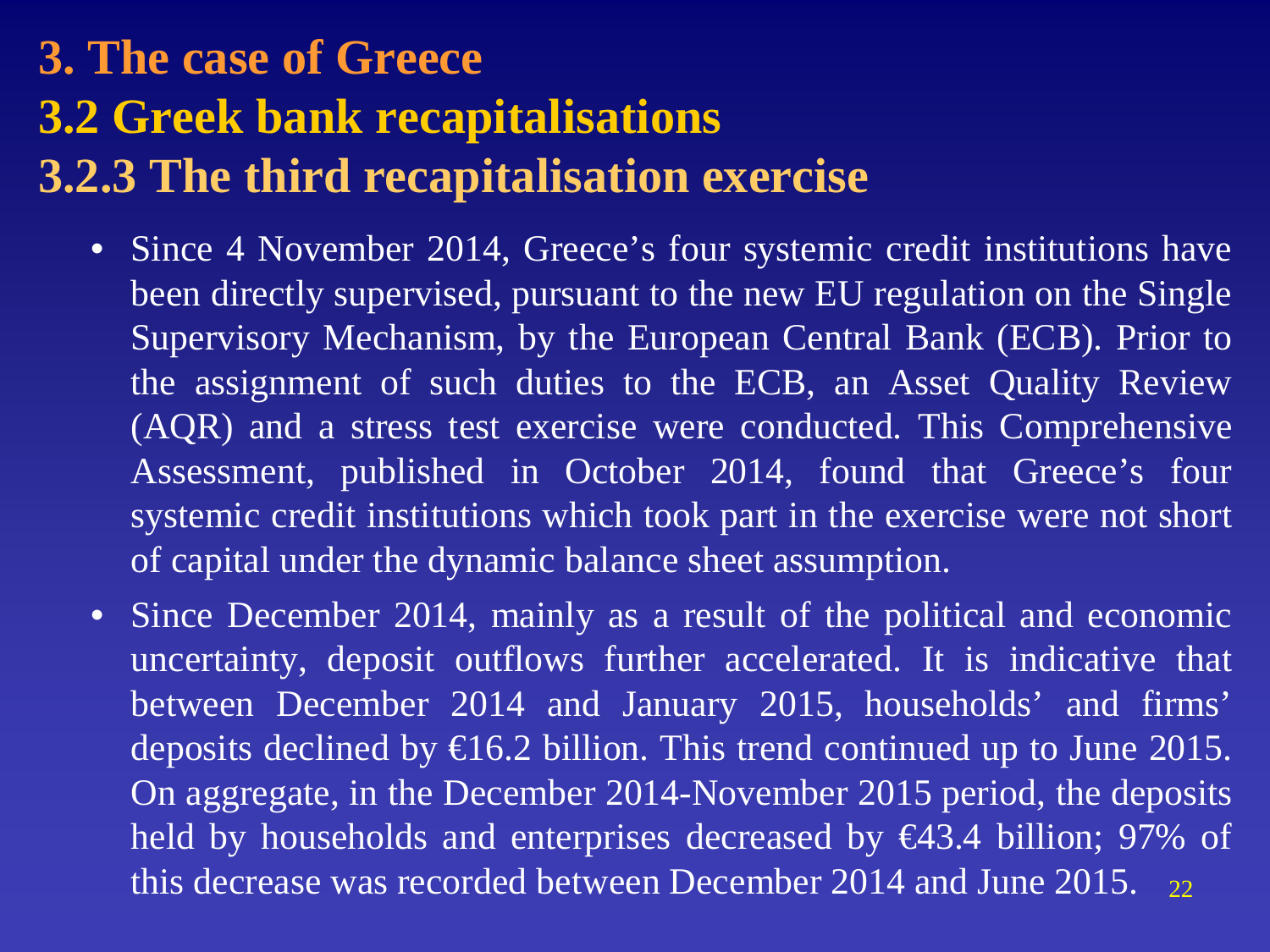### **3. The case of Greece 3.2 Greek bank recapitalisations 3.2.3 The third recapitalisation exercise(cont.)**

- In the meantime, the protracted negotiations between Greece and its lenders, along with the substantial outflow of deposits and the constantly increasing ratio of non-performing loans (NPLs) against the backdrop of a worsening economic climate necessitated another recapitalisation of the Greek banking system, on top of the recapitalisation rounds carried out in 2013 and 2014.
- In October 2015, the ECB conducted a new comprehensive assessment of the four systemic Greek credit institutions, in accordance with the conclusions of the 12 July 2015 EU summit and the Financial Assistance Facility Agreement signed on 19 August 2015 (hereinafter "the Agreement").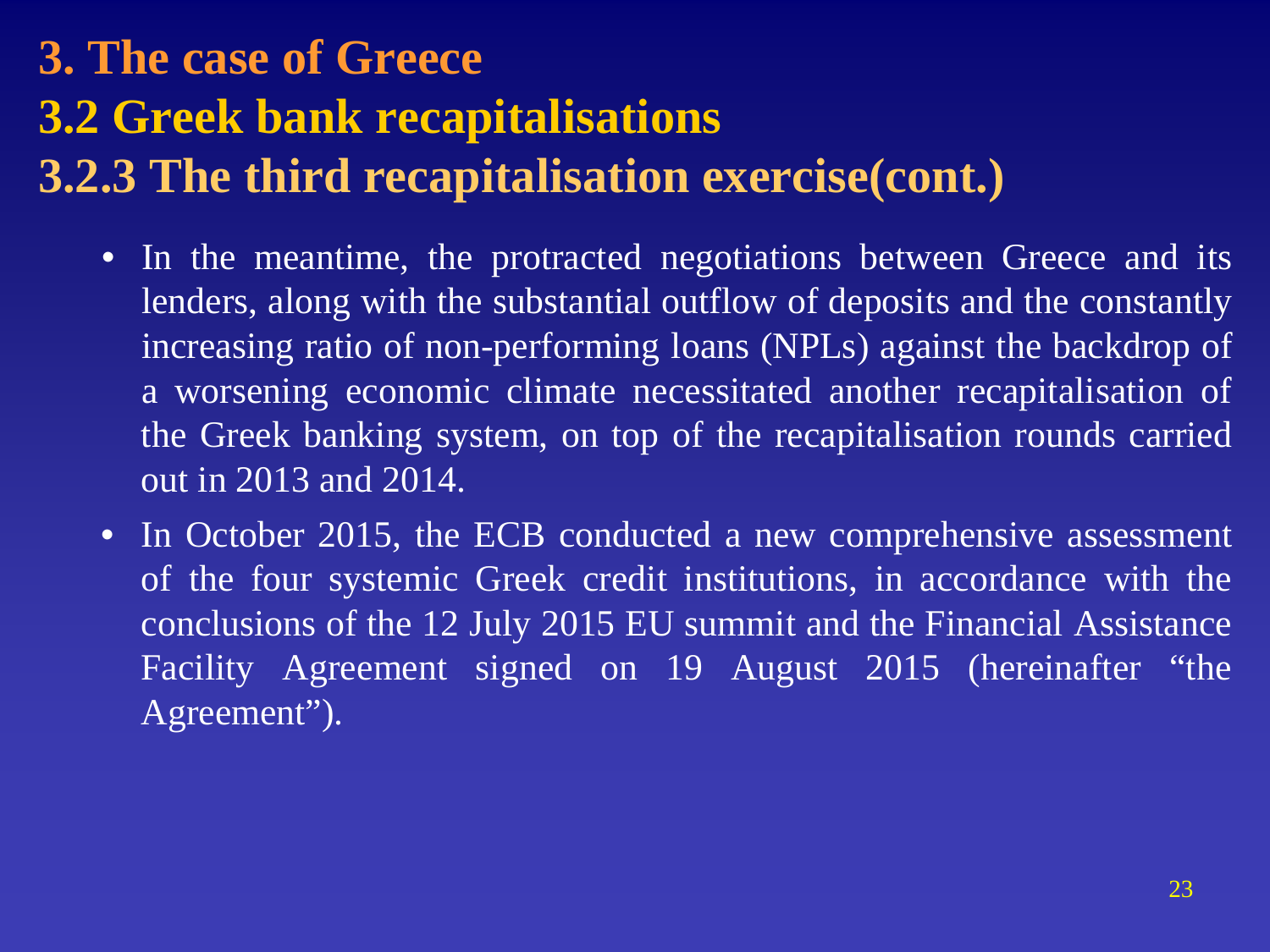### **3. The case of Greece 3.2 Greek bank recapitalisations 3.2.3 The third recapitalisation exercise(cont.)**

- In the context of the above Comprehensive Assessment another AQR and a second stress test exercise were conducted, the latter containing a baseline scenario and an adverse scenario in order to evaluate the recapitalisation needs of individual credit institutions. In total, the stress test found Greece's four systemic credit institutions and Attica Bank to be short of  $\epsilon$ 5.2 billion under the baseline scenario and  $\epsilon$ 15.4 billion under the adverse scenario, i.e. at 21% and 62% respectively of the amount of  $E$ 5 billion which was initially included in the Agreement for the Greek banking system's recapitalisation.
- Subsequently, the four systemic credit institutions submitted their respective capital plans to the ECB, detailing how they intended to address their capital shortfalls. Attica Bank submitted its plan to the Bank of Greece, which remains the supervisory authority for nonsystemic Greek credit institutions.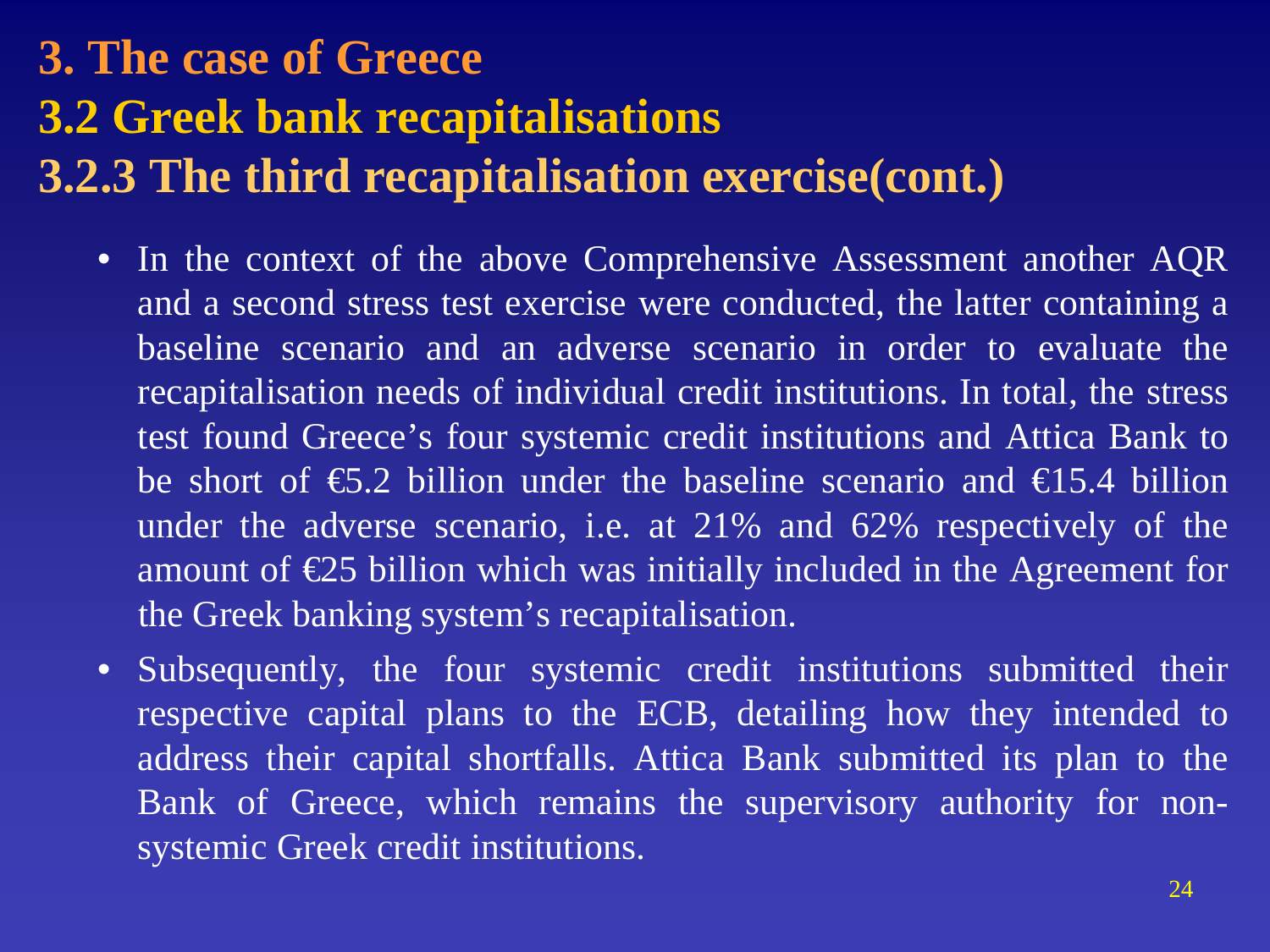### **3. The case of Greece 3.2 Greek bank recapitalisations 3.2.3 The third recapitalisation exercise(cont.)**

The recapitalisation process was completed successfully with substantial participation by foreign investors, who placed around  $\epsilon$ 5.3 billion in the four 'core' banks. An additional  $\epsilon$ 2.7 billion was covered through liability management exercises (voluntary bond swap offers to bank bondholders). The necessary additional funds for the two banks that did not fully cover their capital needs from private sources ( $\epsilon$ 5.4 billion) were drawn from the HFSF.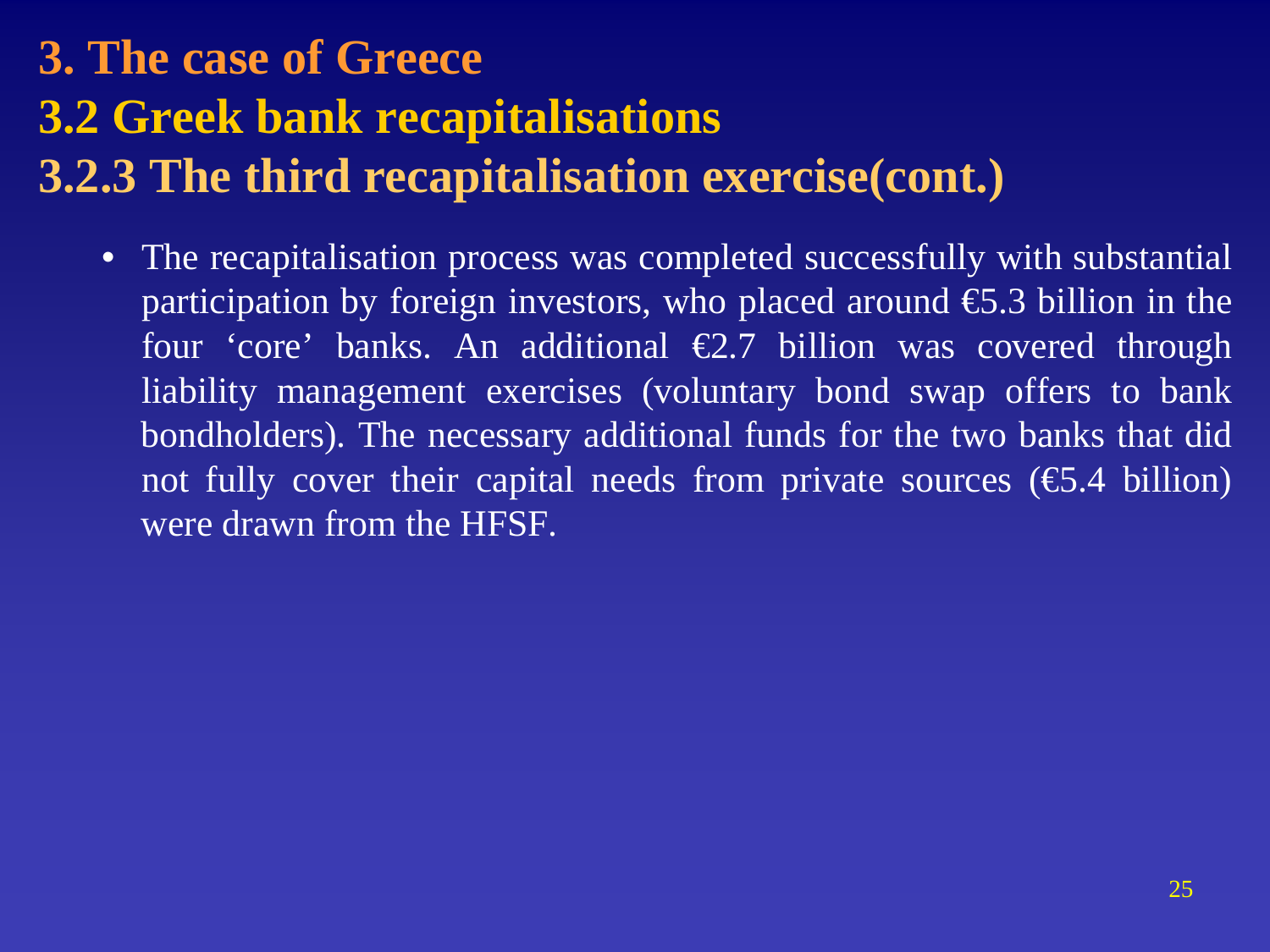### **3. The case of Greece 3.3 Resolution of non-viable credit institutions**

**(a)** Concurrently with the recapitalisation of Greek credit institutions, the Bank of Greece has resolved the credit institutions that were deemed non-viable since late-2011. In Greece, prior to the transposition of Directive 2014/59/EU of the European Parliament and of the Council, of 15 May 2014, establishing a framework for the recovery and resolution of credit institutions and investment firms, two resolution tools were introduced by legislative means:

- The first resolution tool was the creation of a new interim credit institution (bridge bank), to which all of the non-viable credit institution's deposits would be transferred, the withdrawal of the nonviable credit institution's authorisation and its placing under liquidation.
- The second resolution tool was the transfer of property items, including all deposits, held with a non-viable credit institution to another existing credit institution, the withdrawal of the non-viable credit institution's authorisation and its placing under liquidation. 26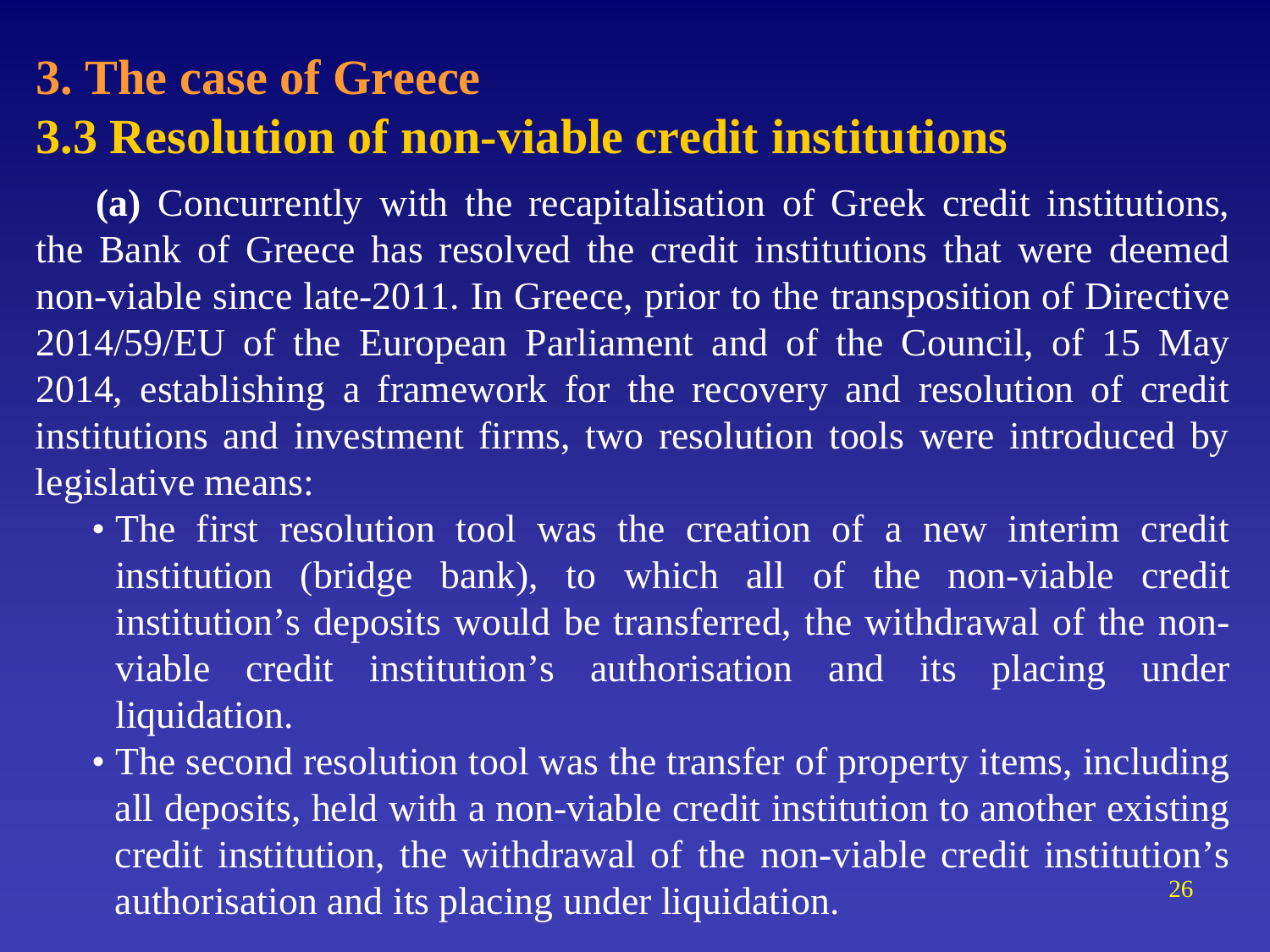### **3. The case of Greece 3.3 Resolution of non-viable credit institutions (cont.)**

**(b)** The above resolution tools were used in fourteen (14) cases, thus completely changing the Greek banking system landscape. The credit institutions under resolution have been placed under liquidation following the withdrawal of their authorisation and their healthy property items (including all of their deposits) have been transferred to the four systemic credit institutions (see Table 3 below).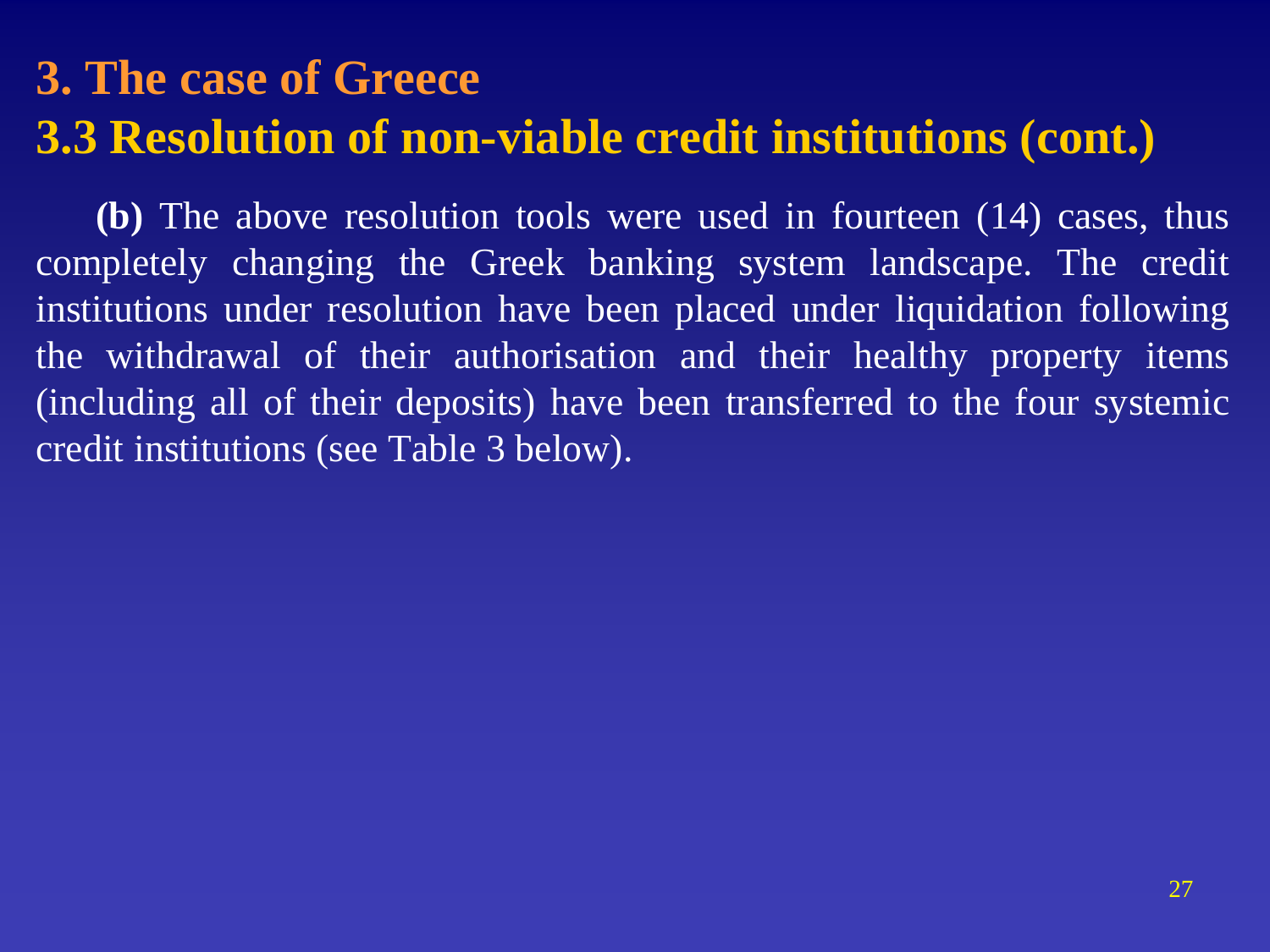#### **TABLE 3**

Amounts drawn from the HFSF and/or HDIGF towards covering the financing gaps resulting from the transfer of property items of non-viable credit institutions and recapitalising interim credit institutions

| <b>Resolved credit</b><br>institution     | <b>Tool</b>                                                     | Date $(m/y)$       | Amount $\Theta$ | <b>Purpose</b> |
|-------------------------------------------|-----------------------------------------------------------------|--------------------|-----------------|----------------|
| <b>Proton Bank</b>                        | Interim credit<br>institution                                   | 10/2011            | 259,621,860     | Financing gap  |
| <b>Proton Bank</b>                        | Interim credit<br>institution                                   | 10/2011<br>01/2013 | 910,000,000     | Capital        |
| T-Bank                                    | Transfer of property<br>items to TT Hellenic<br><b>Postbank</b> | 12/2011            | 226,956,514     | Financing gap  |
| Three cooperative<br>$\overline{banks}$ * | Transfer of deposits<br>to the National Bank<br>of Greece       | 03/2012            | 320,484,481     | Financing gap  |
| <b>Agricultural Bank</b>                  | <b>Transfer of property</b><br>items to Piraeus<br><b>Bank</b>  | 07/2012            | 7,470,717,000   | Financing gap  |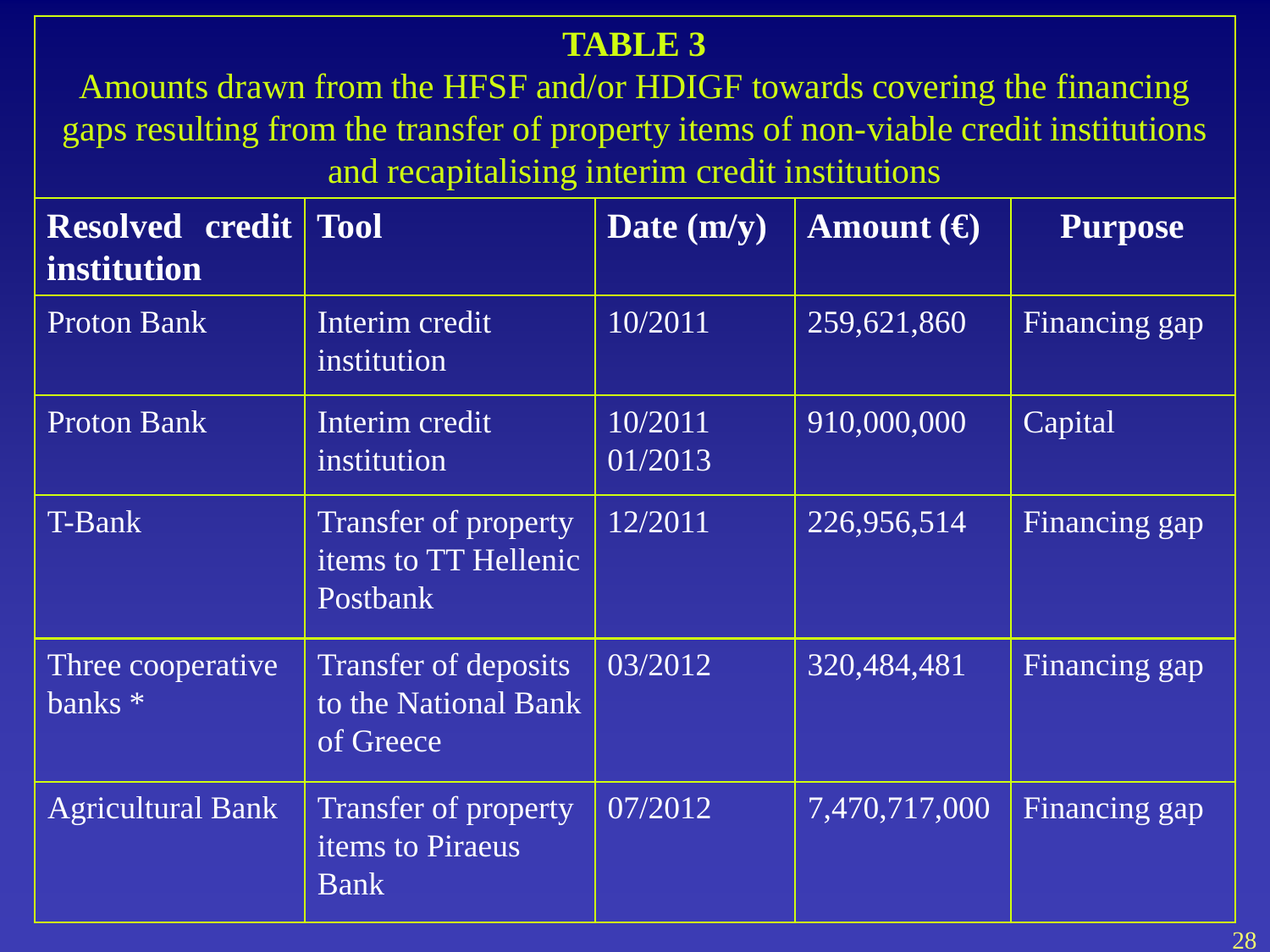#### **TABLE 3 (cont.)**

Amounts drawn from the HFSF and/or HDIGF towards covering the financing gaps resulting from the transfer of property items of non-viable credit institutions and recapitalising interim credit institutions

| <b>Resolved</b><br>credit<br>institution | <b>Tool</b>                                                            | Date $(m/y)$       | Amount $\Theta$ | <b>Purpose</b> |
|------------------------------------------|------------------------------------------------------------------------|--------------------|-----------------|----------------|
| <b>TT Hellenic</b><br>Postbank           | Interim credit<br>institution                                          | 01/2013            | 3,732,554,000   | Financing gap  |
| <b>TT Hellenic</b><br><b>Postbank</b>    | Interim credit<br>institution                                          | 01/2013            | 500,000,000     | Capital        |
| <b>FBB</b>                               | Transfer of property<br>items to the National<br><b>Bank of Greece</b> | 05/2013            | 456,970,455     | Financing gap  |
| <b>PROBANK</b>                           | Transfer of property<br>items to the National<br><b>Bank of Greece</b> | 07/2013            | 562,733,502     | Financing gap  |
| Three cooperative<br>banks ***           | Transfer of deposits<br>to Alpha Bank                                  | 12/2013<br>07/2014 | 458,970,259     | Financing gap  |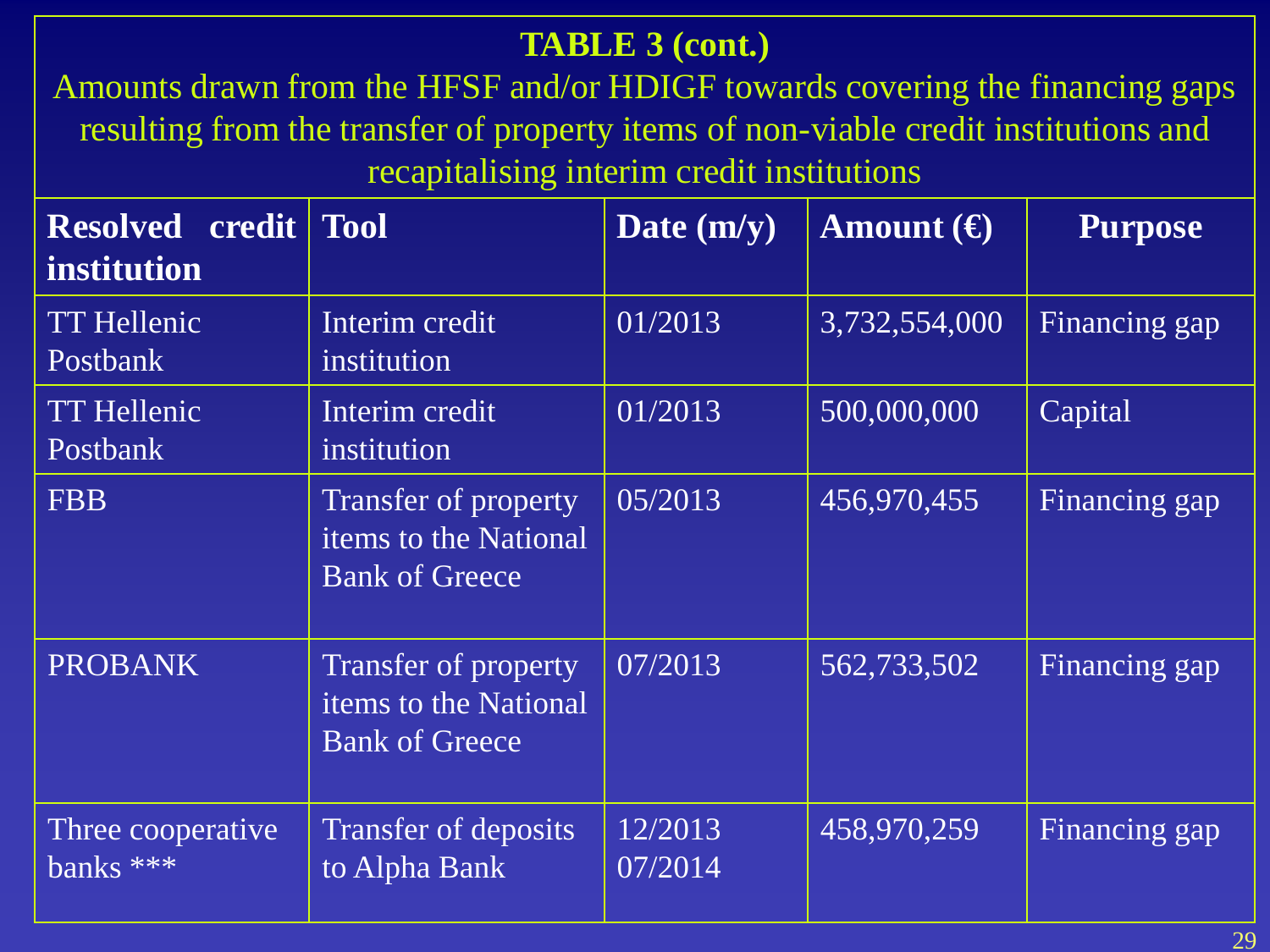#### **TABLE 3 (cont.)**

Amounts drawn from the HFSF and/or HDIGF towards covering the financing gaps resulting from the transfer of property items of non-viable credit institutions and recapitalising interim credit institutions

| <b>Resolved credit Tool</b><br><i>institution</i> |                                                                        | Date $(m/y)$ | Amount $\Theta$ | <b>Purpose</b> |
|---------------------------------------------------|------------------------------------------------------------------------|--------------|-----------------|----------------|
| Panellinia Bank<br>***                            | Transfer of property<br>items to Piraeus Bank                          | 04/2015      | 273,214,450     | Financing gap  |
| <b>Cooperative Bank</b><br>Of Peloponnese<br>***  | Transfer of property<br>items to the National<br><b>Bank of Greece</b> | 12/2015      | 99,583,000      | Capital        |
| <b>TOTAL AMOUNT</b> $(\theta)$                    |                                                                        |              | 15,271,805,521  |                |
| Total amount of financing gap covered $(\oplus)$  |                                                                        |              | 13,861,805,521  |                |
| Total amount of capital $(\bigoplus$              |                                                                        |              | 1,410,000,000   |                |

\* Achaiki Cooperative Bank, Cooperative Bank of Lamia and Cooperative Bank of Lesvos-Lemnos \*\* Cooperative Bank of Western Macedonia, Cooperative Bank of Dodecanese and Cooperative Bank of Evia \*\*\* Financing gap covered through the HFSF

Sources: HFSF, Interim Financial Statements (30-9-2014), December 2014 & Bank of Greece on Panellinia Bank and the Cooperative Bank of Peloponnese.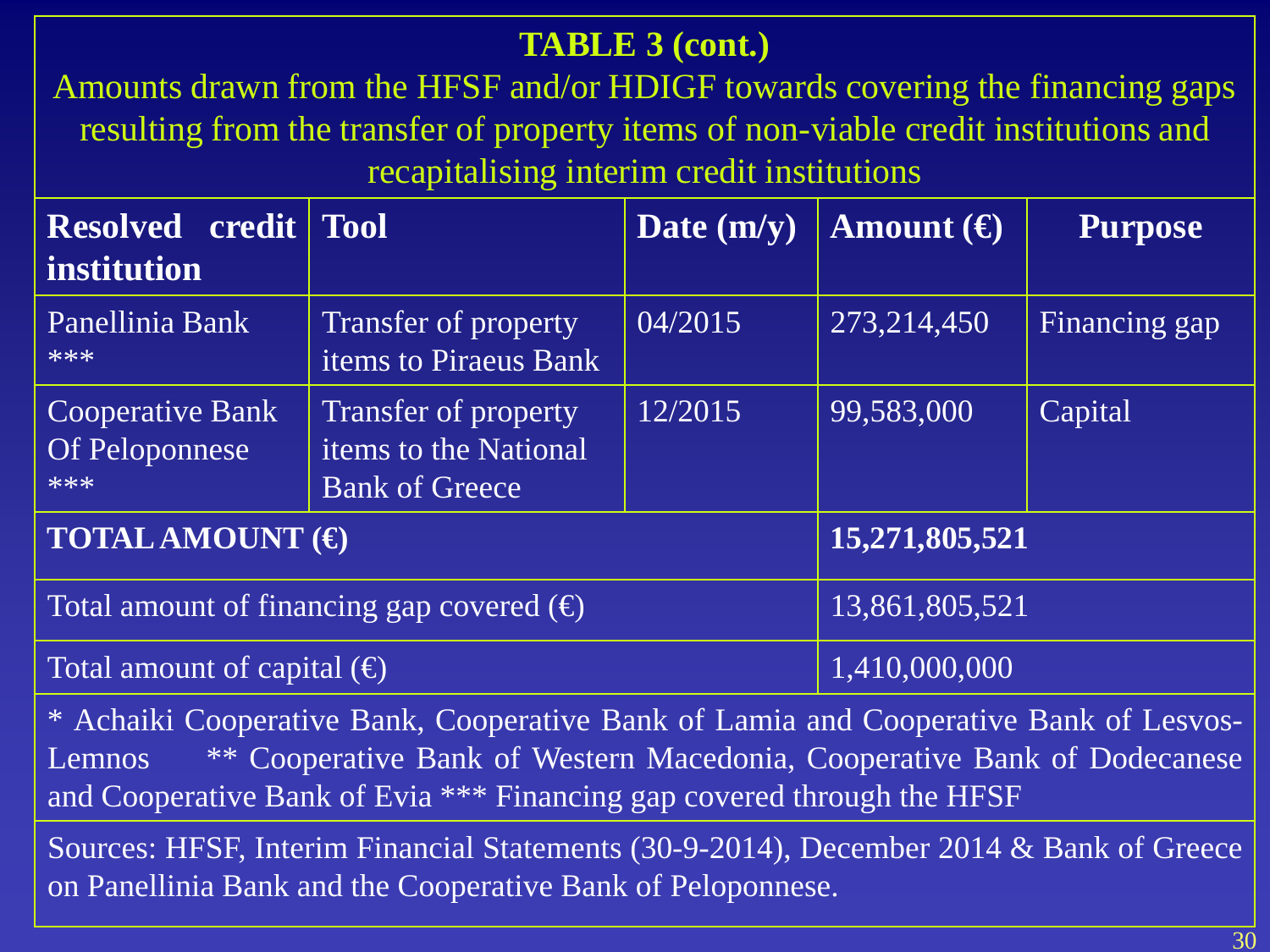#### **TABLE 4**

Lending to Greek credit institutions related to monetary policy operations denominated in euro and other claims (emergency liquidity assistance-ELA) (in million euro)

| <b>End-December</b>                                                                                                        | 2008   | 2009   | 2010   | 2011    | 2012    | 2013   | 2014   | 2015    |
|----------------------------------------------------------------------------------------------------------------------------|--------|--------|--------|---------|---------|--------|--------|---------|
| Lending to Greek<br>credit institutions<br>related to monetary<br>policy operations<br>denominated in<br>euro              | 38,355 | 49,655 | 97,669 | 76,120  | 19,347  | 63,226 | 56,039 | 35,918  |
| Other claims on<br>Greek credit<br><i>institutions</i><br>denominated in<br>euro (emergency<br>liquidity<br>assistance-ELA | 76,800 | 72,800 | 71,600 | 52,009  | 101,851 | 9,791  | 1,095  | 77,488  |
| <b>TOTAL</b>                                                                                                               | 38,432 | 49,728 | 97,740 | 128,129 | 121,198 | 73,017 | 56,040 | 113,406 |

*Source: Bank of Greece, Financial Statements, Annual Accounts and Monthly Balance Sheets*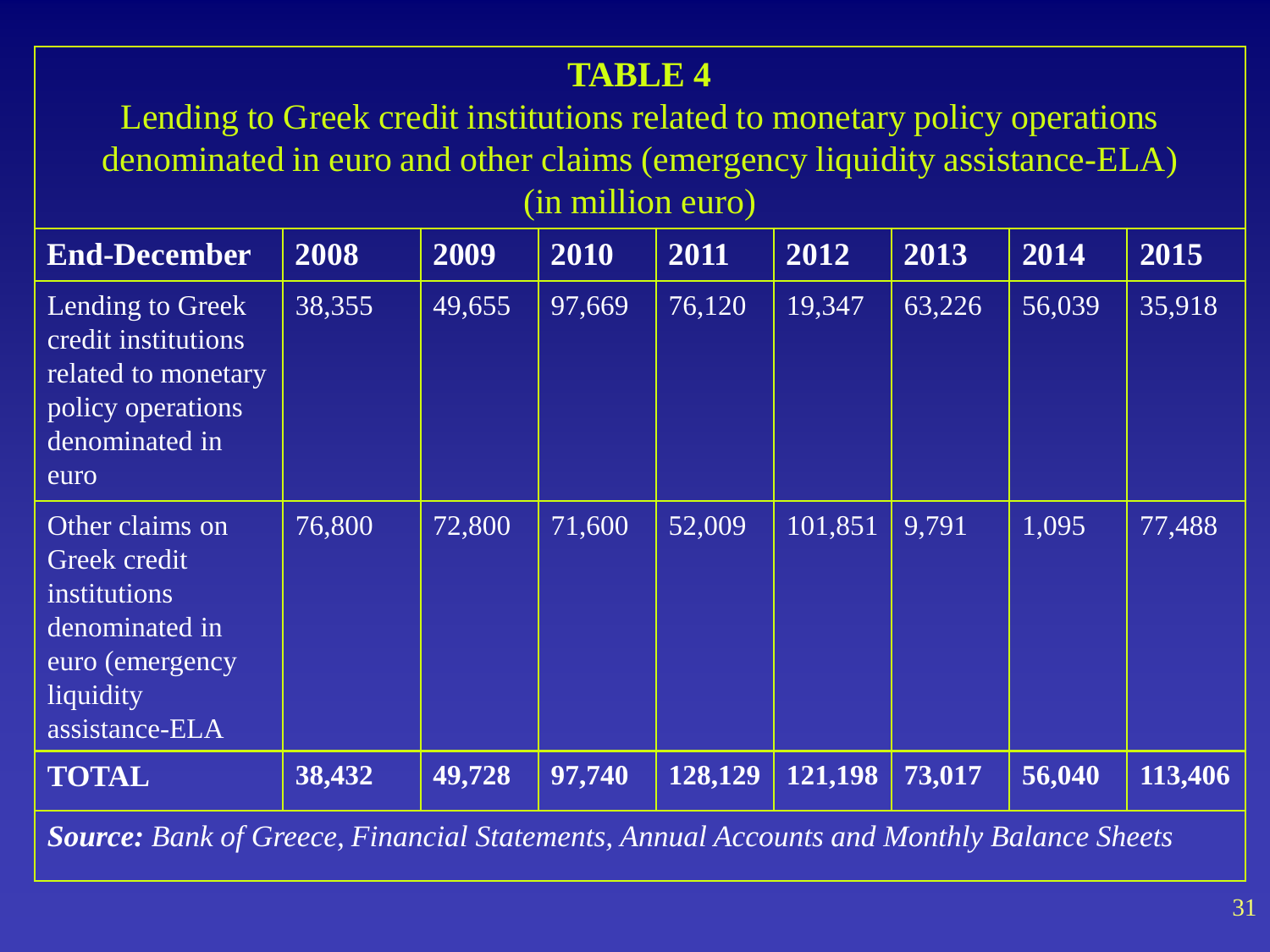#### **TABLE 5**

A typical bank balance sheet in Greece before the current fiscal crisis in the euro area

| <b>Assets</b>                                                                                                                                                                   |                | <b>Liabilities</b>                                                                                                                                                                      |                |
|---------------------------------------------------------------------------------------------------------------------------------------------------------------------------------|----------------|-----------------------------------------------------------------------------------------------------------------------------------------------------------------------------------------|----------------|
| Totally liquid assets:<br>cash<br>$\bullet$<br>reserve requirements of the<br>$\bullet$<br><b>Central Bank</b><br>'deposit facility' of the Central<br>$\bullet$<br><b>Bank</b> | 5 <sup>1</sup> | Liquidity provided by the Central<br>Bank in the course of the conduct<br>of the monetary policy through:<br>'open market operations'<br>$\bullet$<br>'lending facilities'<br>$\bullet$ | $\overline{2}$ |
|                                                                                                                                                                                 |                | <b>Last resort lending from the</b><br><b>Central bank</b>                                                                                                                              |                |
| Loans and credit to:<br>businesses<br>$\bullet$<br>households (mortgage and<br>$\bullet$<br>consumer lending)<br>institutions (public and private)<br>$\bullet$                 | 73             | Deposits of:<br>businesses<br>$\bullet$<br>households<br>$\bullet$<br>institutions (public and private)<br>$\bullet$                                                                    | 79             |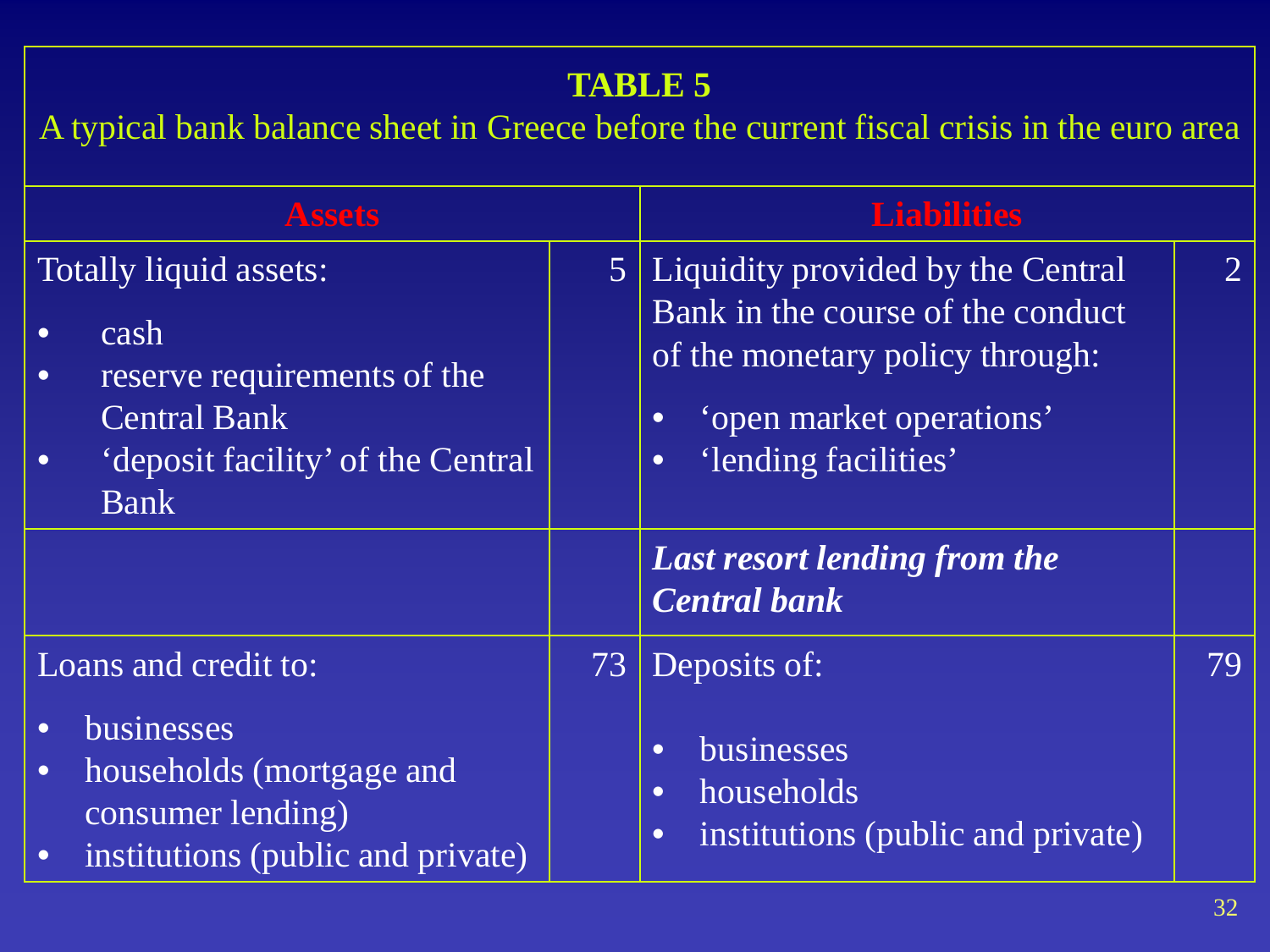#### **TABLE 5 (cont.)**

A typical bank balance sheet in Greece before the current fiscal crisis in the euro area

| <b>Assets</b>                                                                                                       |     | <b>Liabilities</b>                                     |               |
|---------------------------------------------------------------------------------------------------------------------|-----|--------------------------------------------------------|---------------|
| Capital market instruments issued<br>by:                                                                            |     | 10 Debt instruments not included in own<br>funds       | 10            |
| governments<br>other banks and financial firms<br>$\bullet$<br>other corporates<br>$\bullet$                        |     | Interbank deposits                                     |               |
| Holdings in other banks, financial<br>firms and corporates (including)<br>'qualified holdings' and<br>subsidiaries) |     | 8 Debt instruments included in<br>regulatory own funds | $\mathcal{L}$ |
| Real estate – other assets                                                                                          |     | 4 Share capital and provisions                         |               |
|                                                                                                                     | 100 |                                                        | 100           |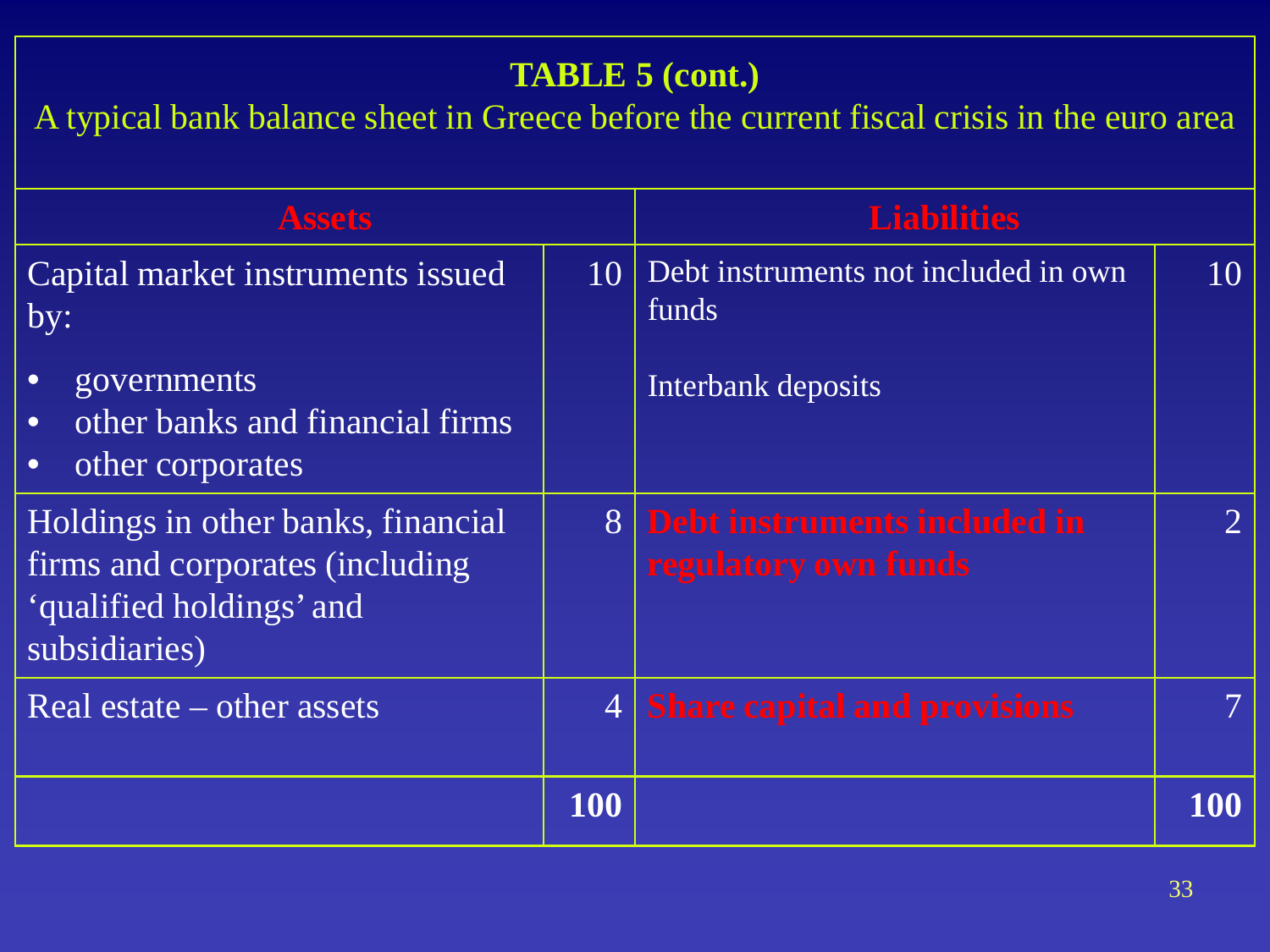**C. Adequate regulatory actions in order to break the vicious circles**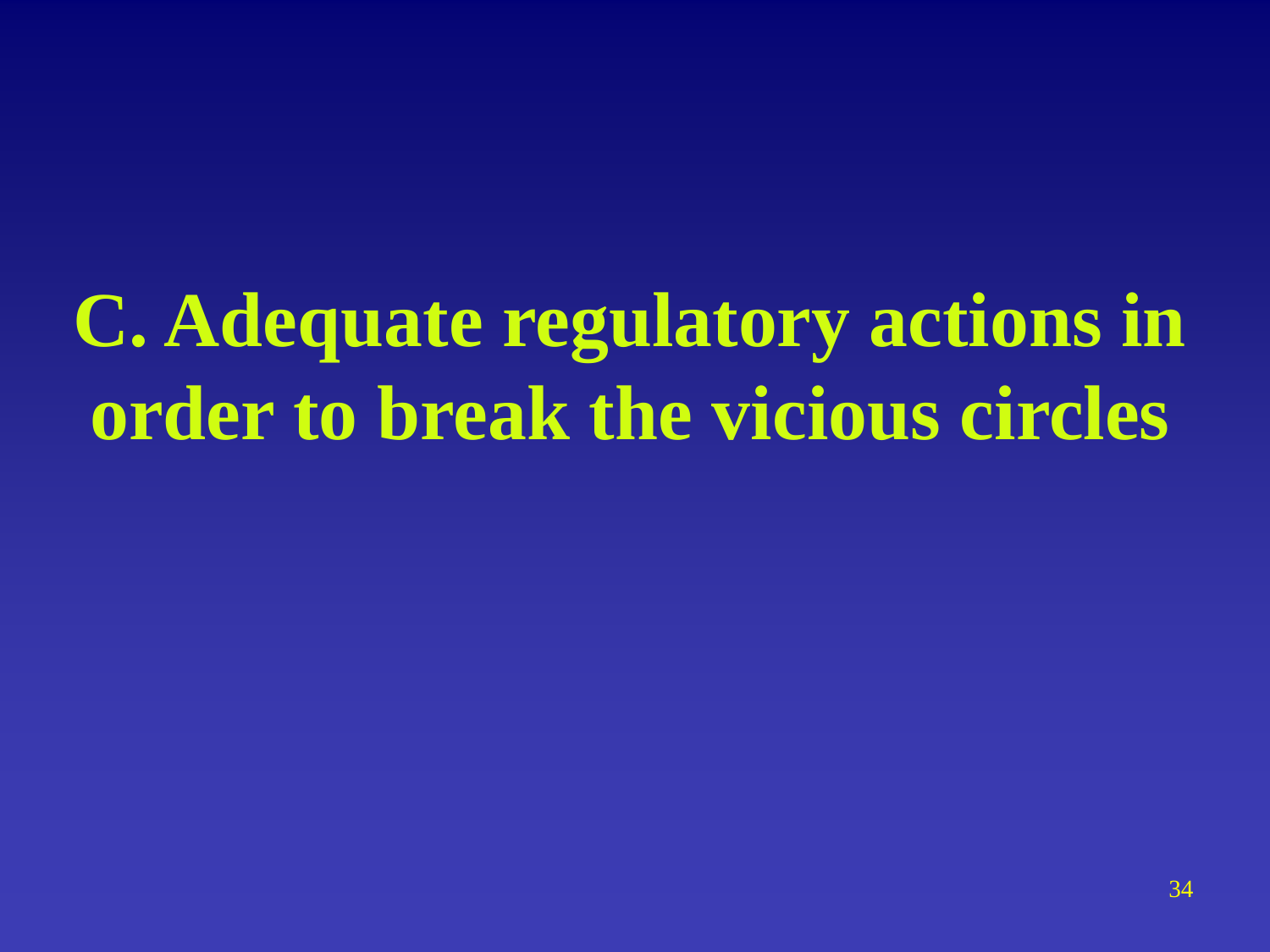**1. The bank safety net**: the sum of policy instruments employed with regard to the preservation of the stability of the banking system

| <b>TABLE 6</b><br>The 'bank safety net'                                                    |                                                                 |                                                   |  |  |  |  |
|--------------------------------------------------------------------------------------------|-----------------------------------------------------------------|---------------------------------------------------|--|--|--|--|
| <b>Policy instruments</b>                                                                  | <b>Competent institution</b>                                    | <b>Attributes of the</b><br><b>institution</b>    |  |  |  |  |
| <b>Bank</b> authorisation                                                                  | Supervisory authority                                           | Central bank or other<br>administrative authority |  |  |  |  |
| Micro-prudential and<br>macro-prudential<br>regulation of banks                            | Parliament<br>Supervisory authority                             | General regulator<br>upon delegation              |  |  |  |  |
| Micro-prudential<br>supervision of banks                                                   | Supervisory authority                                           | Central bank or other<br>administrative authority |  |  |  |  |
| Macro-prudential<br>oversight of the financial<br>system (including the<br>banking sector) | Central bank or monetary<br>authority/agency (in most<br>cases) |                                                   |  |  |  |  |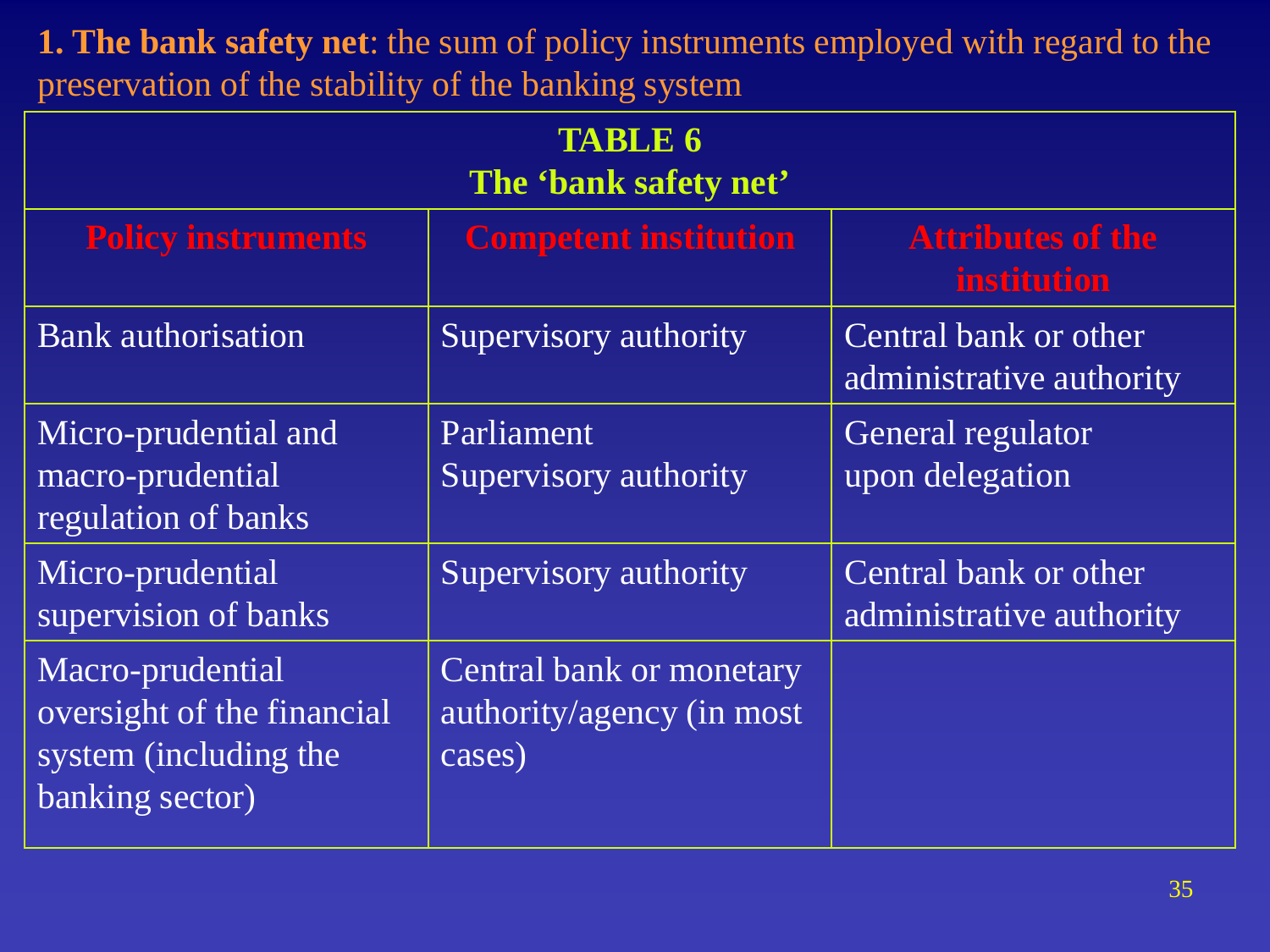| <b>TABLE 6 (cont.)</b><br>The 'bank safety net'                                                                                      |                                                                                            |                                                |  |  |  |
|--------------------------------------------------------------------------------------------------------------------------------------|--------------------------------------------------------------------------------------------|------------------------------------------------|--|--|--|
| <b>Policy instruments</b>                                                                                                            | <b>Competent institution</b>                                                               | <b>Attributes of the</b><br><b>institution</b> |  |  |  |
| Specific crisis prevention<br>and resolution of banks                                                                                | Supervisory or judicial<br>authority<br><b>Resolution authority and</b><br>resolution fund | On a case-by-case basis                        |  |  |  |
| Deposit guarantee                                                                                                                    | Deposit guarantee scheme                                                                   | Entity of private or public<br>law             |  |  |  |
| Last-resort lending                                                                                                                  | Central bank or monetary<br>authority/agency                                               |                                                |  |  |  |
| Provision of state subsidies<br>to banks (government<br>'bailout') in form of equity<br>participation and/or<br>liquidity guarantees | <b>National Ministry of</b><br>Finance or other delegated<br>governmental agency           |                                                |  |  |  |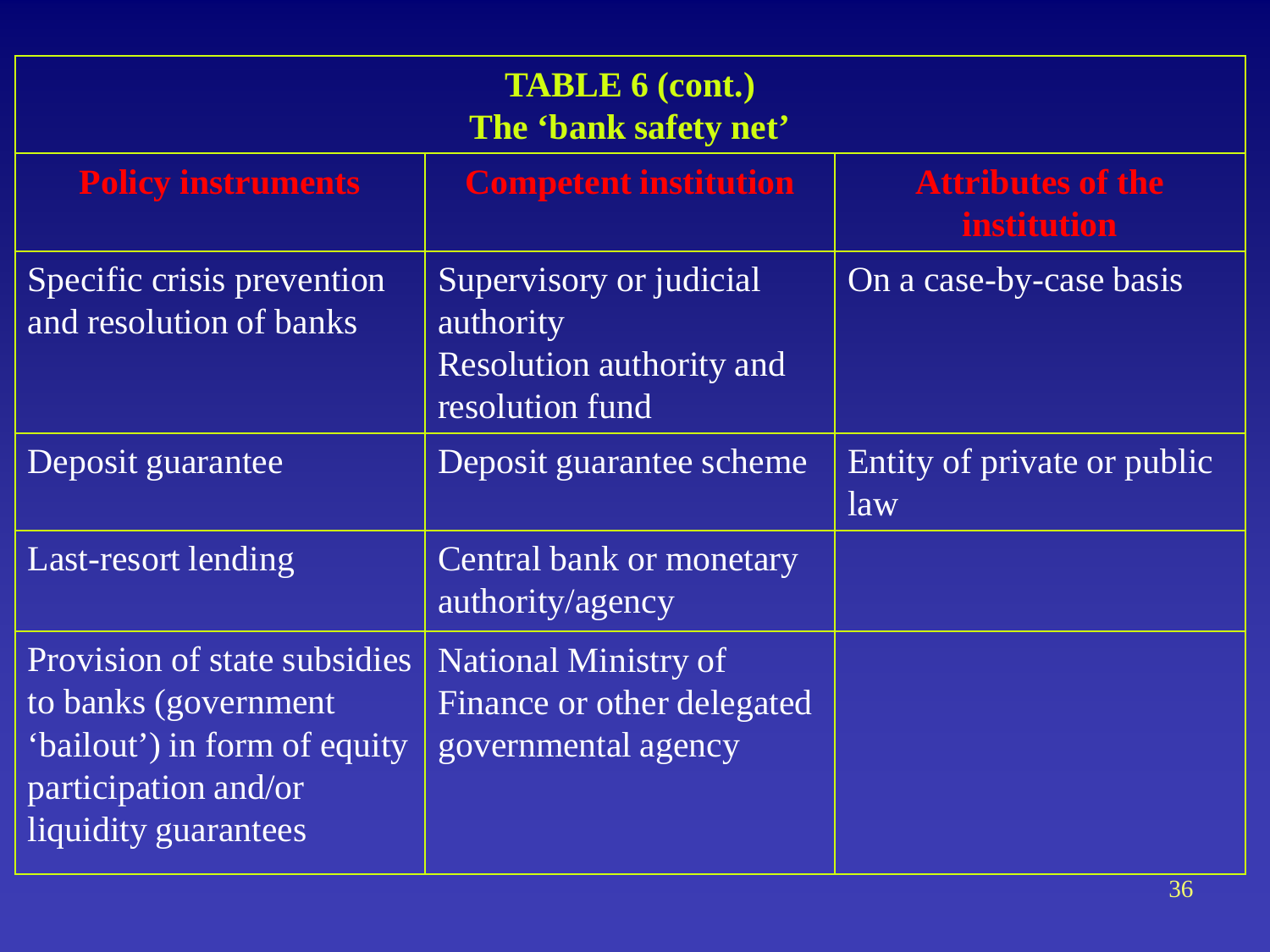## **2.1 Crisis prevention elements of the bank safety net**

#### **I. Micro-prudential regulation**

**(a)** Micro-prudential banking regulation seeks to enforce the safety and soundness of banks by limiting their exposure either to insolvency or to liquidity risk (which might lead to insolvency under certain circumstances) and by curbing their risk vulnerability through:

- limiting their exposure to various categories of financial risks, and all other risks associated with the conduct of their business to which they might be exposed, and
- increasing their capacity to absorb losses incurred in the event of such risks.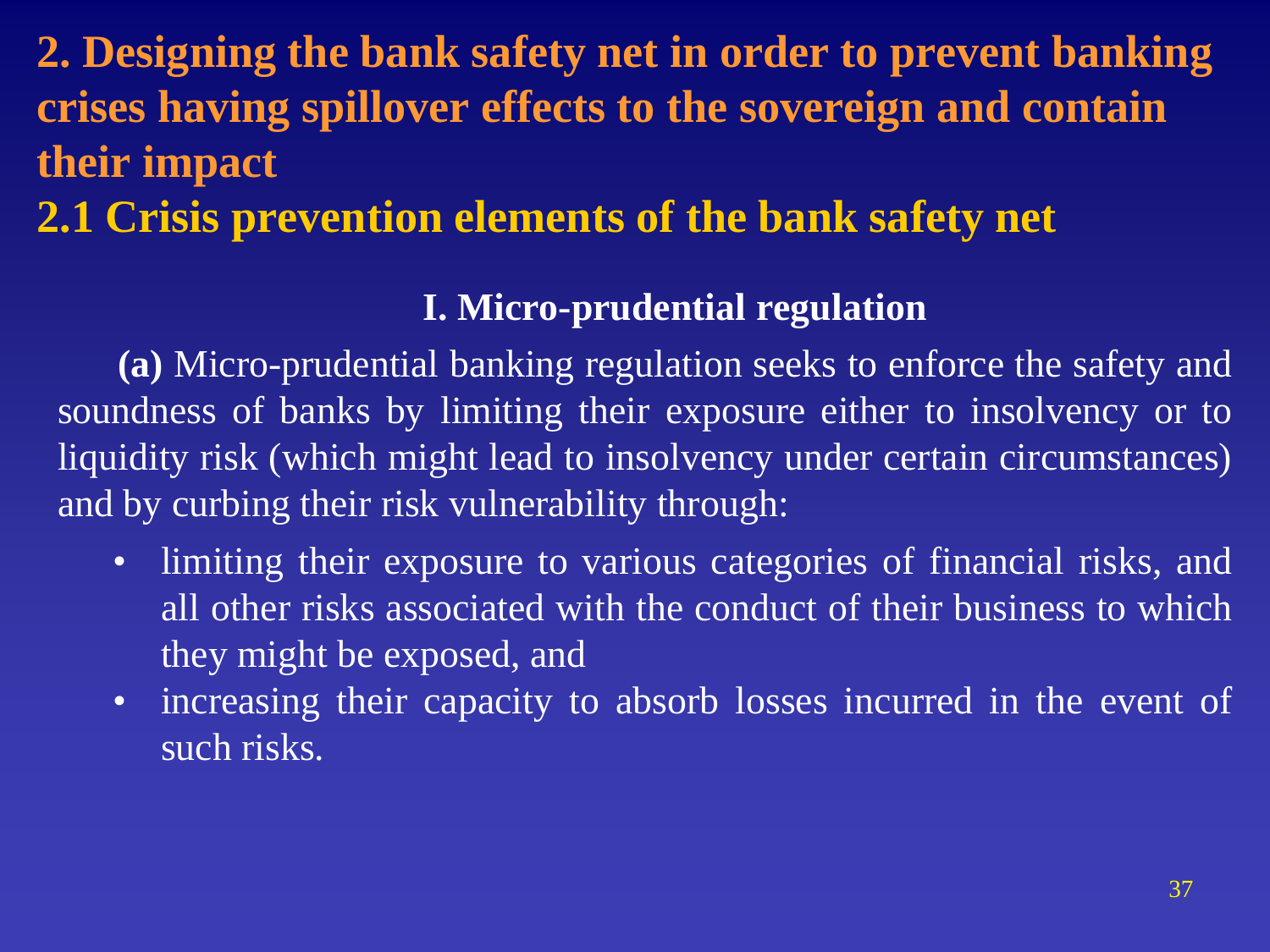# **2.1 Crisis prevention elements of the bank safety net I. Micro-prudential regulation (cont.)**

- **(b)** Micro-prudential banking regulation is mainly performed by laying down rules on:
- banks' capital adequacy ratios against exposure to risks associated with the conduct of their business,
- a leverage ratio,
- the organisation and operation of in-house risk management units,
- the limitation of banks' holdings in other companies, mainly outside the financial system,
- provisioning for future exposure to risks,
- portfolio diversification (namely rules on 'large exposures'),
- liquidity ratios, and
- public disclosure of information on those matters.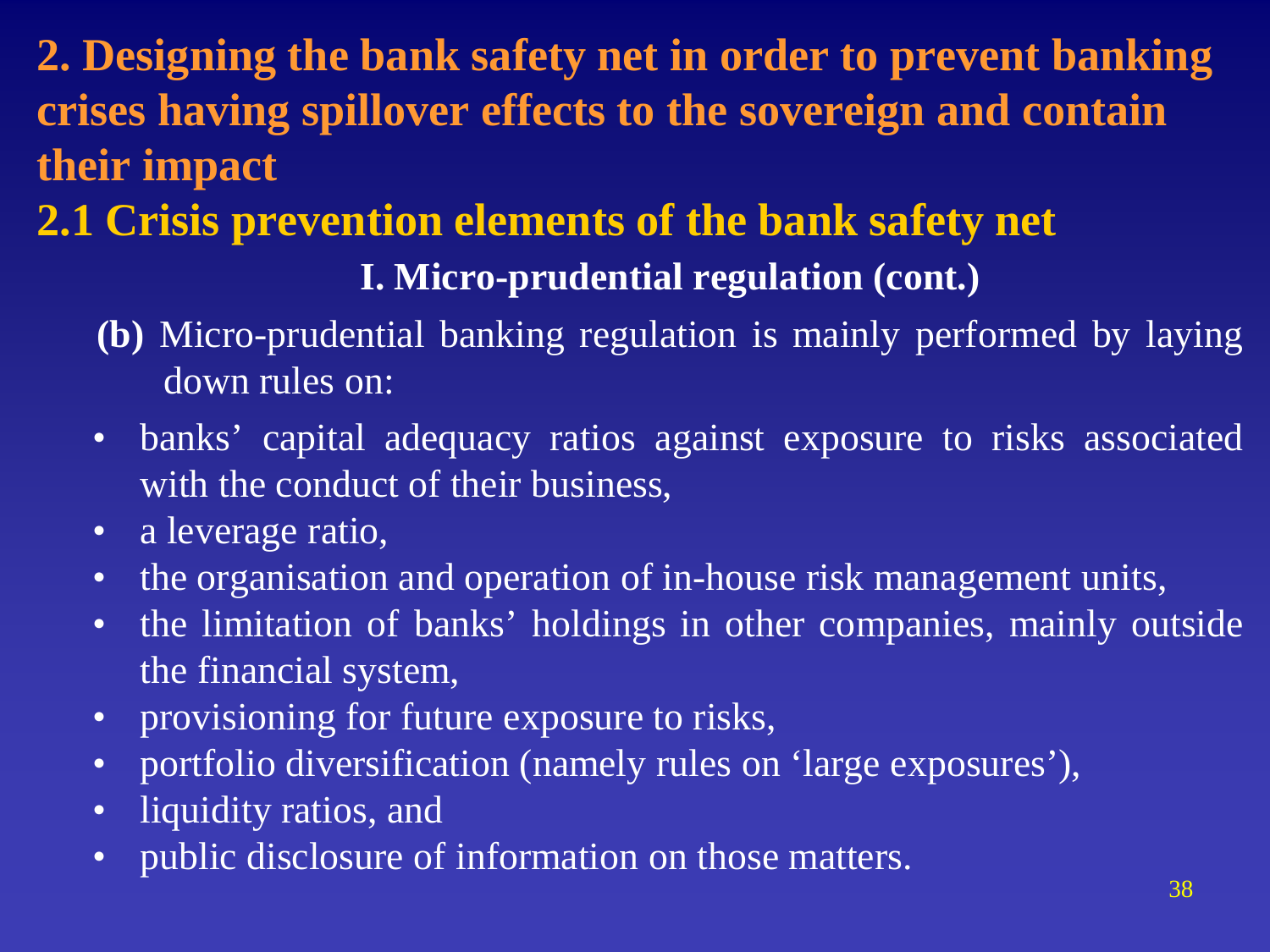## **2.1 Crisis prevention elements of the bank safety net**

#### **II. Macro-prudential regulation**

**(a)** Macro-prudential policies seek to address the two dimensions of systemic risk:

**(i)** The first is the **'time dimension'**, namely the systemic risk's evolution through time. In this context, macro-prudential policies seek to strengthen the resilience of the financial system at times of economic downturn by limiting procyclicality, which can accentuate systemic risk because of the interactions developed either within the financial system, or between the financial system and the real sector of the economy.

The objective is to **'lean against the financial cycle'**, bearing in mind that it has been proven historically that failures caused by credit expansion are generated on the upside of the economic cycle, but become apparent on the downside, especially when the economic cycle is in a downturn.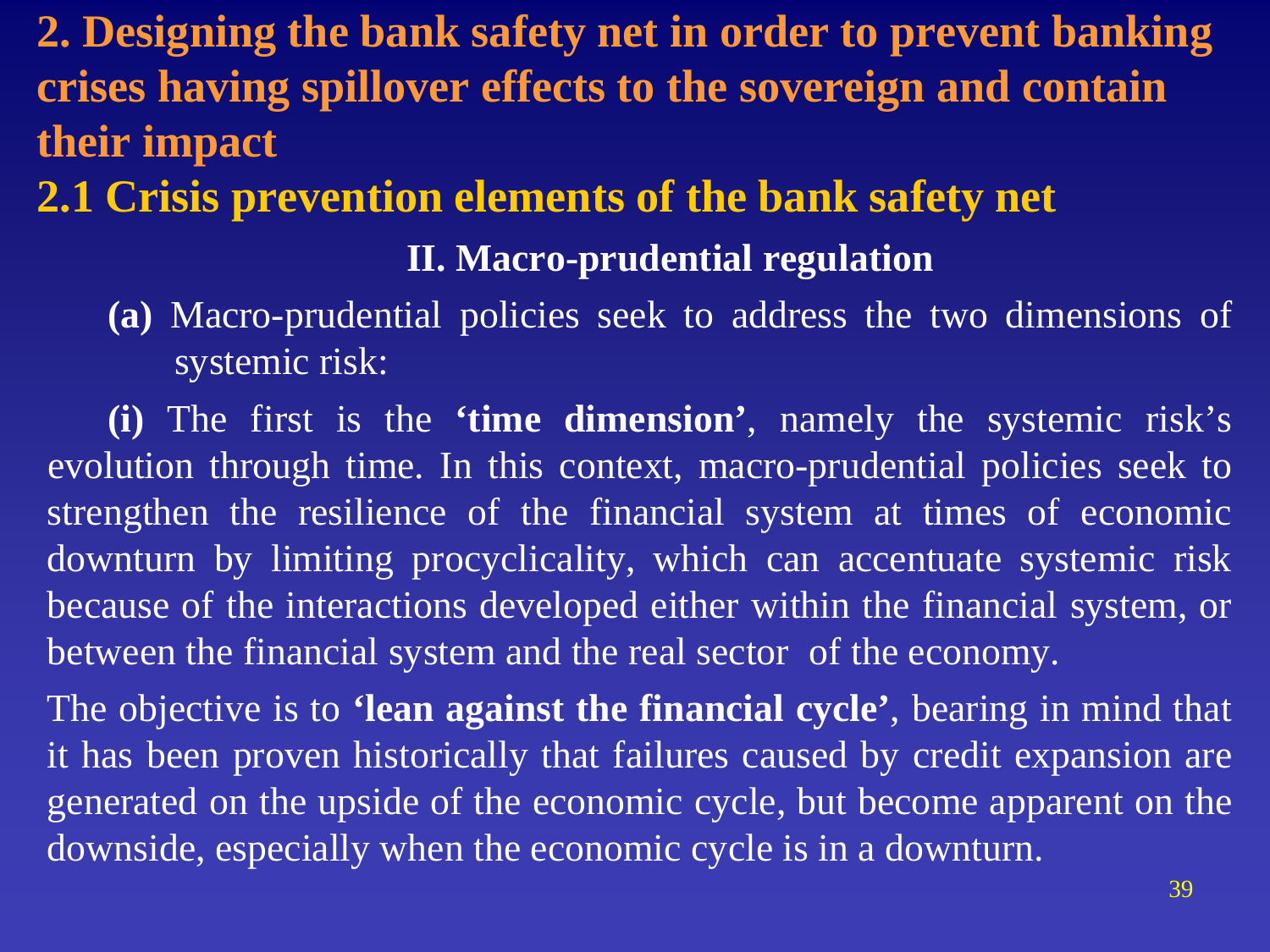# **2.1 Crisis prevention elements of the bank safety net II. Macro-prudential regulation (cont.)**

**(ii)** The second dimension is the **'cross-sectional dimension'**, namely allocation of risk in the financial system at any given point in time. In this case, macro-prudential policies are aimed at limiting systemic risk concentration, which could result:

- either from the concurrent exposure of multiple financial institutions to risks arising from similar exposures, or
- from the interconnectedness of such institutions (and the contagion of problems among them), especially if they are systemically important financial institutions (SIFIs).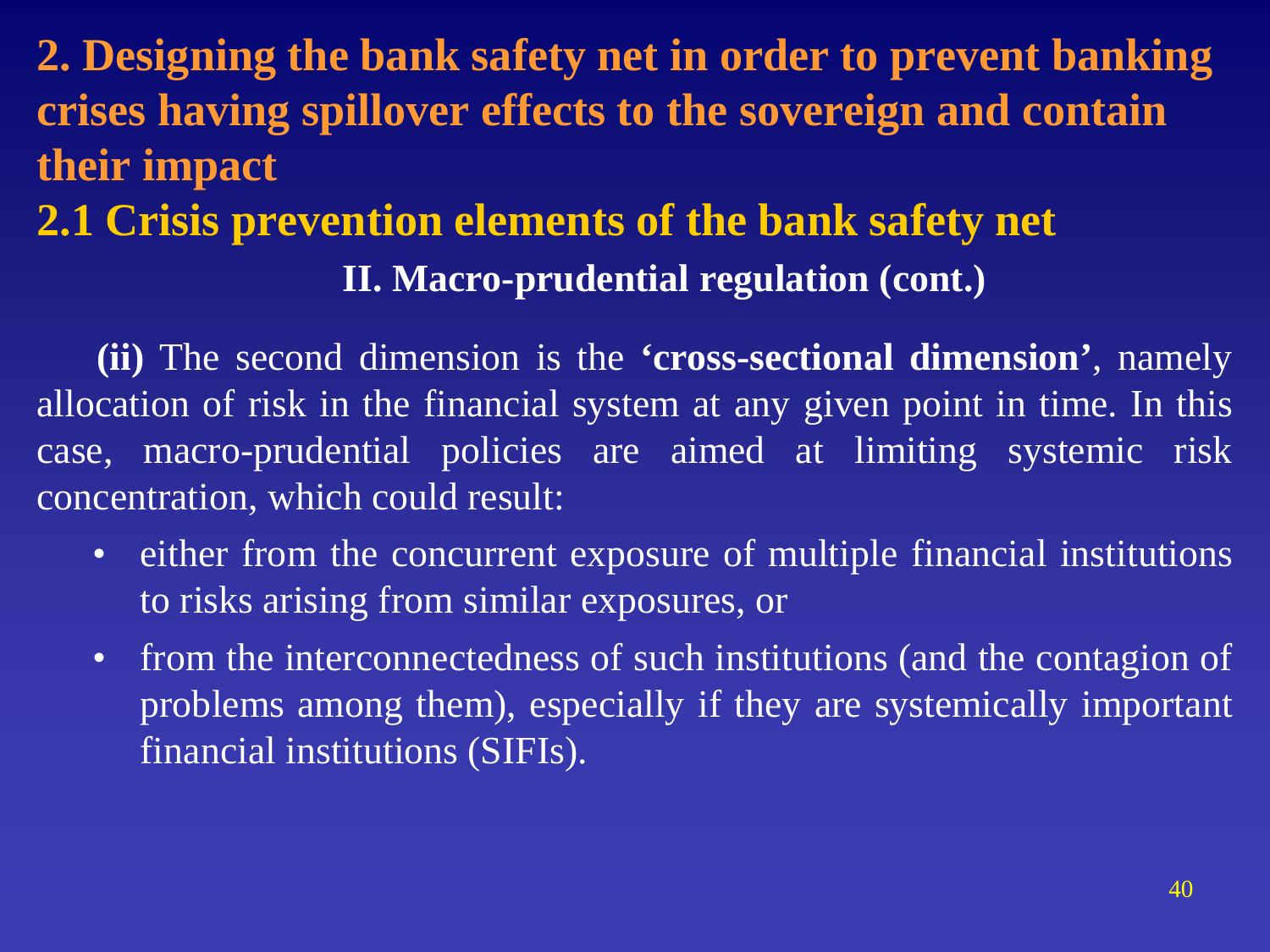## **2.1 Crisis prevention elements of the bank safety net**

#### **II. Macro-prudential regulation (cont.)**

**(b)** A mix of instruments is adopted in order to meet the objective for addressing these two dimensions of systemic risk. In this respect, it is necessary to adopt macro-prudential regulations, which are:

- addressed to banks and/or other financial firms, as well as money and capital markets, and
- differentiated depending on the systemic risk dimension they are called upon to address.

**(ba)** The policy instruments used in order to achieve the objective of addressing the systemic risk's time dimension, and notably the financial system's procyclicality issue, mainly include the following macroprudential regulations:  $41$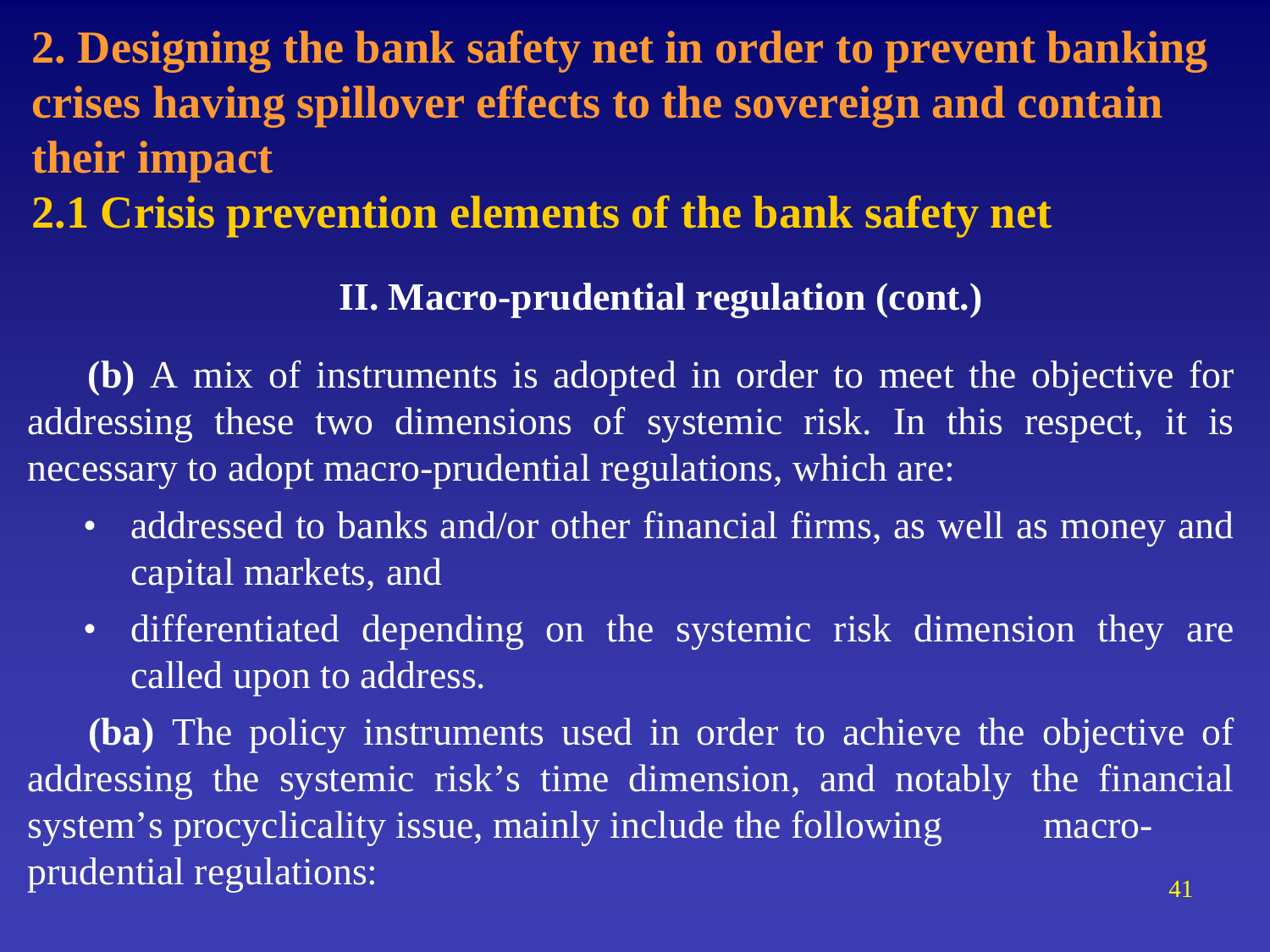## **2.1 Crisis prevention elements of the bank safety net**

#### **II. Macro-prudential regulation (cont.)**

**(i)** First of all, it is necessary to adopt rules imposing an obligation on banks to set 'capital conservation buffers' and 'countercyclical buffers', and take 'forward-looking provisions'.

**(ii)** Included are also other prudential measures which:

• either affect the prices of services provided by banks ('price-based prudential tools') such as introducing, when the economic cycle is on the upside, stricter risk weights for calculating the capital adequacy ratio on specific exposures (e.g. loans denominated in foreign exchange, mortgage loans or loans for the purchase of securities and positions in derivatives), or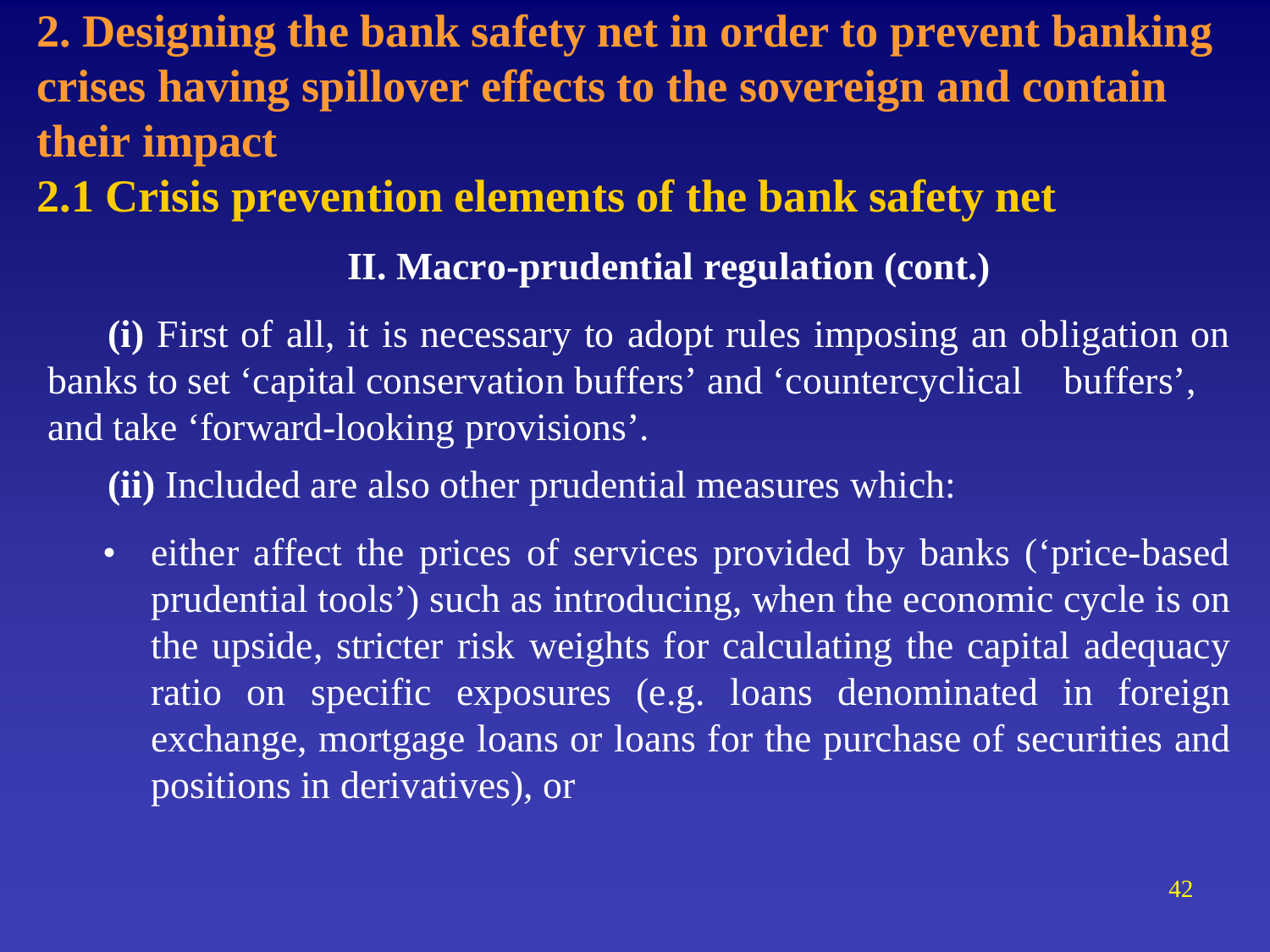# **2.1 Crisis prevention elements of the bank safety net II. Macro-prudential regulation (cont.)**

• affect the quantity of services provided ('quantity-based prudential tools'), such as time-variation, depending on the phase of the economic cycle, the loan-to-value ratios of mortgage loans, and the debt-to-income ratios in mortgage and consumer loans.

**(iii)** Finally, the systemic risk's time dimension (and notably the procyclicality caused by leveraging capital markets) can be addressed by stricter rules imposing margins and haircuts on positions in securities and derivatives during economic upturns.

**(bb)** The policy instruments used in order to achieve the objective of addressing the systemic risk's cross-sectional dimension mainly include the following macro-prudential regulations: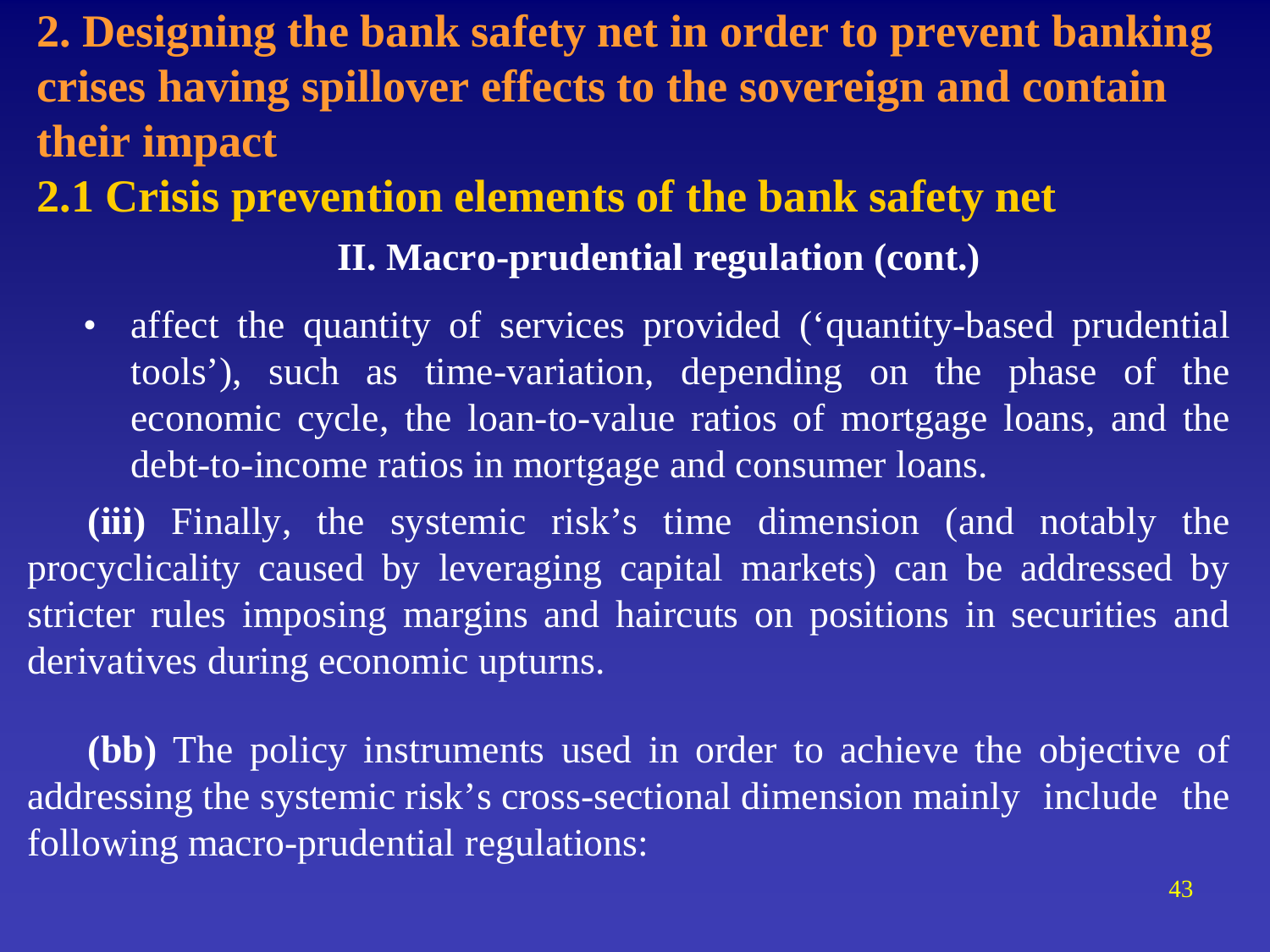## **2.1 Crisis prevention elements of the bank safety net II. Macro-prudential regulation (cont.)**

**(i)** The key measure is to adopt rules on the resolution of systemically important banks (and other category of financial firms) exposed to insolvency that will enable (in part or in whole) the suspension of their operations without jeopardising the stability of the banking (and, more generally, the financial) system, or making state intervention necessary for their bailout, invoking the argument that they are too-big-to-fail.

**(ii)** The second measure is ancillary and consists in adopting appropriate specific micro-prudential regulations (such as rules to cover banks against exposure to credit risk from specific portfolio items, included within the regulatory framework on capital adequacy), thus making it possible to address the systemic risk's cross-sectional dimension.

**(iii)** Finally, addressing the systemic risk's cross-sectional dimension can also be achieved with the introduction of restrictions on the range of services provided by systemically important financial institutions (especially banks). 44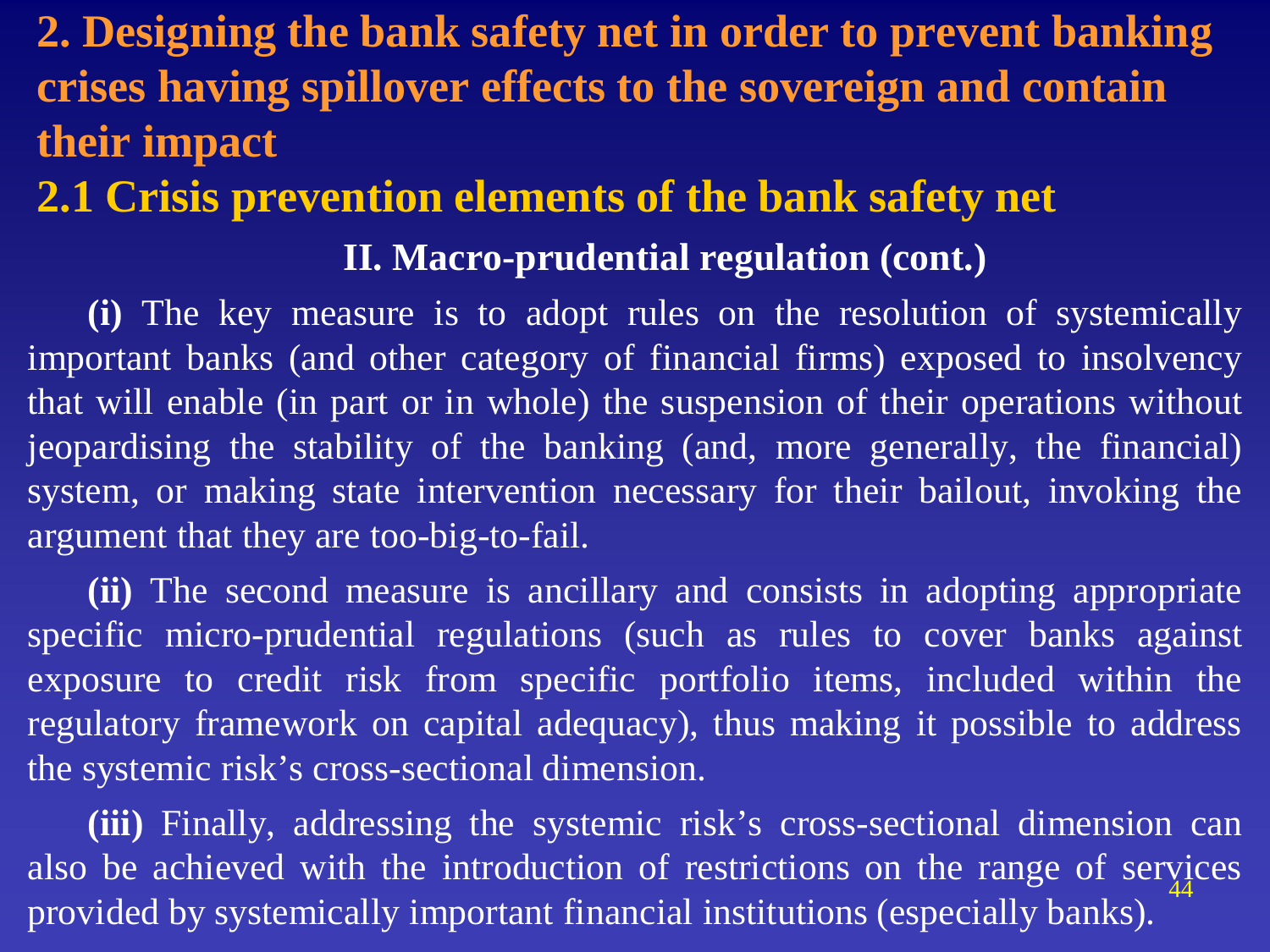## **2.1 Crisis prevention elements of the bank safety net**

#### **III. Micro-prudential supervision**

Micro-prudential banking regulation can only be effective if coupled with micro-prudential supervision by competent authorities, with a view to assessing the quality of banks' portfolios, and ascertaining compliance with the applicable regulatory framework, in order to prevent banks' exposure to exceptional, unmanageable risk levels.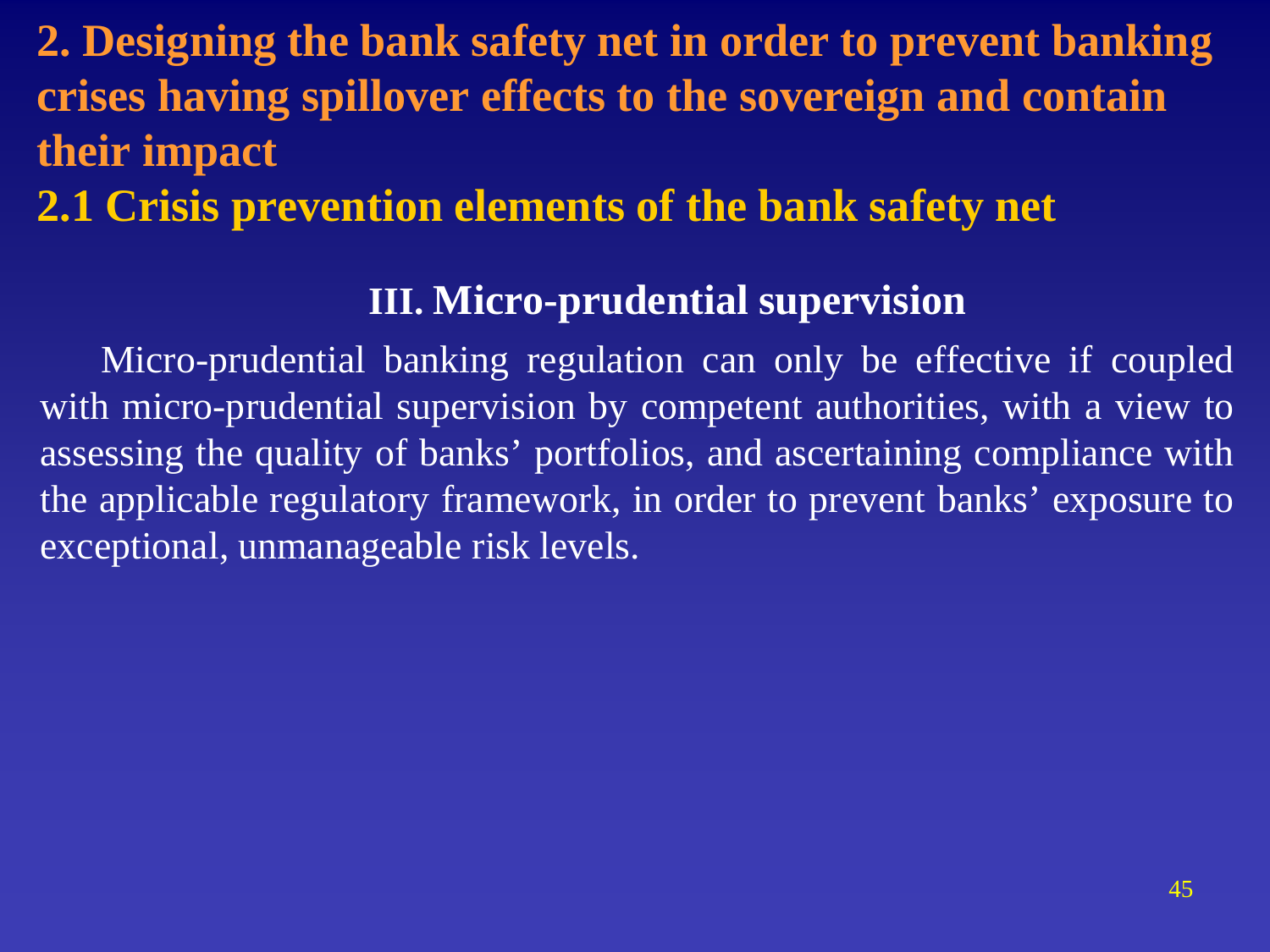## **2.1 Crisis prevention elements of the bank safety net**

#### **IV. Macro-prudential oversight**

It is necessary to set up institutions and procedures for ensuring 'macroprudential financial oversight', thus enabling the identification, measurement and assessment of systemic risk. The objective of macro-prudential oversight is to limit the distress of the financial system as a whole in order to protect the overall economy against significant losses in real output.

Macro-prudential oversight cannot be meaningful, unless it can somehow impact on supervision at the micro-level, whilst micro-prudential regulation and supervision cannot effectively safeguard financial stability without adequately taking account of macro-level developments.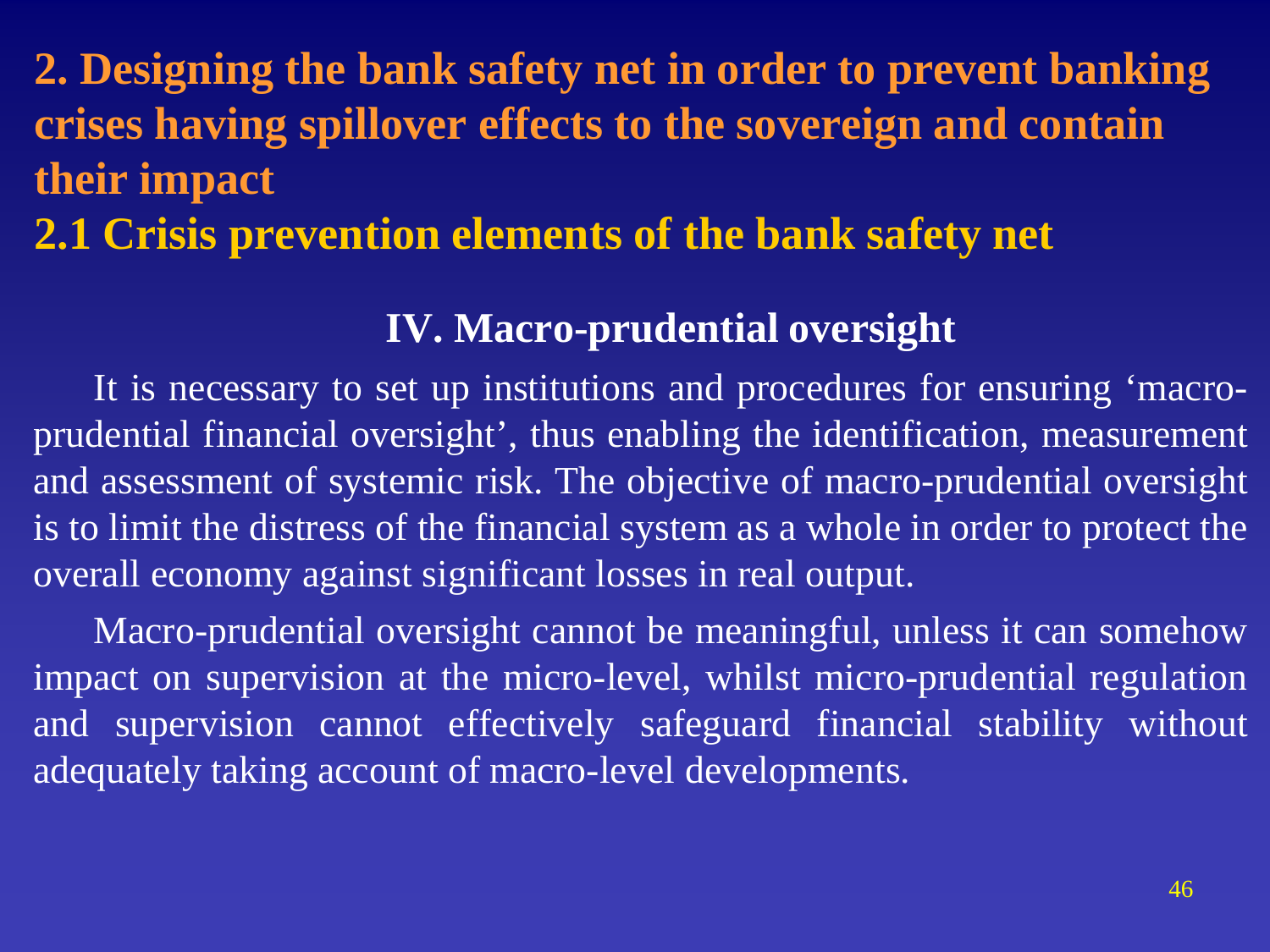**2.2 Crisis management elements of the bank safety net**

## **I. The trilemma in the case of banks' exposure to insolvency – the importance of resolution actions**

If insolvency problems arise, competent authorities are faced with a 'trilemma':

- to bail-out undercapitalised (usually systemically significant) banks by using taxpayers' money, judging that a withdrawal of their authorisation would have significant 'systemic consequences',
- to resolve insolvent banks through the competent resolution authorities, or
- to withdraw their authorisation and subsequently activate deposit guarantee schemes.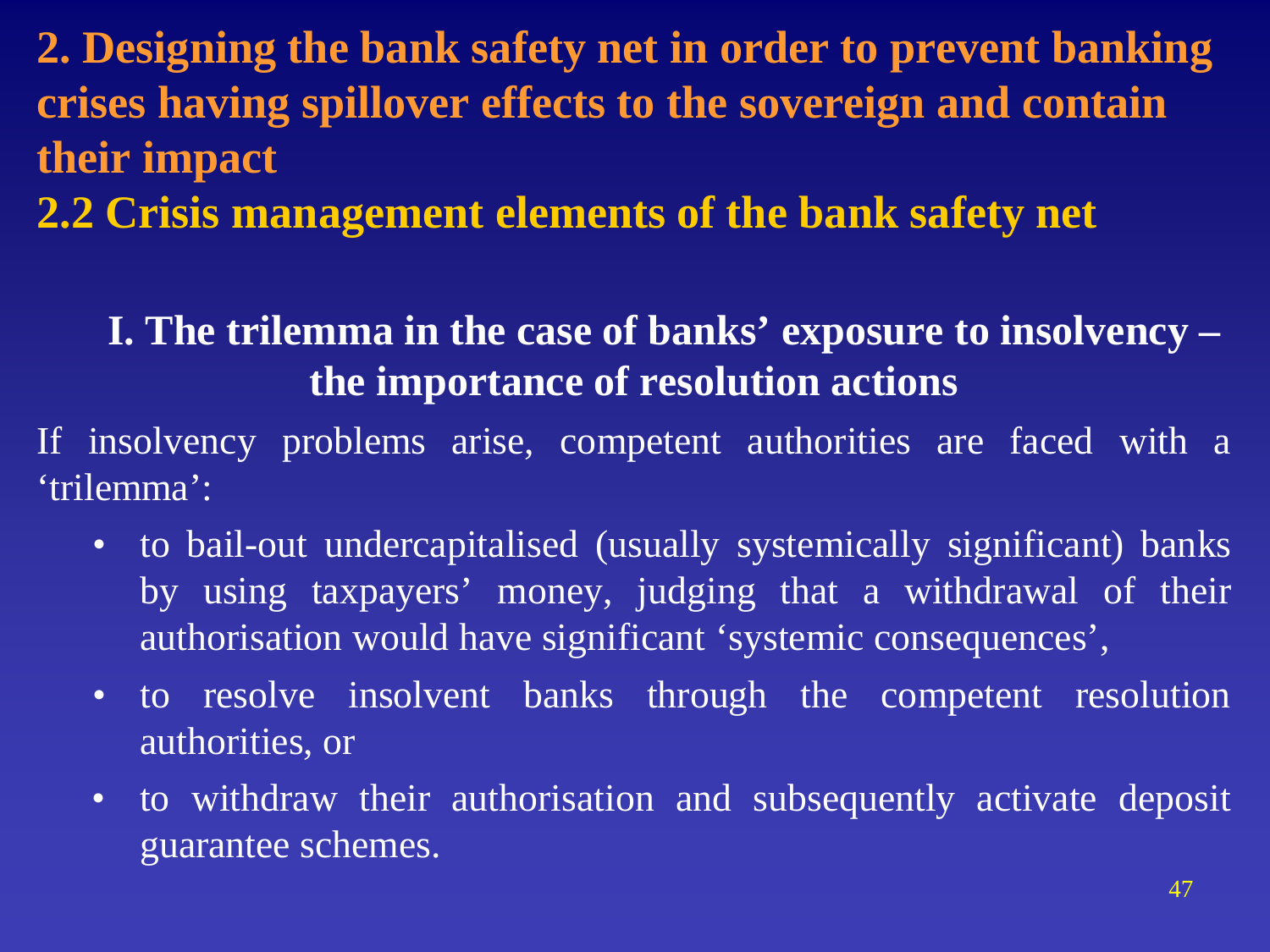**2. Designing the bank safety net in order to prevent banking crises having spillover effects to the sovereign and contain their impact 2.2 Crisis management elements of the bank safety net**

#### **I. The trilemma in the case of banks' exposure to insolvency – the importance of resolution actions (cont.)**

In order to ward off the moral hazard in case of 'too-big-to-fail' or 'systemically important' banks, the failure/closing down of which would endanger the stability of the banking (and, more generally, financial) system (and in addition to prevent resort to a government bailout) **'crisis management measures' in the form of resolution actions** must be put in place.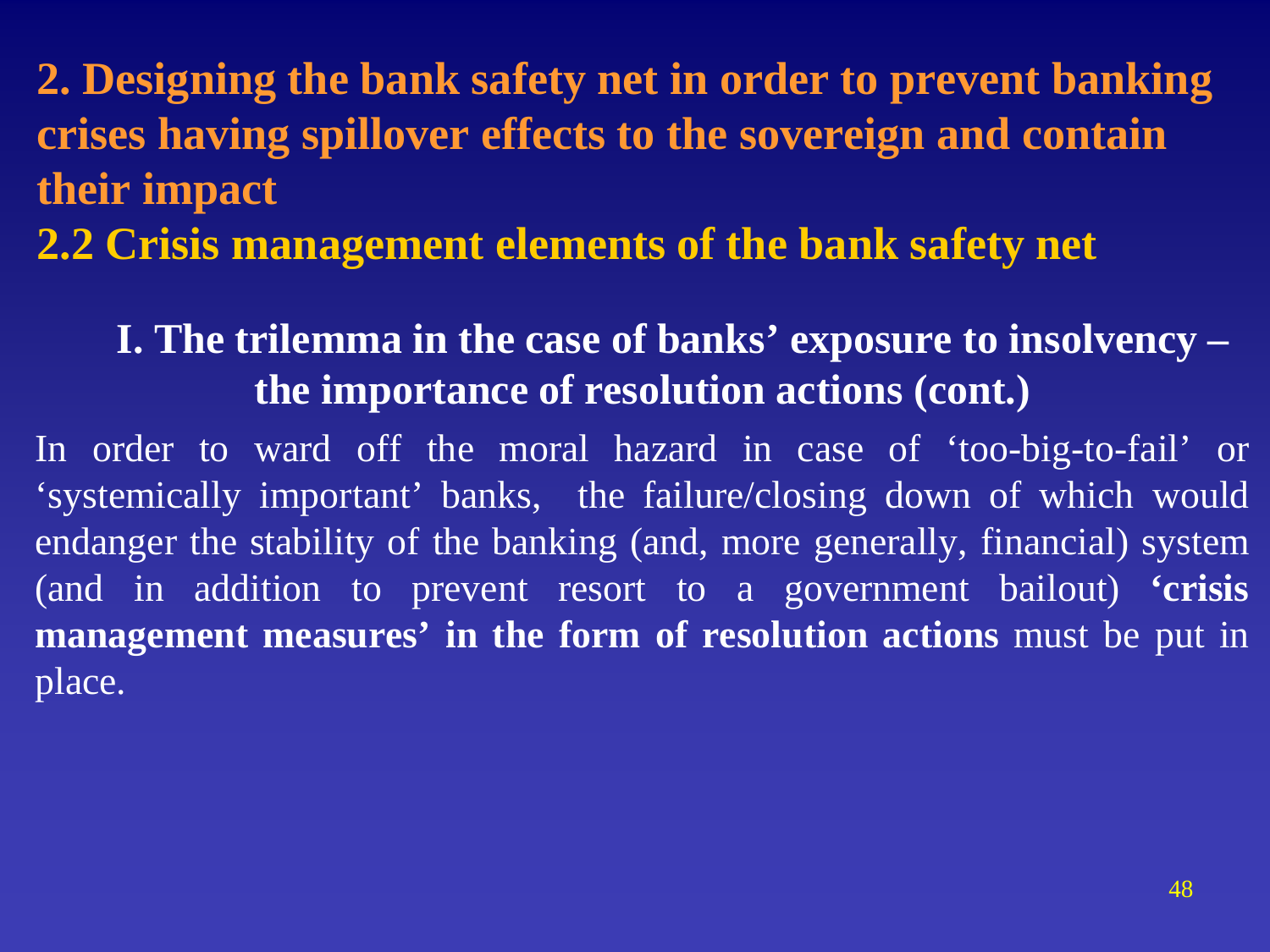**2.2 Crisis management elements of the bank safety net**

## **II. Explicit vs. implicit deposit guarantee schemes – funding conditions**

Deposit guarantee schemes must be explicit, be entirely funded by the participating banks, and the coverage level provided therein must not be the subject of 'political leverage'.

*The negative effects of the Irish experience are illustrative.*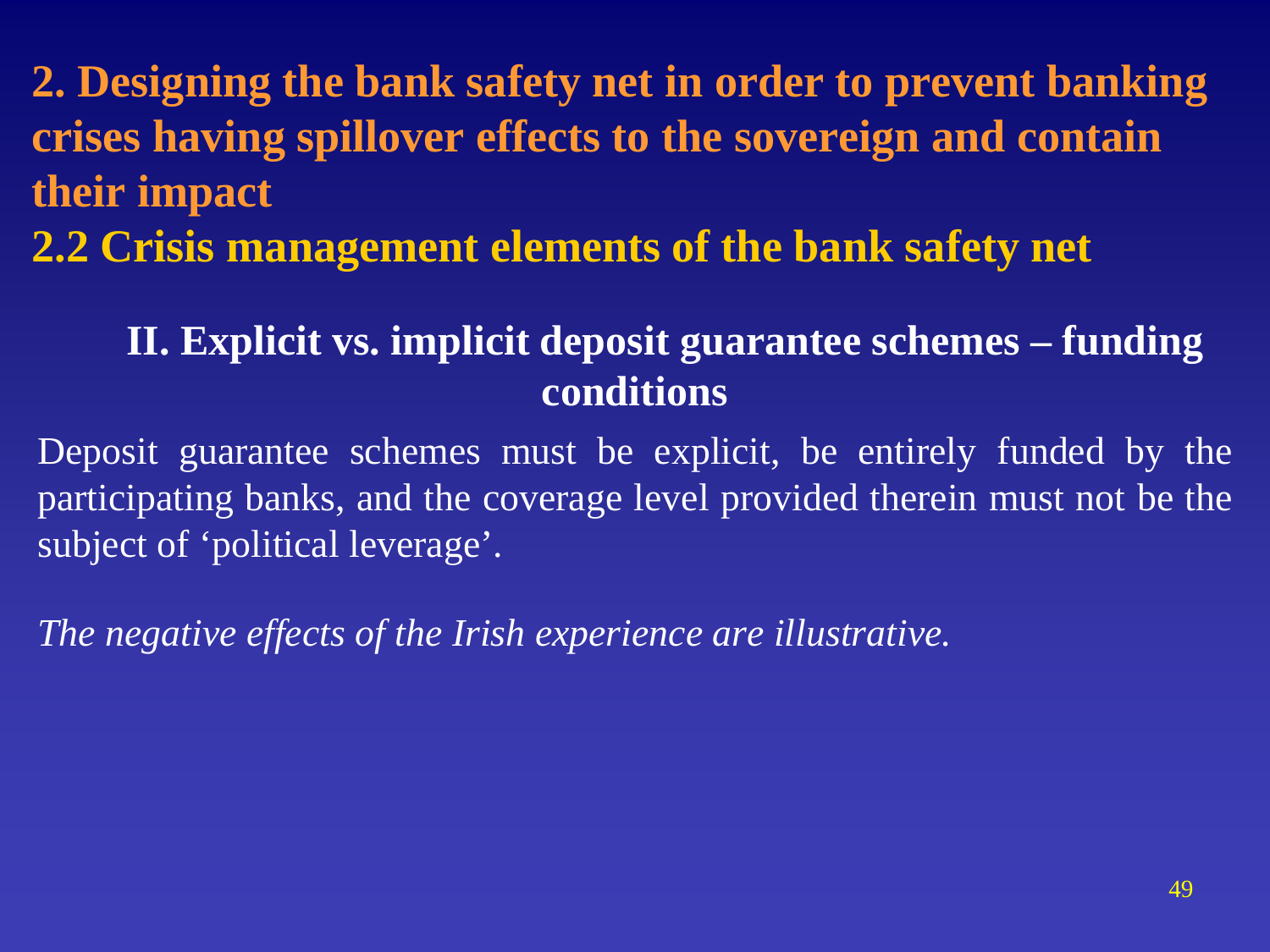**3. Designing the bank safety net in order to prevent sovereign fiscal and/or debt crises having spillover effects to the banking system**

#### **I. Micro-prudential regulations**

Micro-prudential regulations must be in place, which do not give perverse incentives to banks to invest in government bonds.

*In this respect, there is a need to amend, in due course, the provisions of the international regulatory framework which stipulate, in relation to the calculation of capital requirements for credit risk (mainly under the Standardised Approach, still used by several credit institutions, especially the least sophisticated ones), that claims on Member State governments, if denominated in the local currency, have a zero percent (0%) risk weight.*

*The experience from the 'voluntary' haircut on Greek government bonds has shown that these provisions are now ineffective.*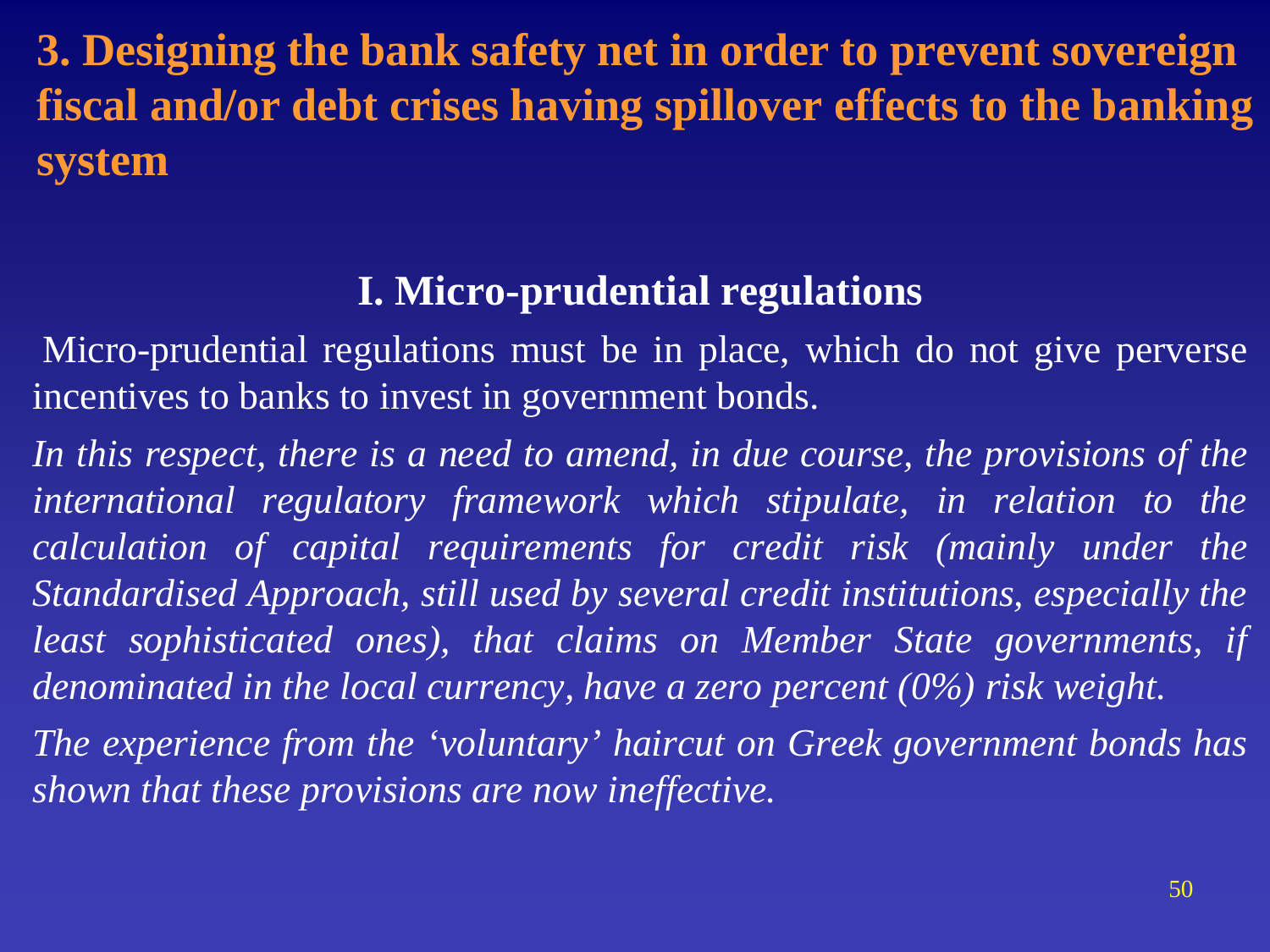# **3. Designing the bank safety net in order to prevent sovereign fiscal and/or debt crises having spillover effects to the banking system**

#### **II. Macro-prudential regulations**

In addressing the systemic risk's time dimension, and notably the financial system's procyclicality issue, it is necessary to adopt rules imposing an obligation on banks to set 'capital conservation buffers' and 'countercyclical buffers', and take 'forward-looking provisions'.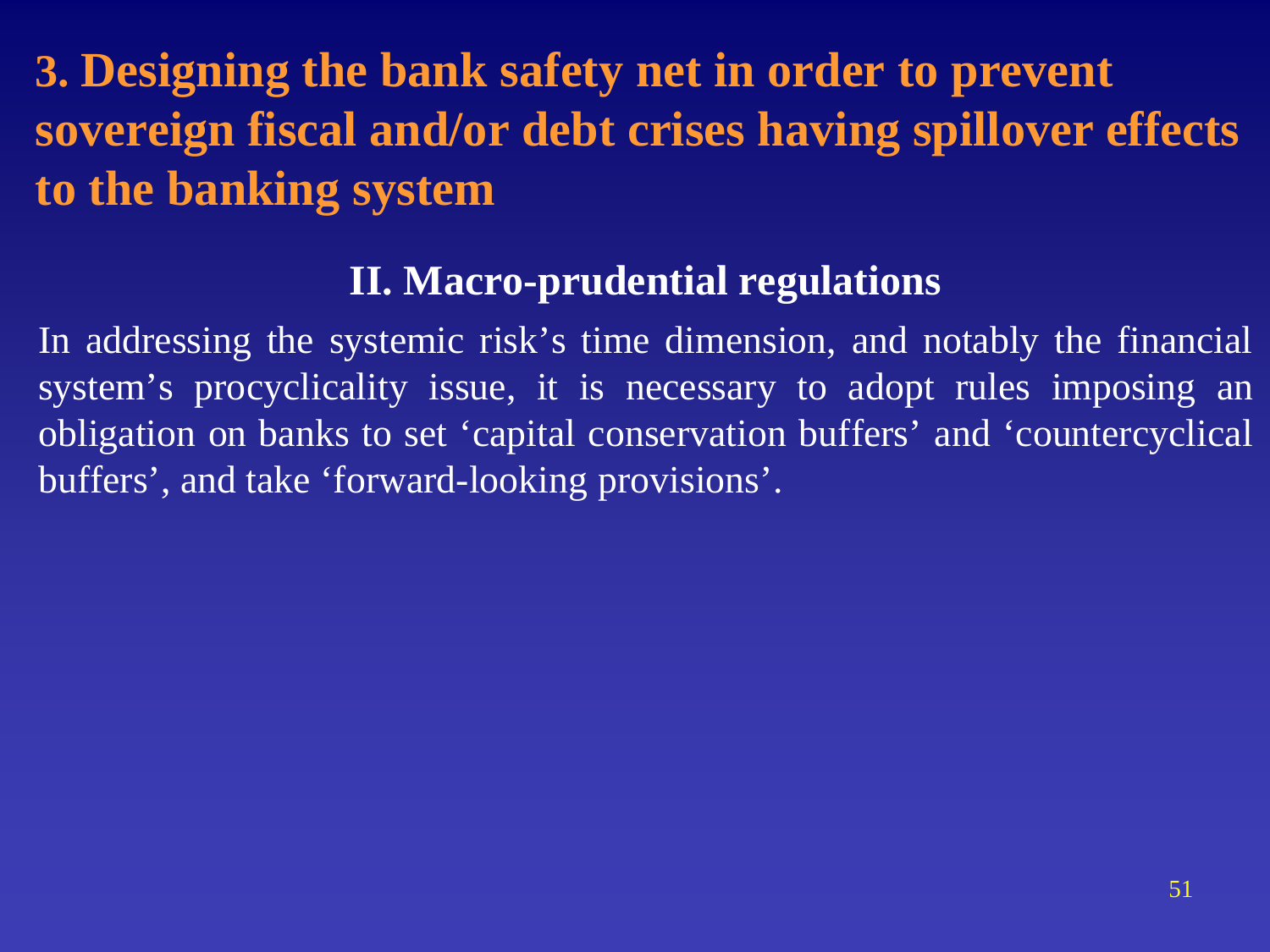# **3. Designing the bank safety net in order to prevent sovereign fiscal and/or debt crises having spillover effects to the banking system II. Macro-prudential regulations**

**'Capital conservation buffers'** must be created outside periods of stress (namely during times of economic growth and credit expansion) in order to absorb losses generated in times of stress of the economic cycle. These buffers, calculated as a percentage of banks' total risk-weighted assets (according to provisions on the capital adequacy ratio, see above under 2.3.1.2) may be used to avoid recourse to other regulatory capital elements for absorbing losses.

**'Countercyclical capital buffers'** must be created in order to ensure that capital requirements take into account the macro-financial environment in which banks operate. Such a buffer requirement must be put in place when national supervisory authorities consider that excess aggregate credit growth is deemed to be associated with a build-up of systemic risk. In this context, authorities are called upon to:

- monitor credit growth and other indicators that may signal a build-up of systemic risk, and
- assess whether (and to what extent) credit growth is excessive and is leading to the build-up of systemic risk.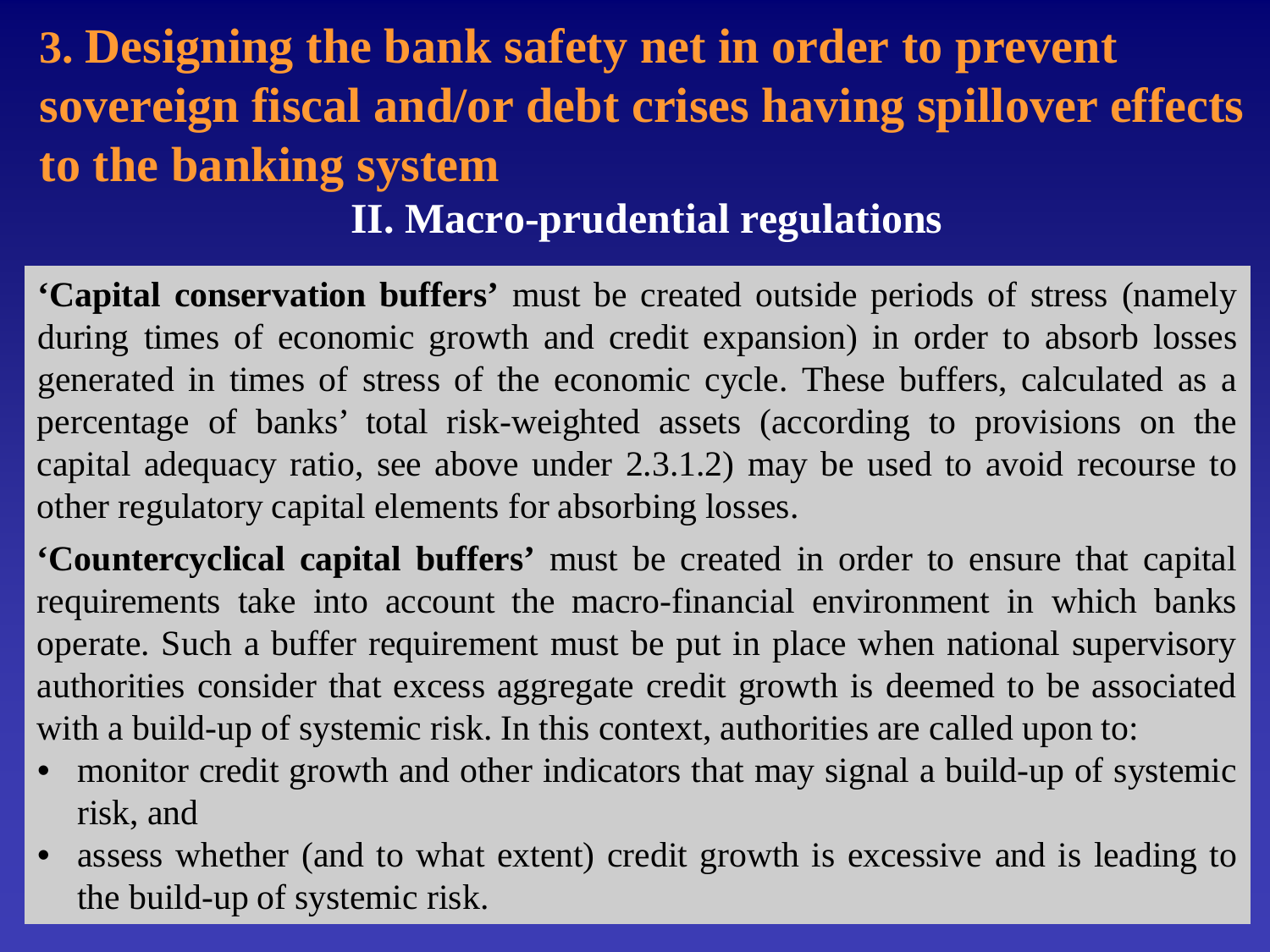# **3. Designing the bank safety net in order to prevent sovereign fiscal and/or debt crises having spillover effects to the banking system**

#### **IV. Independence of banking supervisory authorities**

Once the authorisation and micro-prudential supervision of banks is assigned to an independent supervisory authority, government influence over banks will be significantly weaker. The conditions, for example, under which these banks will invest in domestic sovereign bonds is expected to change substantially, since their dependence on Member States' influence (where applicable) will be kept under bounds. Weaning national banking systems from government influence could thus become an important springboard for financial stability.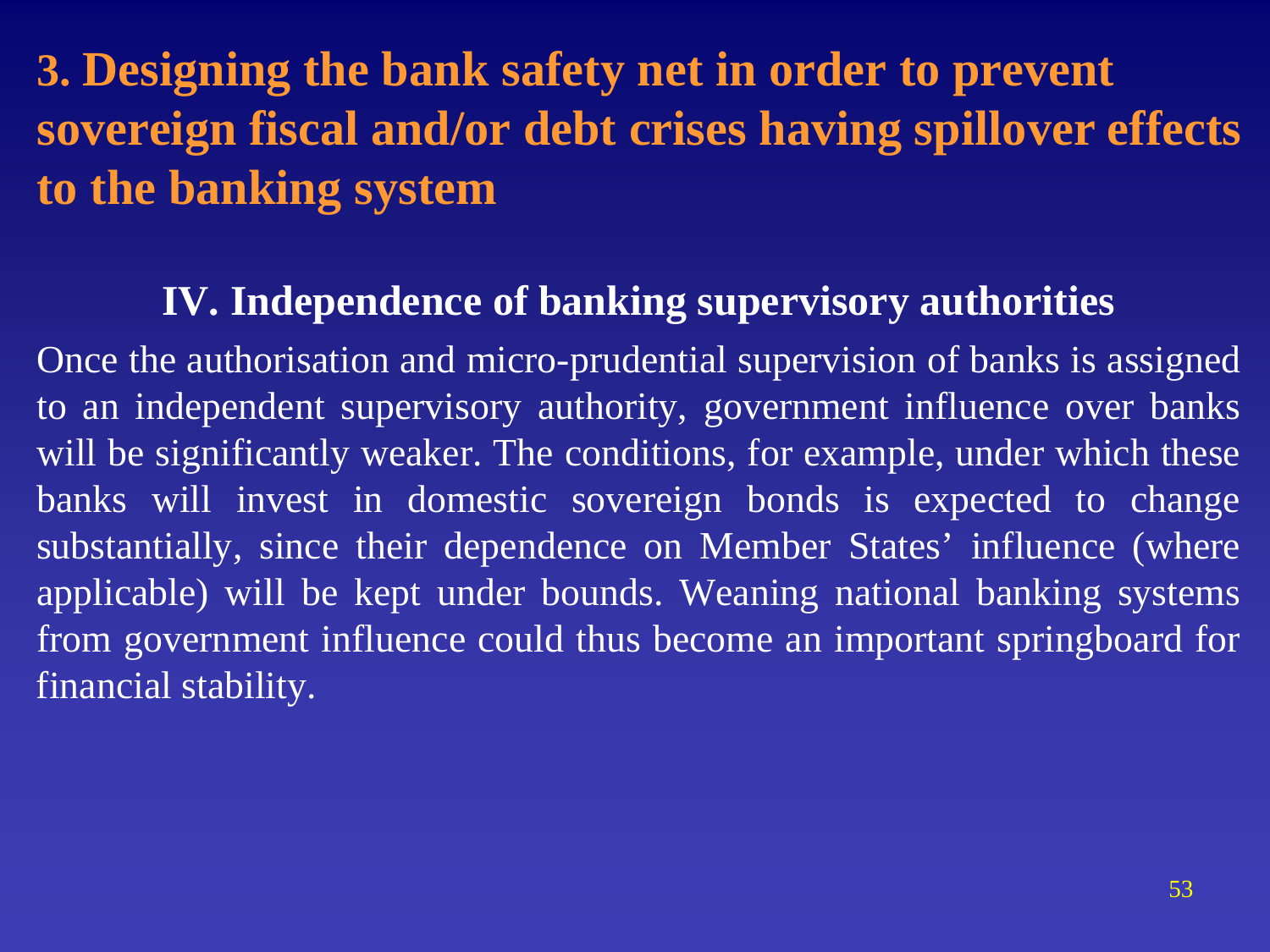# **3. Designing the bank safety net in order to prevent sovereign fiscal and/or debt crises having spillover effects to the banking system**

**IV. Independence of banking supervisory authorities (cont.)** Independence has four features:

- institutional,
- personal,
- financial,
- operational

**V. Corporate governance rules as part of micro-prudential supervision**

Constraints on 'politically exposed persons' as members of the Board of Directors of banks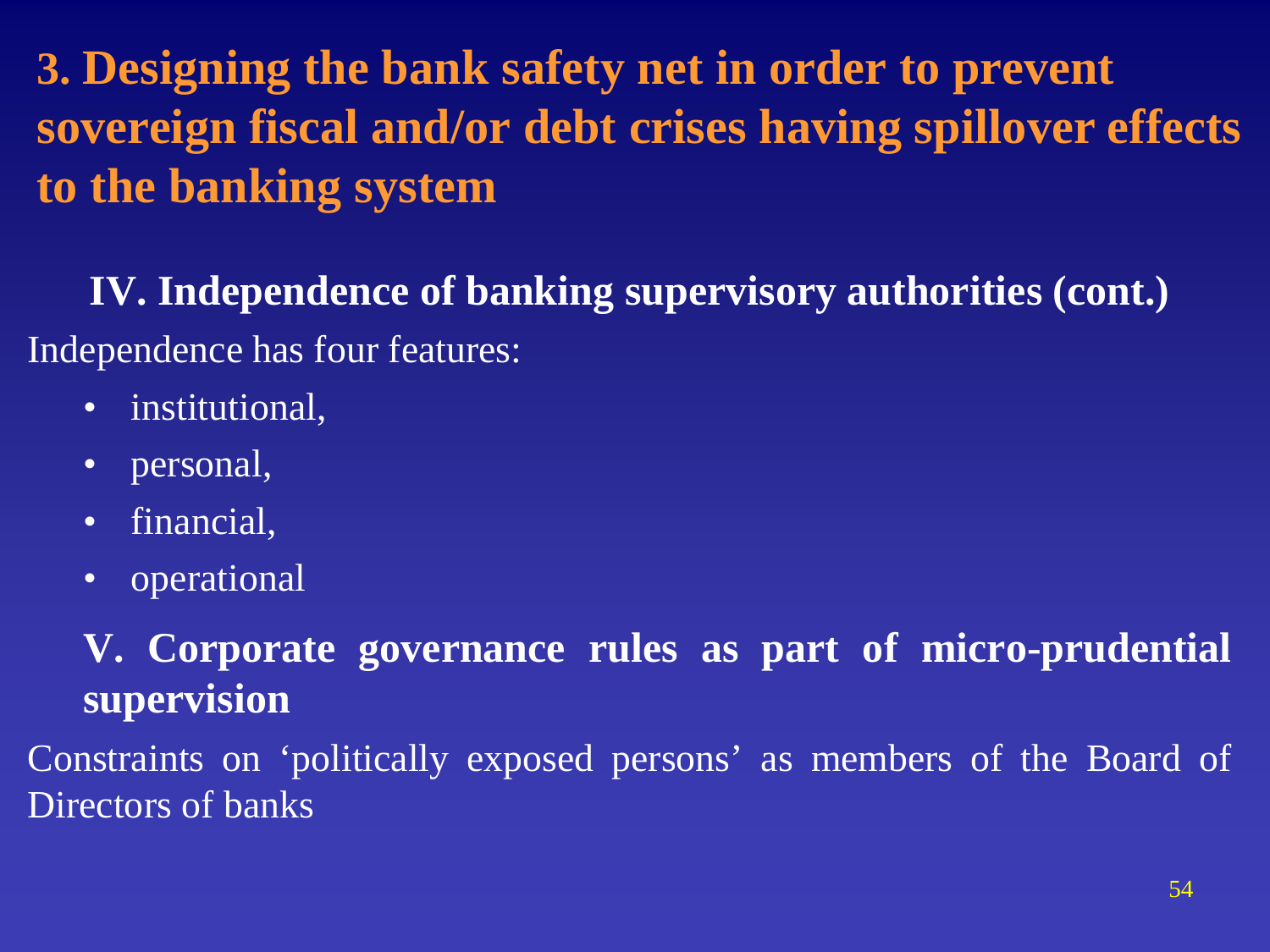# **D. The EU response to the recent crises: the European Banking Union (EBU)**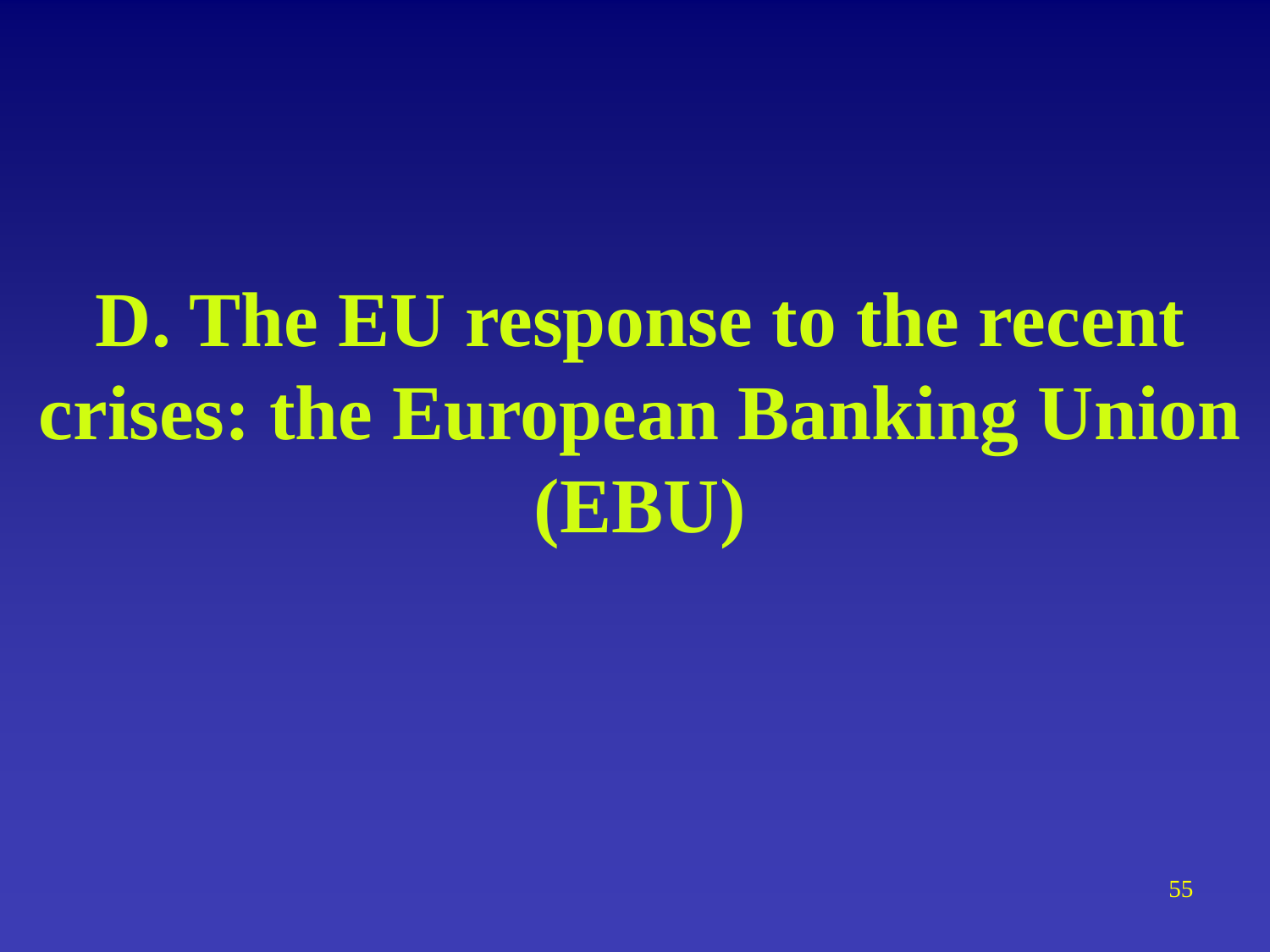The **six (6) main elements** of European banking law after the establishment of the European Banking Union:

- adoption of EU rules and (in some cases) establishment of EU institutions pertaining to the various components of the bank safety net
- the various components as a by-product of the two crises
- the impact of public international banking law on the content of the single rulebook
- variable perimeter of application
- legal sources: a mixture of legal acts adopted on various legal bases contestability
- selected important elements of the institutional framework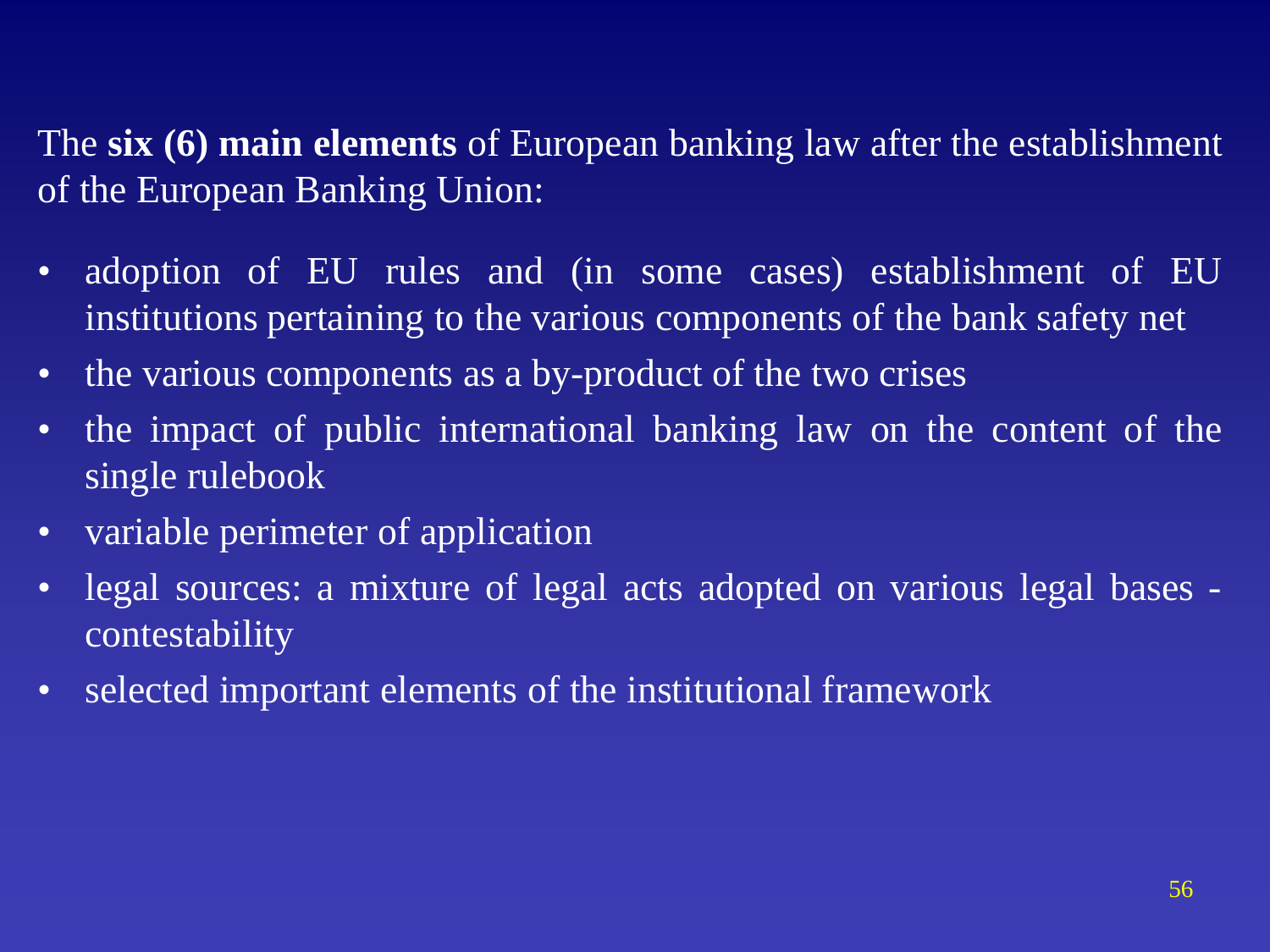**1. Adoption of EU rules and (in some cases) establishment of EU institutions pertaining to the various components of the EU bank safety net:**

## **1.1 Crisis prevention**

- authorisation of credit institutions ('single rulebook' with minimum harmonisation – fully centralised within the Single Supervisory Mechanism (SSM))
- micro-prudential supervision of credit institutions ('single rulebook' with minimum harmonisation – partly centralised within the SSM)
- micro- and macro-prudential regulation of credit institutions ('single rulebook' with minimum vs. maximum harmonisation)
- macro-prudential oversight of the financial system (fully centralised within the European Systemic Risk Board (ESRB))
- evaluation of credit institutions' recovery plans ('single rulebook' with minimum harmonisation – partly centralised within the SSM)
- resolution planning of credit institutions ('single rulebook' with minimum harmonisation – partly centralised within the Single resolution Mechanism (SRM)) 57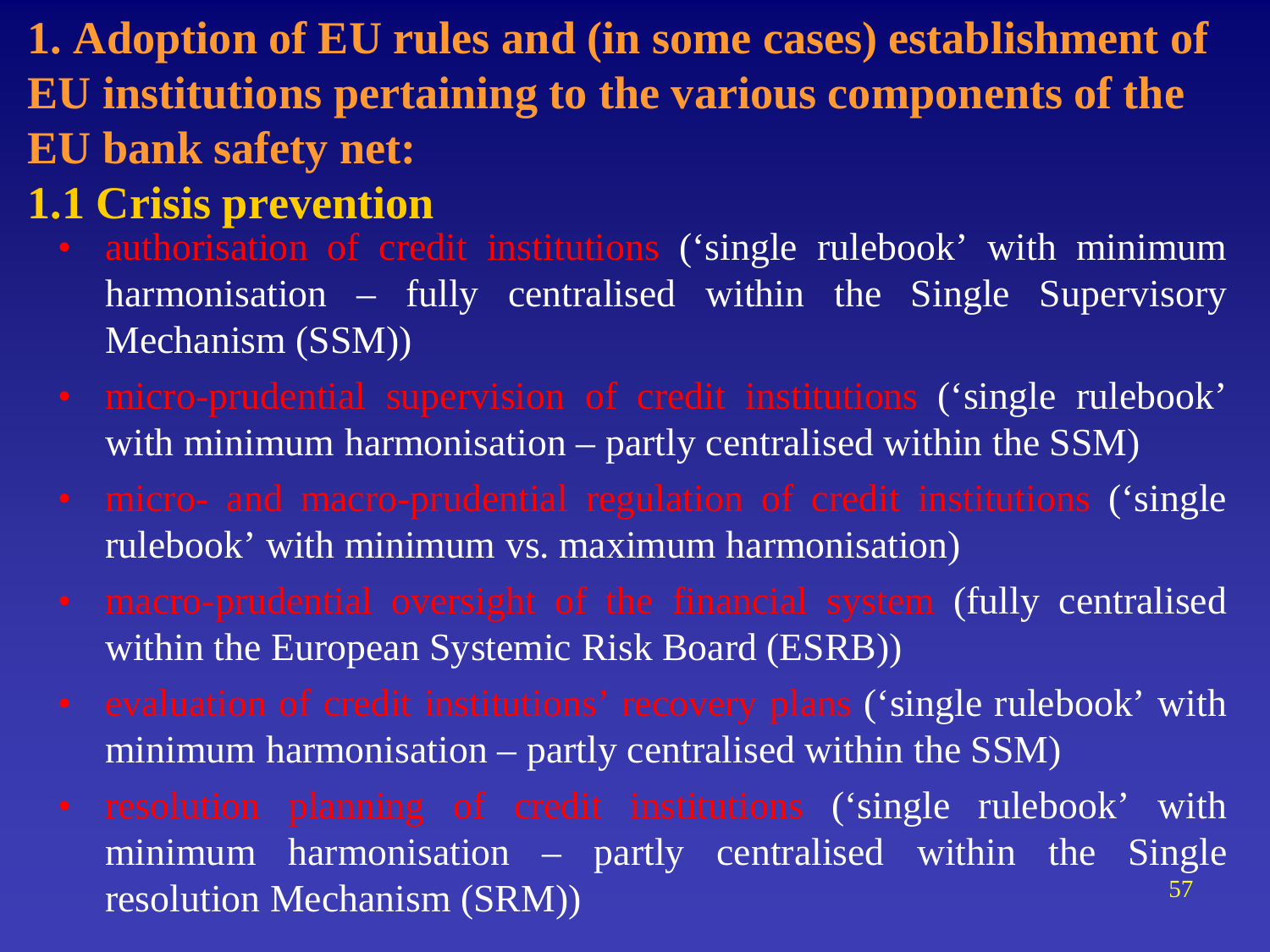- **1. Adoption of EU rules and (in some cases) establishment of EU institutions pertaining to the various components of the EU bank safety net:**
- **1.2 Crisis management**
- early intervention in credit institutions (minimum harmonisation partly centralised within the SSM)
- resolution of credit institutions ('single rulebook' with minimum harmonisation – partly centralised within the SRM)
- recapitalisation of credit institutions by public funds (partly centralised under the Direct recapitalisation Instrument (DRI) of the European Stability Mechanism (ESM))
- 'winding-up' (not necessarily bankruptcy) of non-viable credit institutions (no harmonisation – decentralised)
- deposit guarantee ('single rulebook' with minimum harmonisation still decentralised)
- last resort lending (no rules ('constructive ambiguity') decentralised, but subject to the agreement (lack of objection) of the ECB Governing Council under Article 14.4 of the Statute of the European System of Central banks and of the ECB) and the set of the set of the set of the set of the set of the set of the set of the set of the set of the set of the set of the set of the set of the set of the set of the set of the set of the set of the set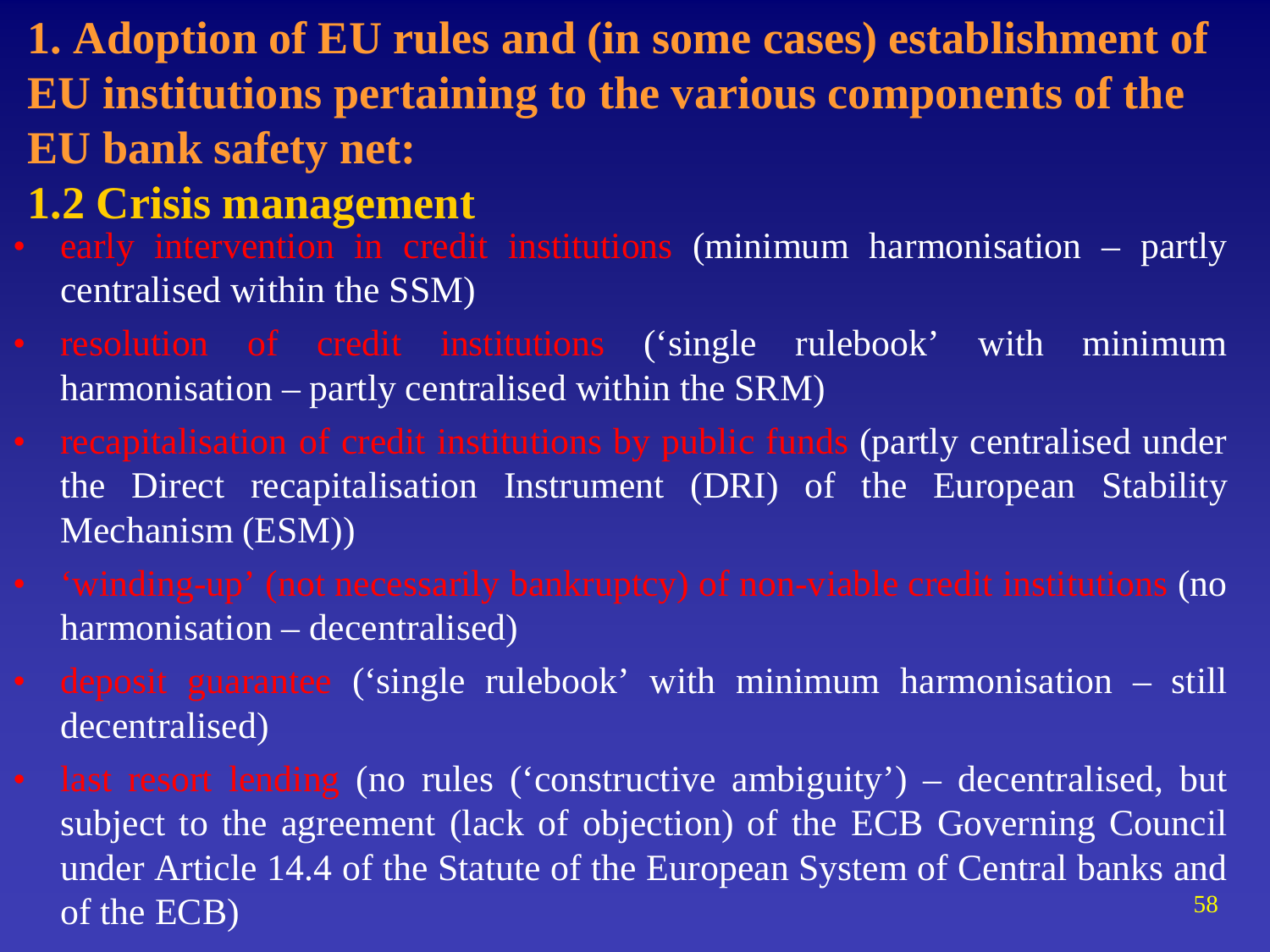# **1. Adoption of EU rules and (in some cases) establishment of EU institutions pertaining to the various components of the EU bank safety net:**

## **1.2 Crisis management (cont.)**

#### *The EU response to the 'trilemma' in the case of credit institutions' exposure to insolvency: Article 32(1) BRRD:*

Resolution authorities must take a resolution action in relation to a credit institution only if the resolution authority considers that all the following conditions are met:

**(a)** The determination that the institution is failing or is likely to fail has been made by the competent authority or by the resolution authority.

**(b)** There is no reasonable prospect that:

- any alternative private sector measures or supervisory action, including early intervention measures or
- the write down or conversion of relevant capital instruments taken in respect of the institution,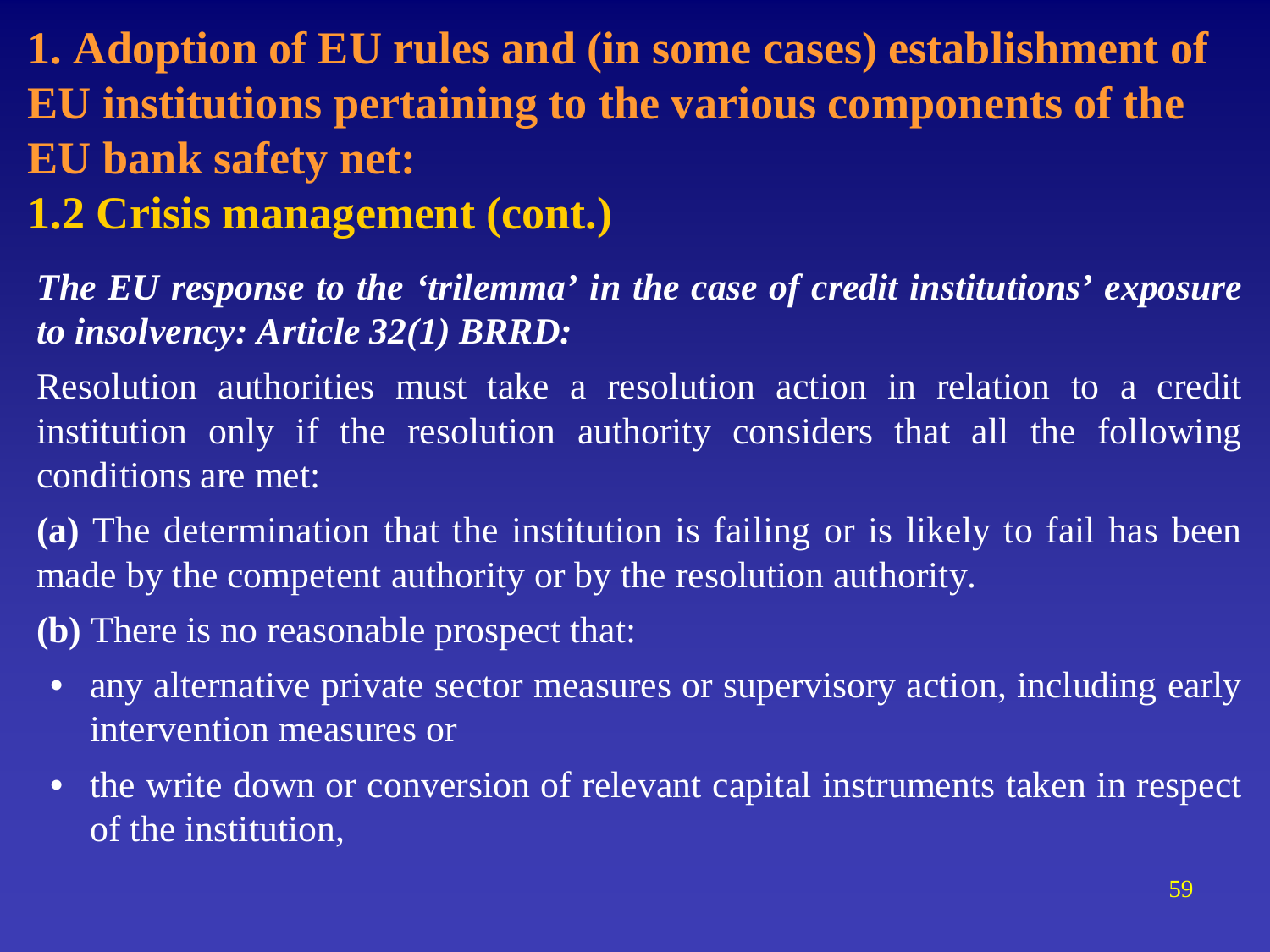**1. Adoption of EU rules and (in some cases) establishment of EU institutions pertaining to the various components of the EU bank safety net: 1.2 Crisis management (cont.)**

would prevent the failure of the institution within a reasonable timeframe.

**(c)** A resolution action is necessary in the public interest = it is not advisable to wind it up.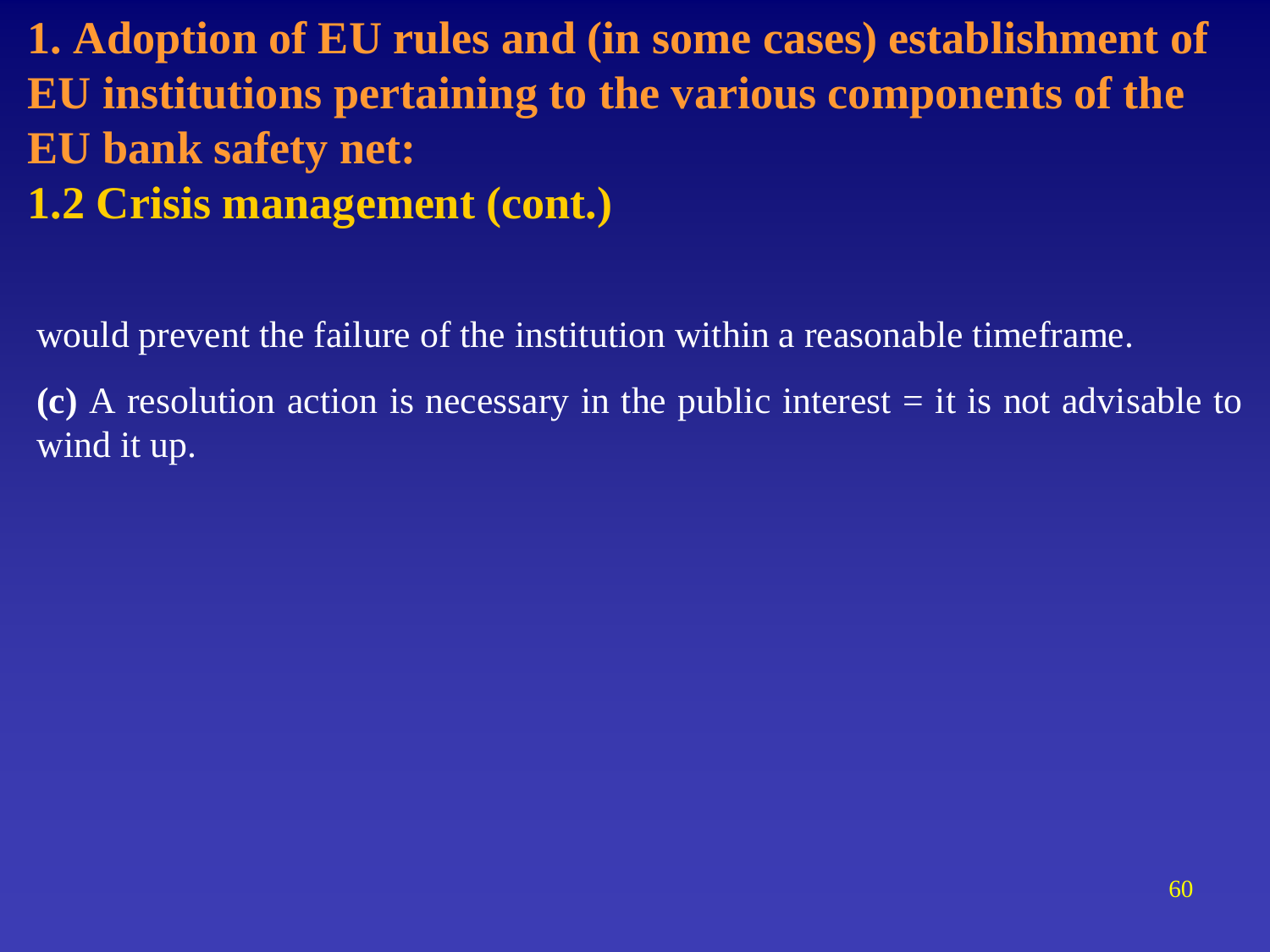**2. The various components as a by-product of the two crises: 2.1 Children of the recent (2007-2009) international financial crisis**

- the 'single rulebook' on authorisation, prudential regulation and supervision, early intervention – resolution planning – resolution, and deposit guarantee
- the European Systemic Risk Board (ESRB), as the hub for macroprudential financial oversight, and
- the EBA as regulator with limited supervisory powers

## **2.2 Children of the current euro area fiscal and debt crisis**

- the EU 'Single Mechanisms and Funds' (SSM, SRM and Single Resolution Fund (SRF)),
- the ESM

## **2.3 The only element adopted before the crises which is still in**

**force:** the regime governing the winding-up of credit institutions (mutual recognition, no harmonisation)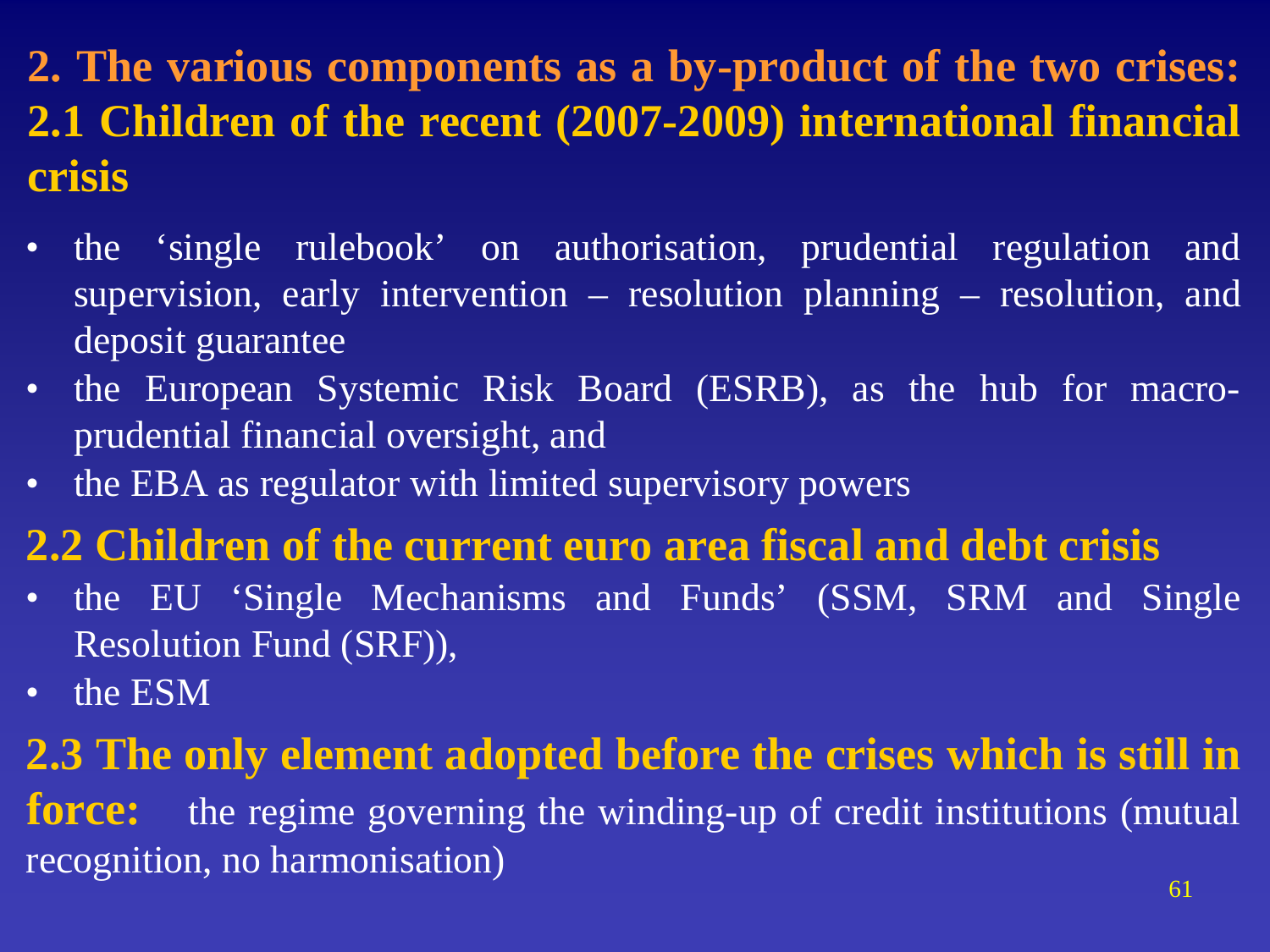## **3. The impact of public international banking law on the content of the single rulebook:**

- the standards of the Basel Committee on Banking Supervision (BCBS) on micro-and macro-prudential regulation
- the standards of the Financial Stability Board (FSB) on resolution
- the standards of the International Association of Deposit Insurers on deposit guarantee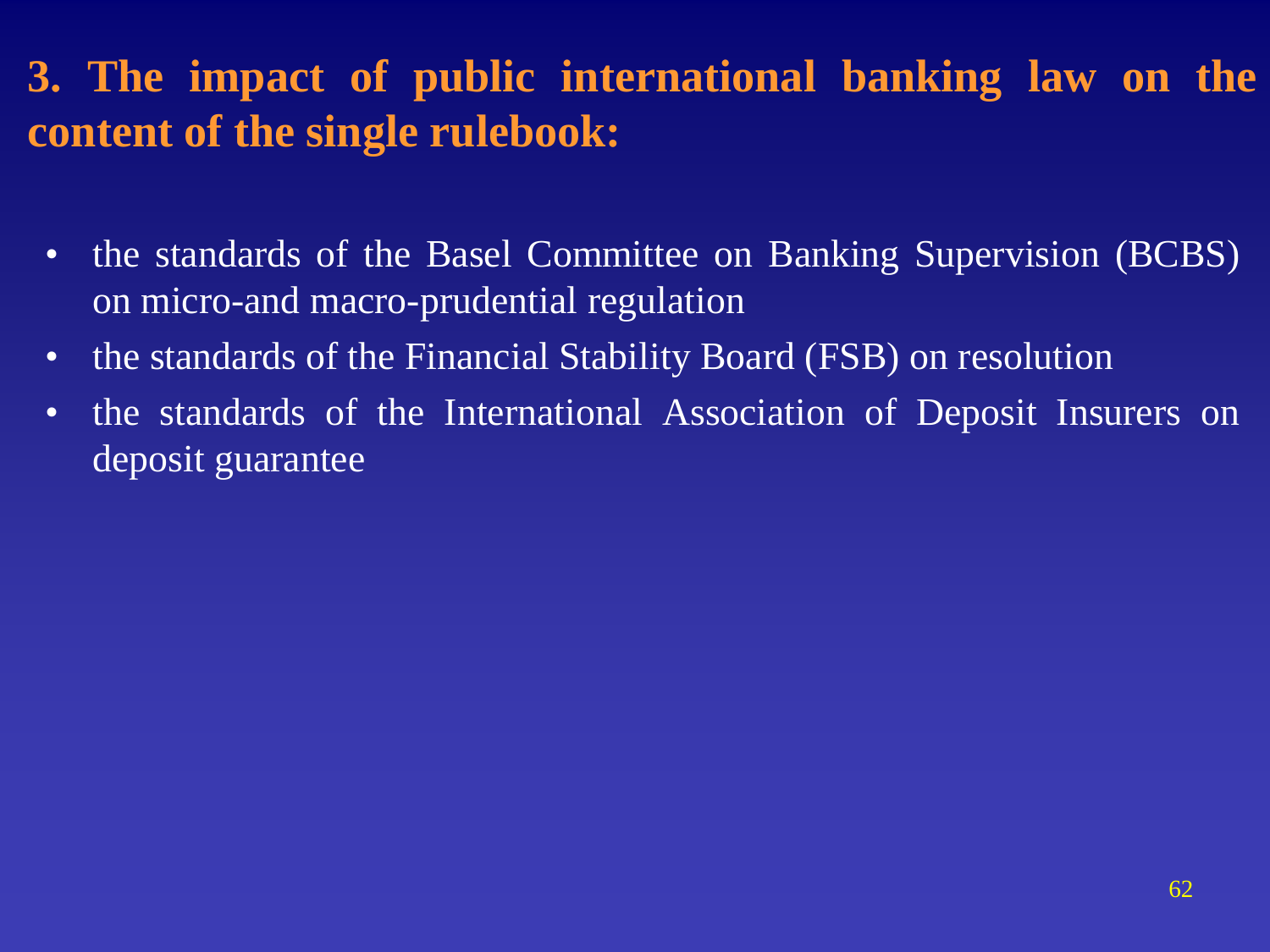# **4. Variable perimeter of application: 4.1 The perimeter in respect of credit institutions and groups within the SSM and the SRM:** 'significant' vs. 'less significant'

## **4.2 The perimeter in respect of Member States**

- the single rulebook applies to all (28) EU Member States
- the EU 'Single Mechanisms and Funds' component pertains mainly to the euro area Member States
- option for Member States with a derogation to join the 'Single Mechanisms and Funds' upon the conclusion of a 'close cooperation' agreement = *if activated, the perimeter of the EBU will be larger than that of the euro area*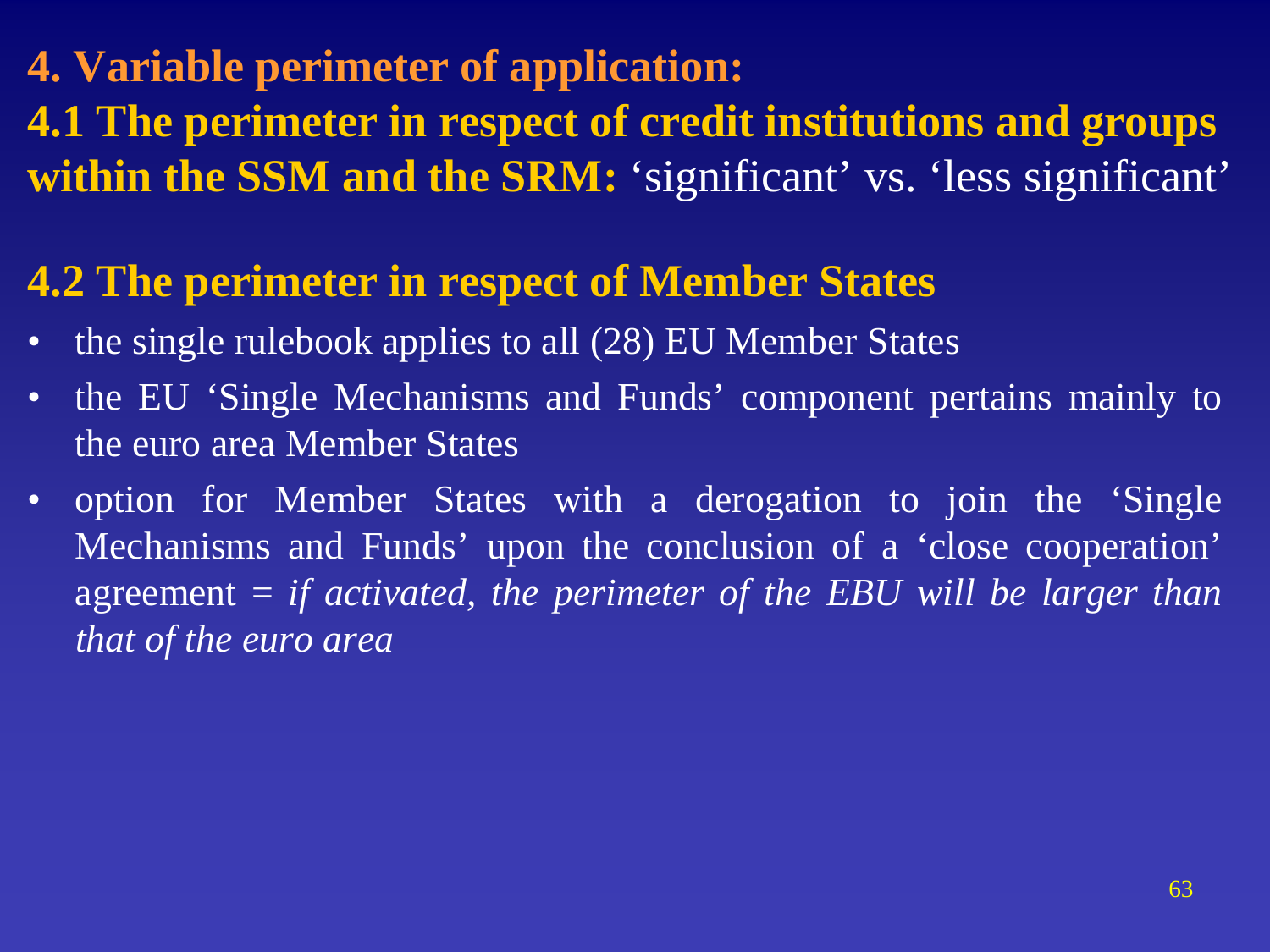# **5. Legal sources: a mixture of legal acts adopted on various legal bases - contestability:**

# **5.1 Primary legal acts**

- Regulations of the ECOFIN Council (Article 127(6) TFEU)
- Regulations of the European Parliament and the ECOFIN Council (Article 114 TFEU)
- Directives of the European Parliament and the ECOFIN Council (Article) 53(1) TFEU)
- Intergovernmental Agreement (due to the lack of a solid legal basis in the TFEU)

# **5.2 Secondary legal acts**

- Regulations and Decisions of the ECB
- European Commission delegated and implementing acts (Articles 290- 291 TFEU)
- Guidelines and Recommendations of the European Banking Authority (EBA)
- Recommendations of the ESRB 64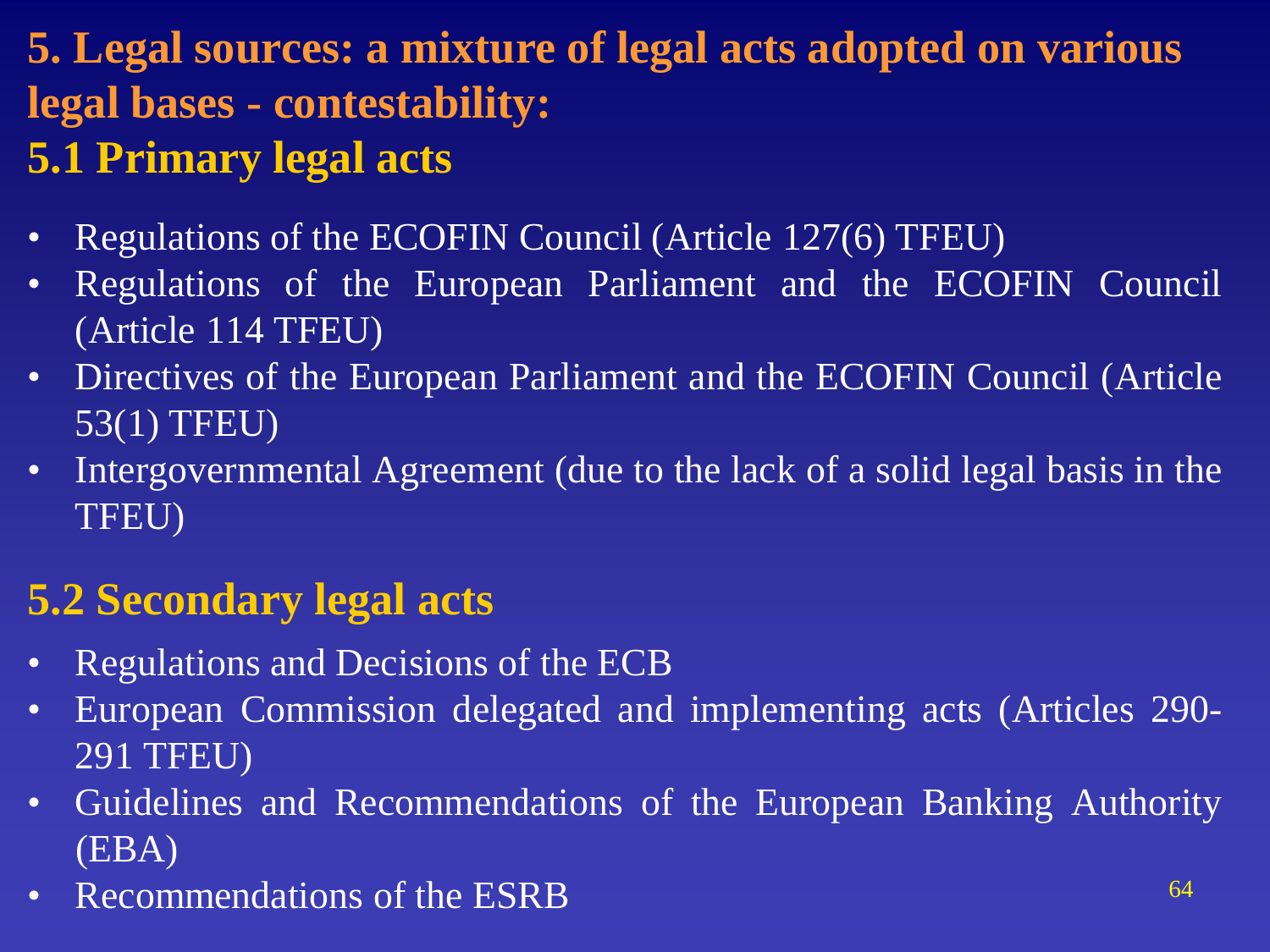# **6. Selected important elements of the institutional framework:**

- The ECB as a licensing authority supervisor regulator contributor in macro-prudential oversight
- Relation between the ECB and the EBA
- The ECB's Supervisory Board as a body not anchored in the TFEU
- The Single Resolution Board (SRB) as an institution not anchored in the TFEU
- The ECB and the SRB as hubs in the SSM and the SRM (respectively) division of powers between the hub and the spokes (national supervisory and resolution authorities)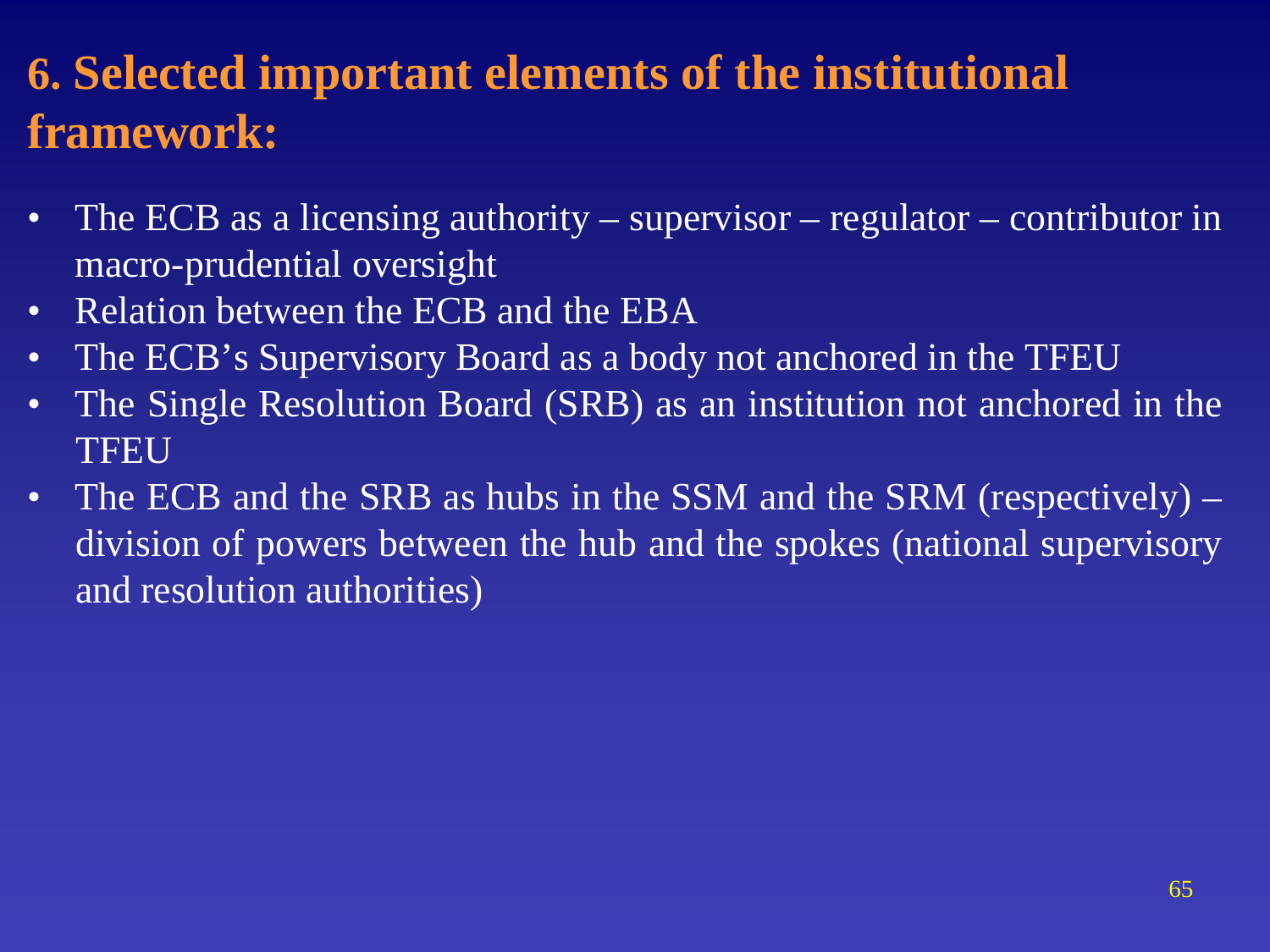| <b>TABLE 7</b><br>The key legal sources of the three main pillars of the EBU |                                                                                                                                                                                                                                                                                                                  |                                                                                                                                                                                                                                                                                                                    |                                                                                                                                                                                  |
|------------------------------------------------------------------------------|------------------------------------------------------------------------------------------------------------------------------------------------------------------------------------------------------------------------------------------------------------------------------------------------------------------|--------------------------------------------------------------------------------------------------------------------------------------------------------------------------------------------------------------------------------------------------------------------------------------------------------------------|----------------------------------------------------------------------------------------------------------------------------------------------------------------------------------|
|                                                                              | <b>Prudential supervision</b><br>and regulation of credit<br><b>institutions</b>                                                                                                                                                                                                                                 | <b>Resolution of non-</b><br>viable credit<br><b>institutions</b>                                                                                                                                                                                                                                                  | <b>Deposit guarantee</b><br>schemes                                                                                                                                              |
| European 'Single<br>Mechanisms and<br>Funds'                                 | <b>Single Supervisory</b><br>Mechanism:<br><b>Council Regulation</b><br>$\bullet$<br>$\sqrt{\text{EU}}\,\text{N}_0\,1024/2013$<br>(SSMR')<br><b>ECB</b> Regulation (EU)<br>$\bullet$<br>No 468/2014 ('ECB<br><b>Framework</b><br><b>Regulation')</b><br>other ECB legal acts<br>$\bullet$<br>(see below Table 3) | <b>Single Resolution</b><br>Mechanism and<br>Fund:<br><b>Regulation (EU)</b><br>$\bullet$<br>No 806/2014 of<br>the European<br>Parliament and of<br>the Council<br>$(SRMR$ <sup>2</sup> ), and<br>Commission<br>delegated and<br>implementing acts<br>Intergovernmental<br>$\bullet$<br>Agreement (2014)<br>(SRF') | Proposal for a<br>Regulation of the<br><b>European Parliament</b><br>and of the Council<br>"amending"<br><b>Regulation EU No</b><br>806/2014 in order to<br>establish an 'EDIS'" |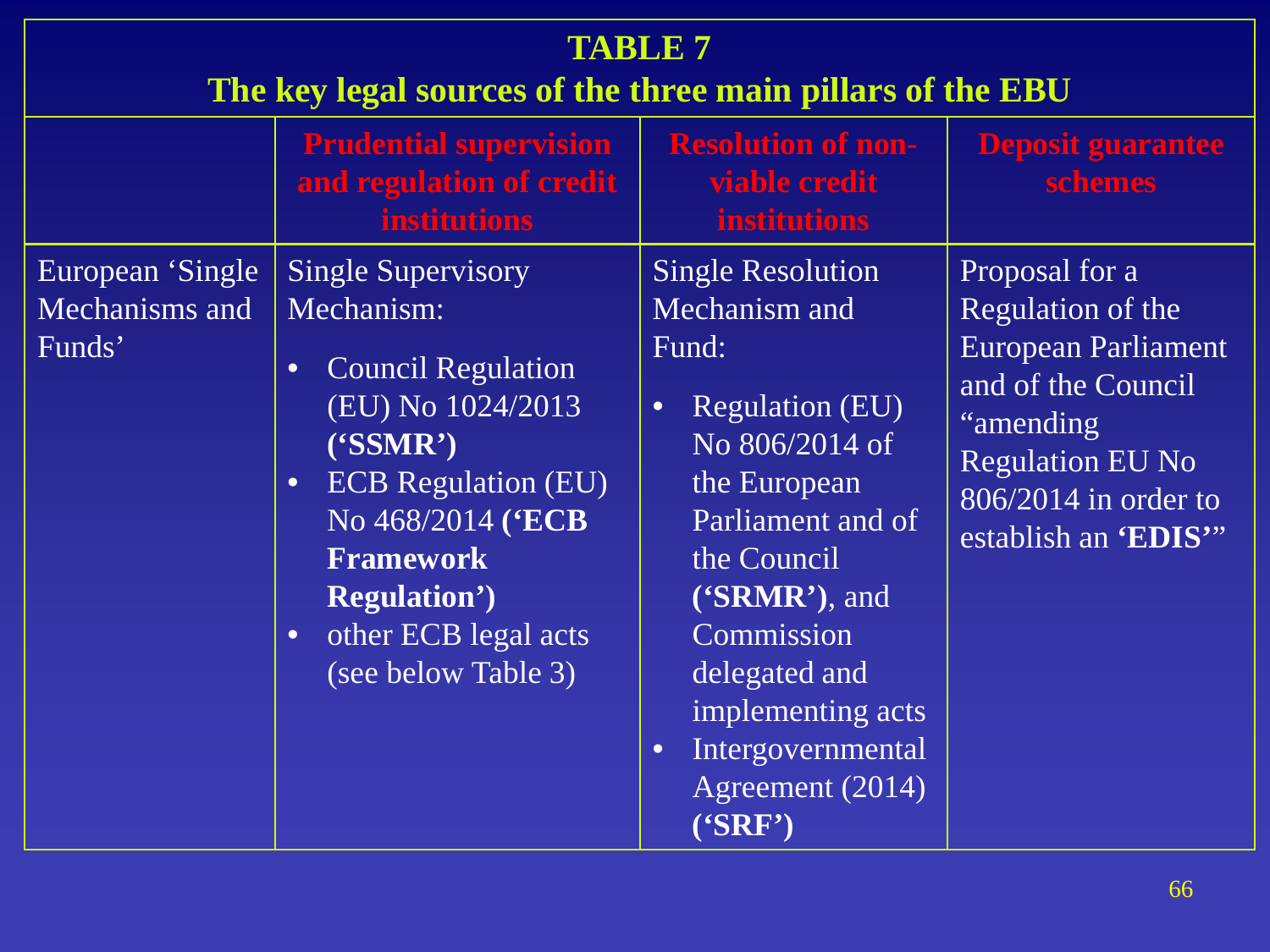| <b>TABLE 7 (cont.)</b><br>The key legal sources of the three main pillars of the EBU |                                                                                                                                                                                                                                                                                                                                                                      |                                                                                                                                                                            |                                                                                                                                                         |  |
|--------------------------------------------------------------------------------------|----------------------------------------------------------------------------------------------------------------------------------------------------------------------------------------------------------------------------------------------------------------------------------------------------------------------------------------------------------------------|----------------------------------------------------------------------------------------------------------------------------------------------------------------------------|---------------------------------------------------------------------------------------------------------------------------------------------------------|--|
|                                                                                      | <b>Prudential supervision</b><br>and regulation of credit<br><b>institutions</b>                                                                                                                                                                                                                                                                                     | <b>Resolution of non-</b><br>viable credit<br><b>institutions</b>                                                                                                          | <b>Deposit guarantee</b><br>schemes                                                                                                                     |  |
| Harmonisation of<br>substantive rules<br>('single)<br>rulebook')                     | <b>Regulation (EU) No</b><br>$\bullet$<br>575/2013 of the<br><b>European Parliament</b><br>and of the Council<br>$(^{\circ}CRR$ <sup>2</sup> ), and<br>Commission delegated<br>and implementing acts<br>Directive 2013/36/EU<br>$\bullet$<br>of the European<br>Parliament and of the<br>Council ('CRD IV'),<br>and Commission<br>delegated and<br>implementing acts | <b>Directive</b><br>$\bullet$<br>$2014/59/EU$ of the<br>European<br>Parliament and of<br>the Council<br>$(BRRD)$ , and<br>Commission<br>delegated and<br>implementing acts | Directive<br>$\bullet$<br>$2014/49$ /EU of the<br>European<br>Parliament and of<br>the Council, and a<br>Commission<br>delegated act<br>( <b>DGSD</b> ) |  |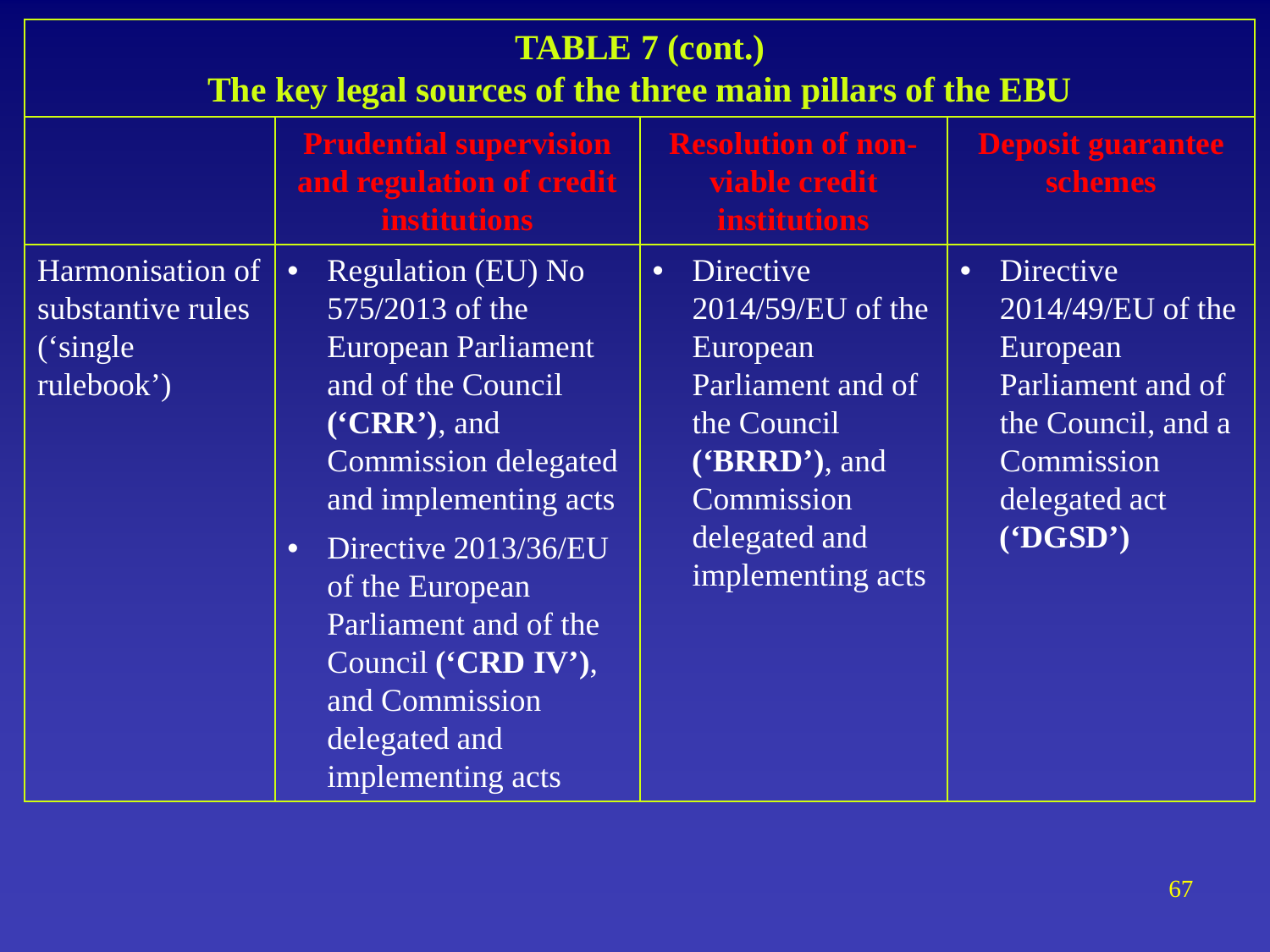#### **TABLE 8**

#### **Addressees of and date by which the main provisions of the key legal sources pertaining to the EBU are applicable**

**A. Authorisation - prudential supervision - prudential regulation**

| <b>Legal act</b>                               | <b>Addressees</b>       | Date of start of (full)<br>application |
|------------------------------------------------|-------------------------|----------------------------------------|
| Regulation (EU) No<br>1024/2013 ('SSMR')       | 19+ Member States       | 4 November 2014                        |
| <b>ECB 'SSM Framework</b><br>Regulation'       | 19+ Member States       | 15 May 2014                            |
| Regulation 575/2013<br>$(^{\circ}CRR^{\circ})$ | <b>28 Member States</b> | 1 January 2014                         |
| Directive 2013/36/EU ('CRD<br>$\mathbf{IV'}$   | 28 Member States        | 1 January 2014                         |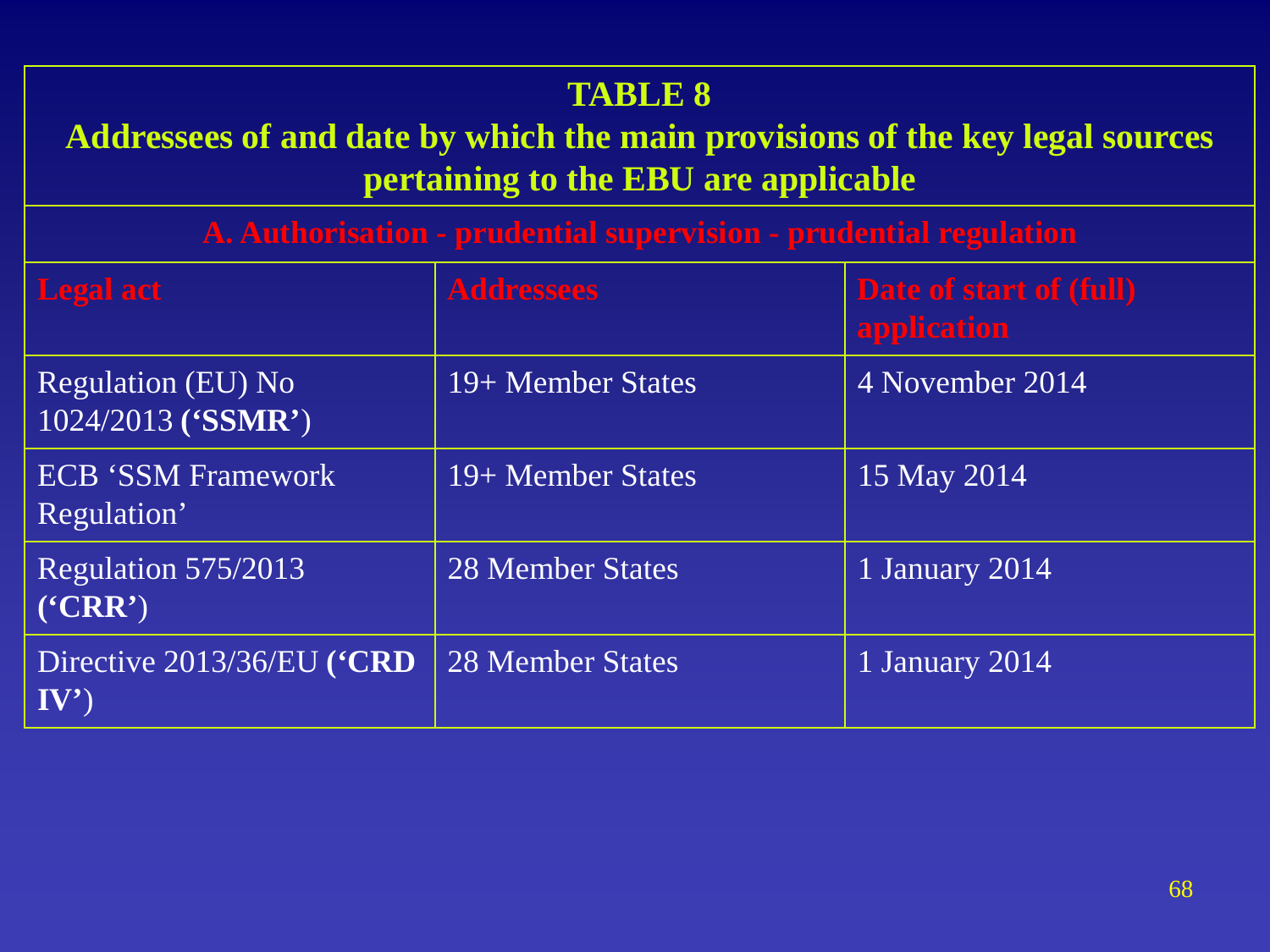| <b>TABLE 8 (cont.)</b><br>Addressees of and date by which the main provisions of the key legal sources<br>pertaining to the EBU are applicable |                                   |                                                                                                                   |  |
|------------------------------------------------------------------------------------------------------------------------------------------------|-----------------------------------|-------------------------------------------------------------------------------------------------------------------|--|
|                                                                                                                                                | <b>B.</b> Recovery and resolution |                                                                                                                   |  |
| <b>Regulation (EU) No</b><br>806/2014 ('SRMR')                                                                                                 | 19+ Member States                 | 1 January 2016 ( <i>upon</i><br>ratification of the SRF<br>Intergovernmental Agreement<br>by Contracting Parties) |  |
| Intergovernmental Agreement<br>on the 'SRF'                                                                                                    | 19+ Member States                 | 1 January 2016 ( <i>upon</i><br>ratification by Contracting<br><i>Parties</i> )                                   |  |
| Directive 2014/59/EU<br>$(^{\circ}BRRD)$                                                                                                       | <b>28 Member States</b>           | 1 January 2015                                                                                                    |  |
| <b>C. Deposit guarantee</b>                                                                                                                    |                                   |                                                                                                                   |  |
| Directive 2014/49/EU on<br>deposit guarantee schemes<br>$(^{\circ}DGSD^{\circ})$                                                               | 28 Member States                  | 4 July 2015                                                                                                       |  |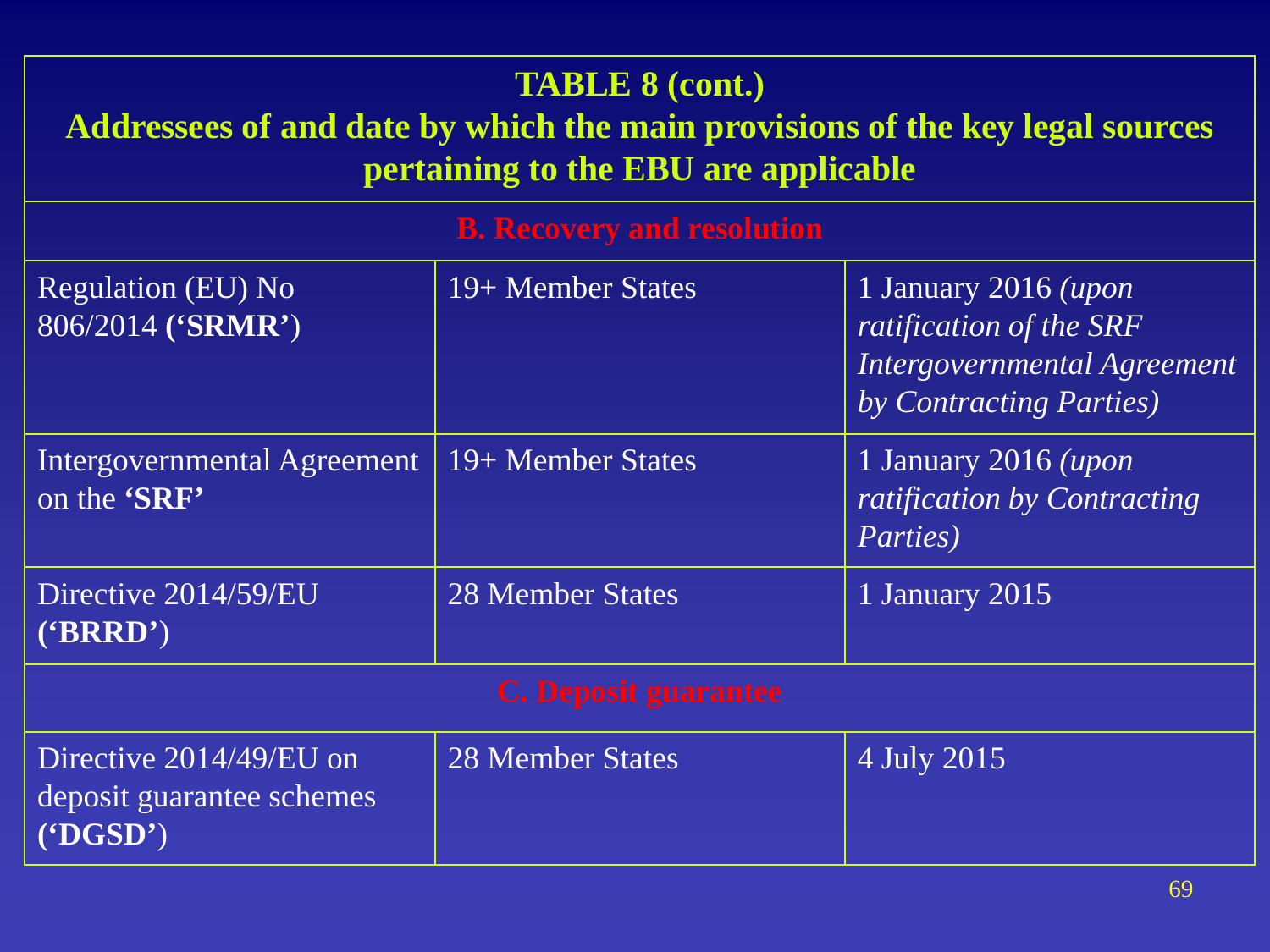#### **TABLE 9 European banking law before and after the EBU: Elements of continuity and change**

| <b>A. Prudential requirements</b>                                               |                                                                                                                                            |                                                                                                                                                                                                                                                              |  |
|---------------------------------------------------------------------------------|--------------------------------------------------------------------------------------------------------------------------------------------|--------------------------------------------------------------------------------------------------------------------------------------------------------------------------------------------------------------------------------------------------------------|--|
| <b>Financial policy instruments</b>                                             | <b>Institutions/rules</b>                                                                                                                  |                                                                                                                                                                                                                                                              |  |
|                                                                                 | <b>Until 31 December 2013</b>                                                                                                              | By 2014 (gradually)<br><i><b>(italics denote change or new</b></i><br>element)                                                                                                                                                                               |  |
| 1. Authorisation and micro-<br>prudential supervision of<br>credit institutions | <b>National supervisory</b><br>$\bullet$<br><i>authorities</i><br>Minimum harmonisation<br>$\bullet$<br>of rules (Directive<br>2006/48/EC) | <i>Single Supervisory</i><br>$\bullet$<br>Mechanism ('SSMR') (for<br>euro area $+)$<br>National supervisory<br>$\bullet$<br>authorities (for Member<br>States with a derogation)<br>Single rulebook ('CRD<br>$\bullet$<br>$IV'$ ) (for all Member<br>States) |  |
| 2. Micro- and macro-<br>prudential regulation of credit<br>institutions         | Minimum harmonisation of<br>rules (Directives 2006/48/EC<br>and 2006/49/EC)                                                                | Single rulebook ('CRR' and<br>'CRD IV') (for all Member<br>States)<br>70                                                                                                                                                                                     |  |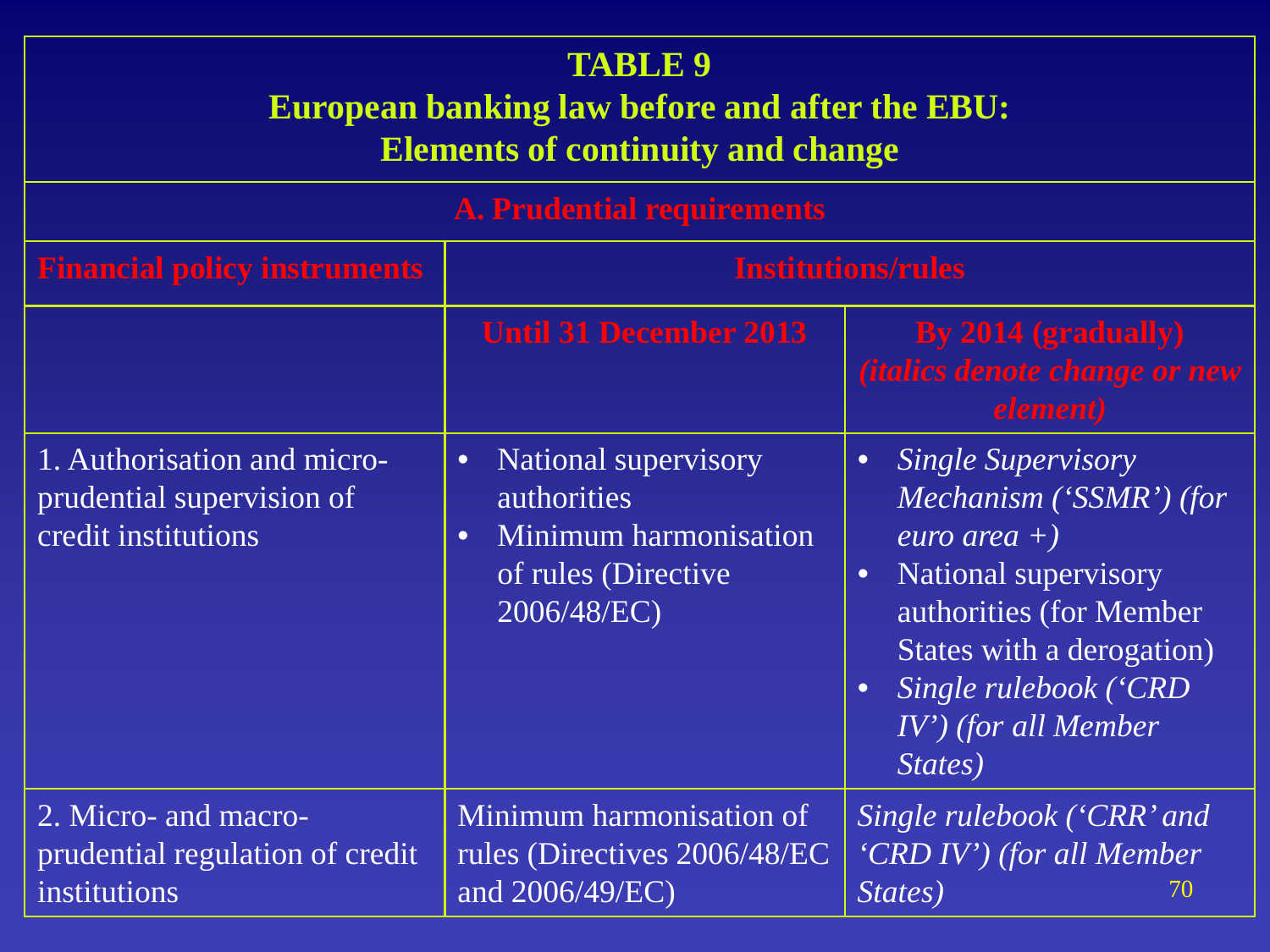#### **TABLE 9 (cont.) European banking law before and after the EBU: Elements of continuity and change**

|  | <b>A. Prudential requirements</b> |  |
|--|-----------------------------------|--|
|  |                                   |  |

| <b>Financial policy instruments</b> | <b>Institutions/rules</b>     |                                                                                                                                                                                             |
|-------------------------------------|-------------------------------|---------------------------------------------------------------------------------------------------------------------------------------------------------------------------------------------|
|                                     | <b>Until 31 December 2013</b> | By 2014 (gradually)<br><i><b>(italics denote change or new</b></i><br>element)                                                                                                              |
| 3. Evaluation of recovery<br>plans  |                               | Single Supervisory<br>Mechanism ('SSMR') (for<br>euro area $+$ )<br><b>National supervisory</b><br><i>authorities (for Member)</i><br>States with a derogation)<br>Single rulebook ('BRRD') |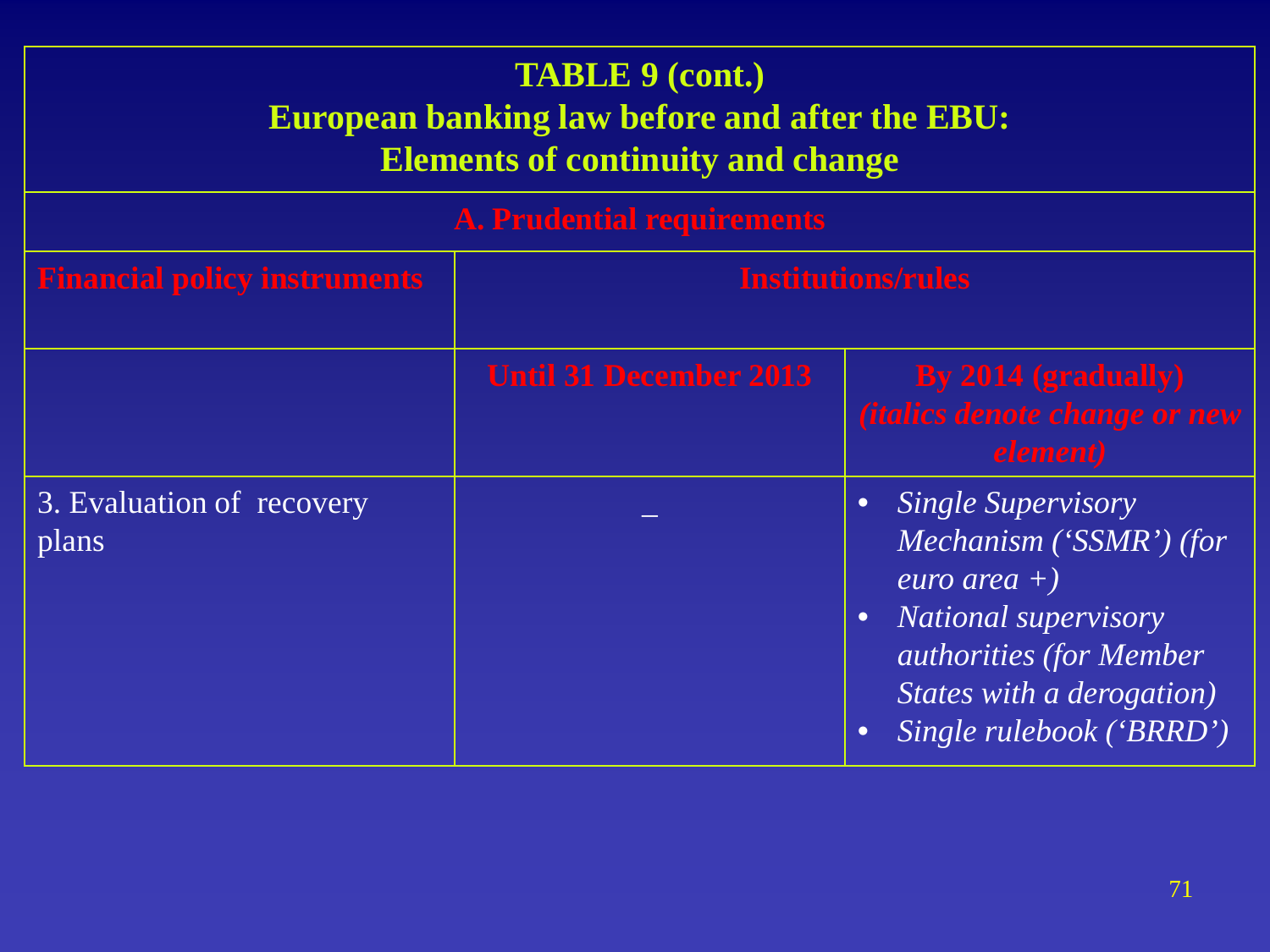#### **TABLE 9 (cont.) European banking law before and after the EBU: Elements of continuity and change**

| <b>A. Prudential requirements</b>                        |                                        |                                                                                                                                                                                                                                         |  |
|----------------------------------------------------------|----------------------------------------|-----------------------------------------------------------------------------------------------------------------------------------------------------------------------------------------------------------------------------------------|--|
| <b>Financial policy instruments</b>                      | <b>Institutions/rules</b>              |                                                                                                                                                                                                                                         |  |
|                                                          | <b>Until 31 December 2013</b>          | By 2014 (gradually)<br><i><b>(italics denote change or new</b></i><br>element)                                                                                                                                                          |  |
| 4. Resolution planning                                   |                                        | <b>Single Resolution</b><br>$\bullet$<br>Mechanism ('SRMR') (for<br>euro area $+$ )<br><b>National resolution</b><br>$\bullet$<br><i>authorities (for Member)</i><br>States with a derogation)<br>Single rulebook ('BRRD')<br>$\bullet$ |  |
| 5. Macro-prudential oversight of<br>the financial system | European Systemic Risk<br><b>Board</b> | European Systemic Risk<br><b>Board</b>                                                                                                                                                                                                  |  |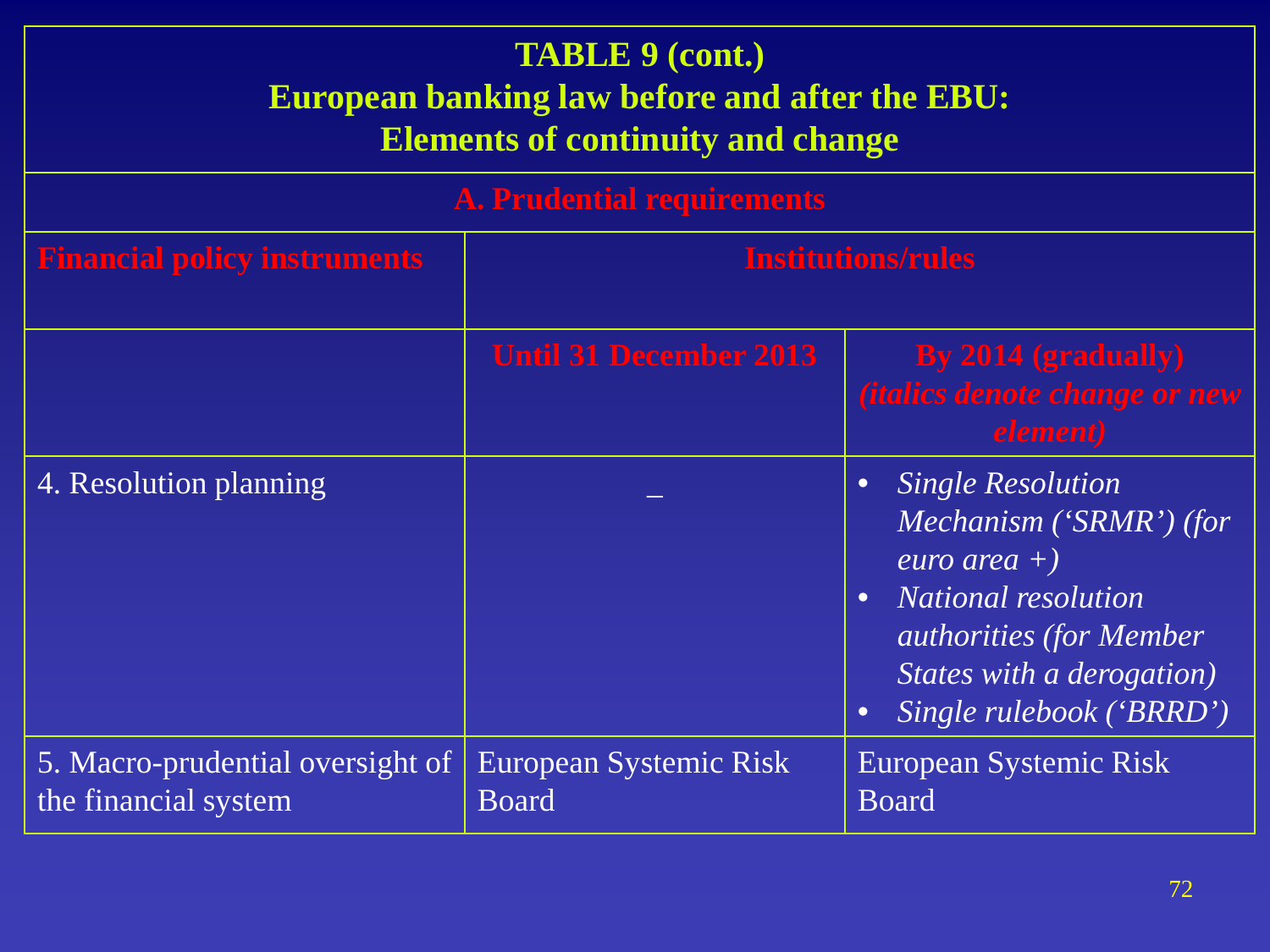| <b>TABLE 9 (cont.)</b><br><b>European banking law before and after the EBU:</b><br><b>Elements of continuity and change</b> |                               |                                                                                                                                                                                                                                           |  |  |
|-----------------------------------------------------------------------------------------------------------------------------|-------------------------------|-------------------------------------------------------------------------------------------------------------------------------------------------------------------------------------------------------------------------------------------|--|--|
| <b>B.</b> Crisis prevention                                                                                                 |                               |                                                                                                                                                                                                                                           |  |  |
| <b>Financial policy instruments</b>                                                                                         | <b>Institutions/rules</b>     |                                                                                                                                                                                                                                           |  |  |
|                                                                                                                             | <b>Until 31 December 2013</b> | By 2014 (gradually)<br><i><b>(italics denote change or new</b></i><br>element)                                                                                                                                                            |  |  |
| 1. Adoption of 'alternative<br>measures' within the framework<br>of recovery plan evaluation                                |                               | <b>Single Supervisory</b><br>$\bullet$<br>Mechanism ('SSMR') (for<br>euro area $+$ )<br><b>National supervisory</b><br>$\bullet$<br><i>authorities (for Member)</i><br>States with a derogation)<br>Single rulebook ('BRRD')<br>$\bullet$ |  |  |
| 2. Repair or removal of<br>impediments to resolvability                                                                     |                               | <b>Single Resolution</b><br>$\bullet$<br>Mechanism ('SRMR') (for<br>euro area $+)$<br><b>National resolution</b><br><i>authorities (for Member)</i><br>States with a derogation)<br>Single rulebook ('BRRD')<br>$\bullet$                 |  |  |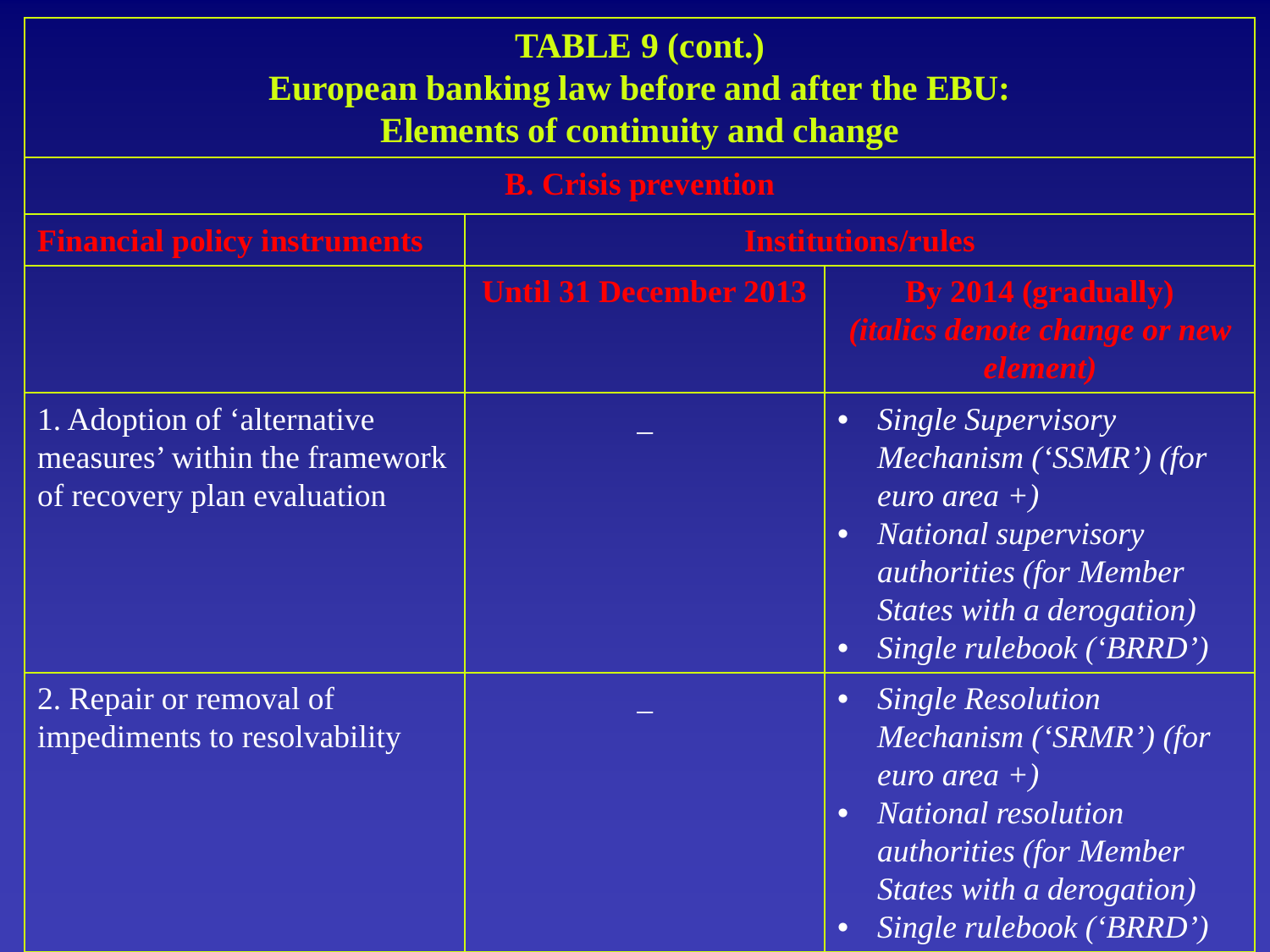| <b>TABLE 9 (cont.)</b><br><b>European banking law before and after the EBU:</b><br><b>Elements of continuity and change</b> |                               |                                                                                                                                                                                                                                          |  |  |
|-----------------------------------------------------------------------------------------------------------------------------|-------------------------------|------------------------------------------------------------------------------------------------------------------------------------------------------------------------------------------------------------------------------------------|--|--|
| <b>B.</b> Crisis prevention                                                                                                 |                               |                                                                                                                                                                                                                                          |  |  |
| <b>Financial policy instruments</b>                                                                                         | <b>Institutions/rules</b>     |                                                                                                                                                                                                                                          |  |  |
|                                                                                                                             | <b>Until 31 December 2013</b> | By 2014 (gradually)<br><i><b>(italics denote change or new</b></i><br>element)                                                                                                                                                           |  |  |
| 3. Early intervention - special<br>administrator                                                                            |                               | <b>Single Supervisory</b><br>$\bullet$<br>Mechanism ('SSMR') (for<br>euro area $+)$<br><b>National supervisory</b><br>$\bullet$<br><i>authorities (for Member)</i><br>States with a derogation)<br>Single rulebook ('BRRD')<br>$\bullet$ |  |  |
| 4. Write-down and conversion<br>(without bail-in)                                                                           |                               | <b>Single Resolution</b><br>$\bullet$<br>Mechanism ('SRMR') (for<br>euro area $+)$<br>National resolution<br><i>authorities (for Member)</i><br>States with a derogation)<br>Single rulebook ('BRRD')<br>$\bullet$                       |  |  |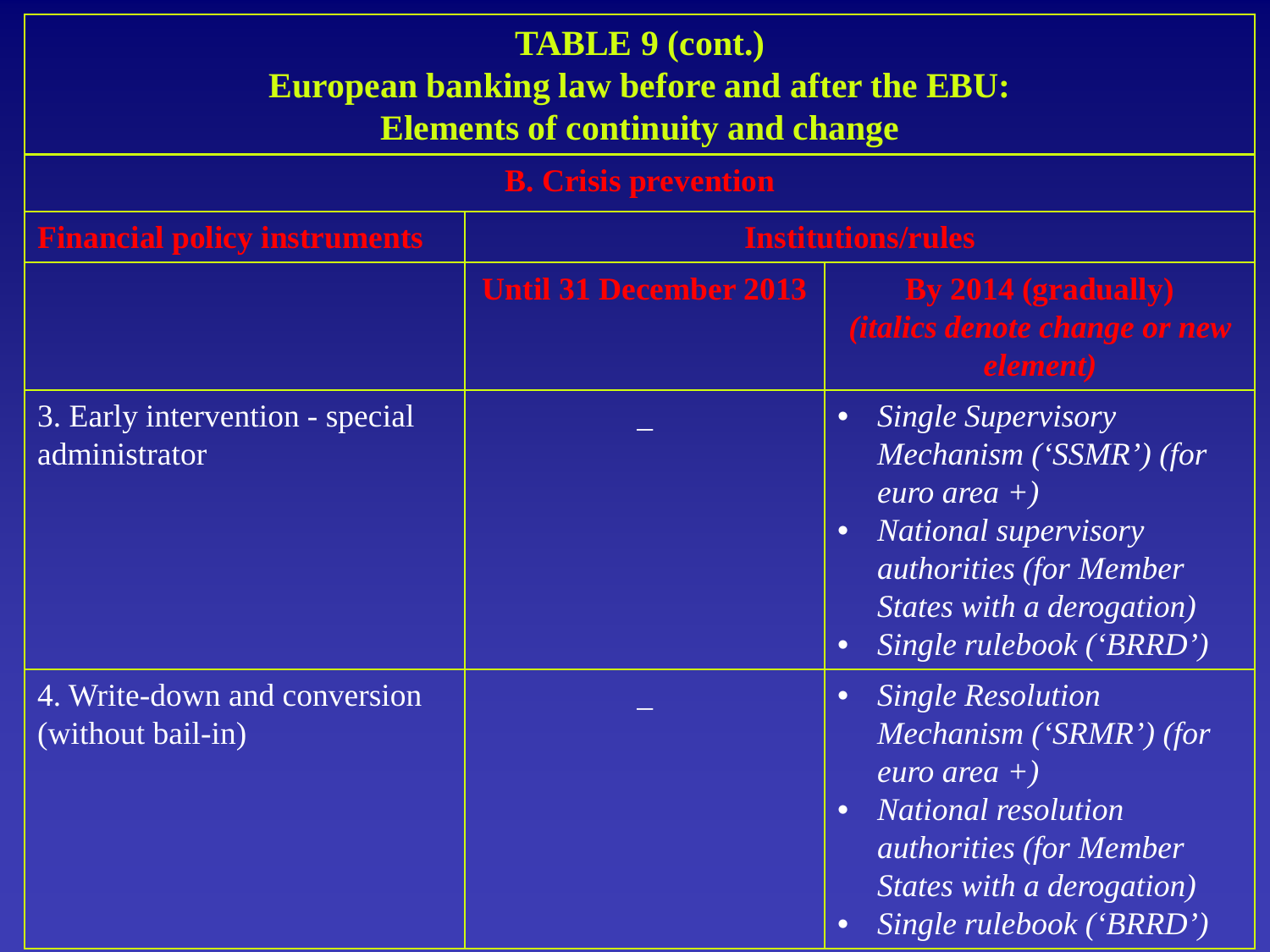| <b>TABLE 9 (cont.)</b><br><b>European banking law before and after the EBU:</b><br><b>Elements of continuity and change</b><br><b>C.</b> Crisis management |                                                                                                                 |                                                                                                                    |  |  |
|------------------------------------------------------------------------------------------------------------------------------------------------------------|-----------------------------------------------------------------------------------------------------------------|--------------------------------------------------------------------------------------------------------------------|--|--|
| <b>Financial policy instruments</b>                                                                                                                        | <b>Institutions/rules</b>                                                                                       |                                                                                                                    |  |  |
|                                                                                                                                                            | <b>Until 31 December 2013</b>                                                                                   | By 2014 (gradually)<br><i><b>(italics denote change or</b></i><br>new element)                                     |  |  |
| 1. Reorganisation of credit<br>institutions                                                                                                                | <b>National authorities</b><br>$\bullet$<br>(Directive $2001/24/EC$ )<br>No harmonisation of rules<br>$\bullet$ | <b>National authorities</b><br>$\bullet$<br>(Directive $2001/24/EC$ )<br>No harmonisation of<br>$\bullet$<br>rules |  |  |
| 2. Winding-up of credit<br>institutions                                                                                                                    | <b>National authorities</b><br>$\bullet$<br>(Directive $2001/24/EC$ )<br>No harmonisation of rules<br>$\bullet$ | <b>National authorities</b><br>$\bullet$<br>(Directive $2001/24/EC$ )<br>No harmonisation of<br>$\bullet$<br>rules |  |  |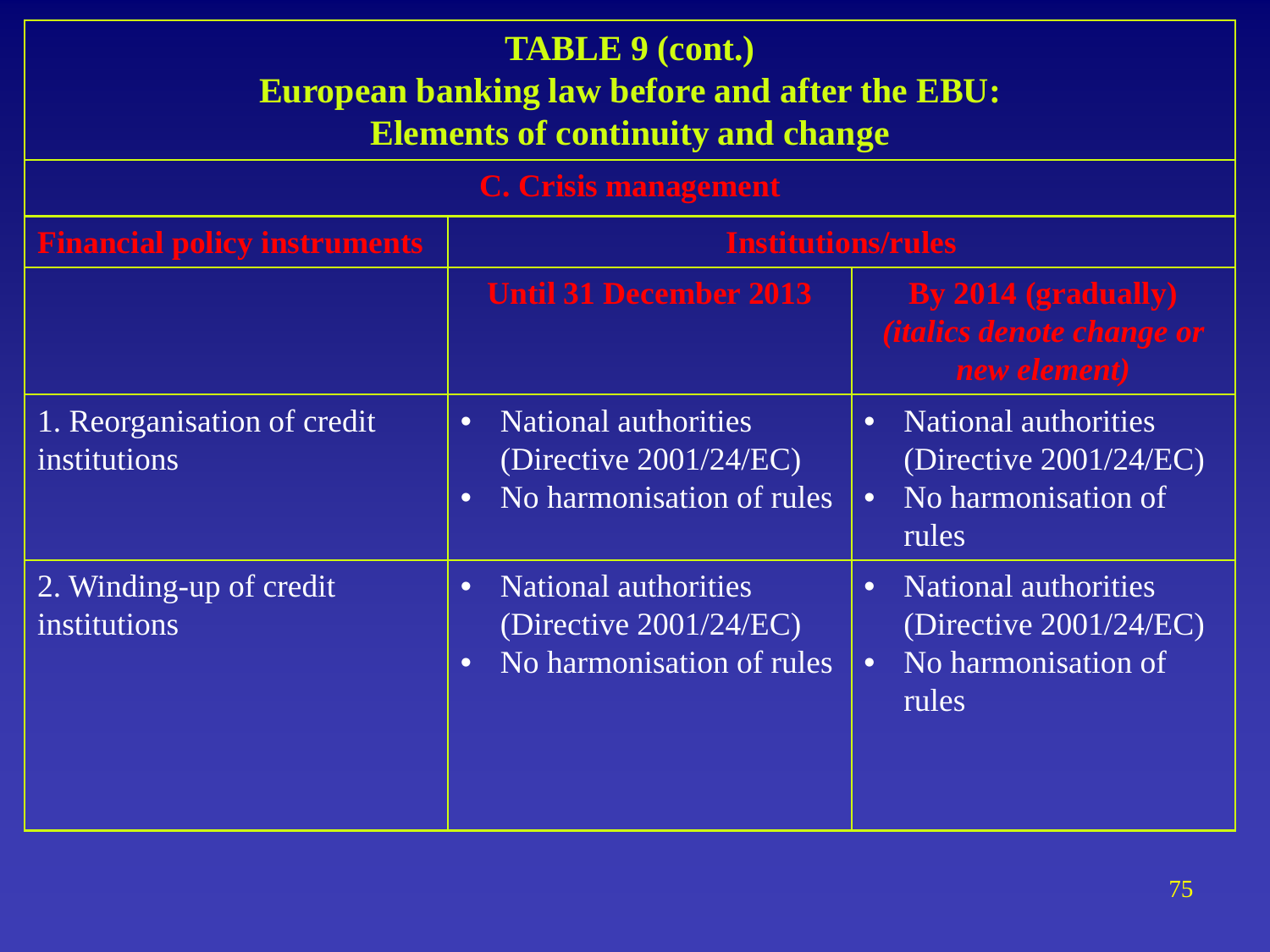# **TABLE 9 (cont.) European banking law before and after the EBU: Elements of continuity and change**

#### **C. Crisis management**

| <b>Financial policy instruments</b> | <b>Institutions/rules</b>                                                                               |                                                                                                                                                |  |
|-------------------------------------|---------------------------------------------------------------------------------------------------------|------------------------------------------------------------------------------------------------------------------------------------------------|--|
|                                     | <b>Until 31 December 2013</b>                                                                           | By 2014 (gradually)<br><i><b>(italics denote change or</b></i><br>new element)                                                                 |  |
| 3. Deposit guarantee schemes        | National schemes<br>$\bullet$<br>Minimum harmonisation<br>$\bullet$<br>of rules (Directive<br>94/19/EC) | From national schemes<br>$\bullet$<br>to the EDIS (proposal)<br>Single rulebook<br>(Directive $2014/49/EU$ )<br><i>(for all Member States)</i> |  |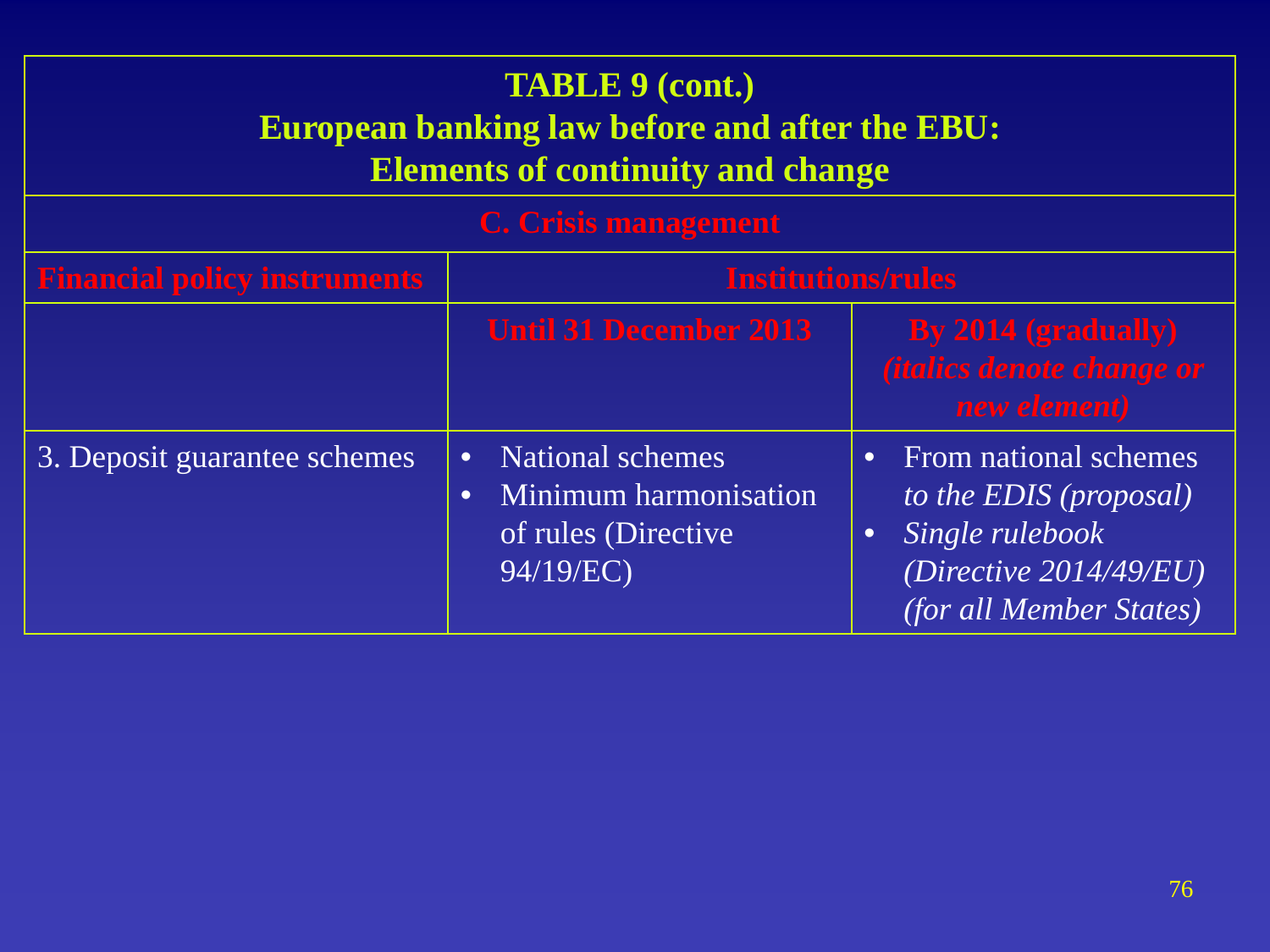| <b>TABLE 9 (cont.)</b><br><b>European banking law before and after the EBU:</b><br><b>Elements of continuity and change</b> |                               |                                                                                                                                                                                                                                                                                                                                                                                                      |  |
|-----------------------------------------------------------------------------------------------------------------------------|-------------------------------|------------------------------------------------------------------------------------------------------------------------------------------------------------------------------------------------------------------------------------------------------------------------------------------------------------------------------------------------------------------------------------------------------|--|
|                                                                                                                             | <b>C.</b> Crisis management   |                                                                                                                                                                                                                                                                                                                                                                                                      |  |
| <b>Financial policy instruments</b>                                                                                         | <b>Institutions/rules</b>     |                                                                                                                                                                                                                                                                                                                                                                                                      |  |
|                                                                                                                             | <b>Until 31 December 2013</b> | By 2014 (gradually)<br><i><b>(italics denote change or</b></i><br>new element)                                                                                                                                                                                                                                                                                                                       |  |
| 4. Resolution of credit<br>institutions                                                                                     |                               | <b>Single Resolution</b><br>$\bullet$<br>Mechanism ('SRMR')<br>(for euro area $+)$<br><b>National resolution</b><br>$\bullet$<br><i>authorities (for Member)</i><br>States with a derogation)<br><b>Single Resolution Fund</b><br>$\bullet$<br><i>(Intergovernmental)</i><br>Agreement) (for euro<br>$area +$<br>Single rulebook<br>$\bullet$<br>$('BRRD')$ (for all<br><b>Member States</b> )<br>77 |  |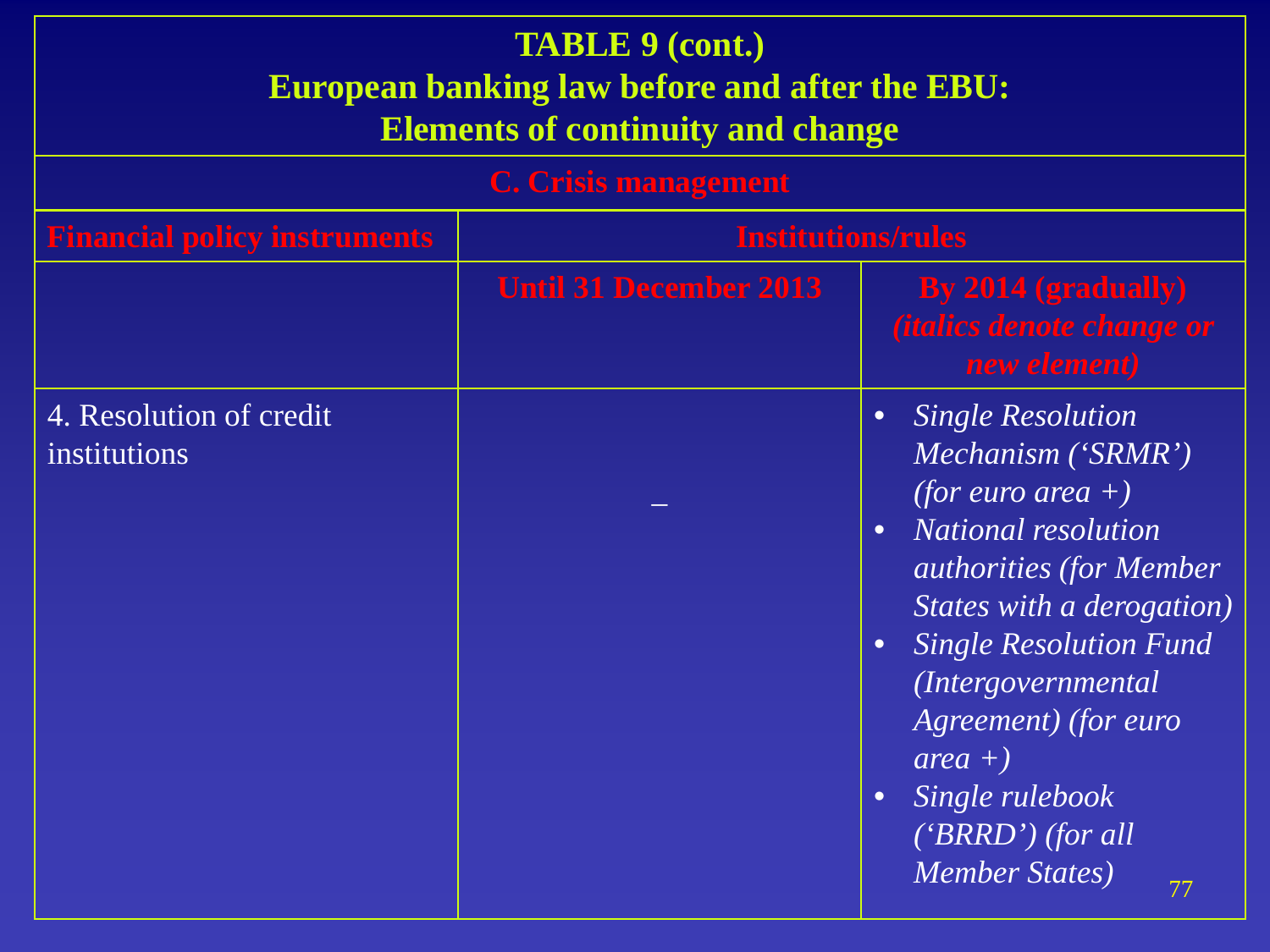| <b>TABLE 9 (cont.)</b><br><b>European banking law before and after the EBU:</b><br><b>Elements of continuity and change</b> |                                                                                                       |                                                                                                                |  |
|-----------------------------------------------------------------------------------------------------------------------------|-------------------------------------------------------------------------------------------------------|----------------------------------------------------------------------------------------------------------------|--|
|                                                                                                                             | C. Crisis management                                                                                  |                                                                                                                |  |
| <b>Financial policy instruments</b>                                                                                         | <b>Institutions/rules</b>                                                                             |                                                                                                                |  |
|                                                                                                                             | <b>Until 31 December 2013</b>                                                                         | By $2014$ (gradually)<br><i><b>(italics denote change or</b></i><br>new element)                               |  |
| 5. Provision of state subsidies<br>to systemically important<br>credit institutions                                         | <b>Member States</b><br>$\bullet$<br>Indirectly the ESM<br>$\bullet$                                  | <b>Member States</b><br>$\bullet$<br>Indirectly the ESM<br>$\bullet$<br>Directly the ESM<br>$\bullet$<br>(PRT) |  |
| 6. Last resort lending to<br>solvent but illiquid credit<br>institutions                                                    | National central banks<br>$\bullet$<br>(Emergency Liquidity)<br>Assistance (ELA) in the<br>euro area) | <b>National central banks</b><br>$\bullet$<br>(Emergency Liquidity)<br>Assistance (ELA) in the<br>euro area)   |  |
|                                                                                                                             |                                                                                                       | 78                                                                                                             |  |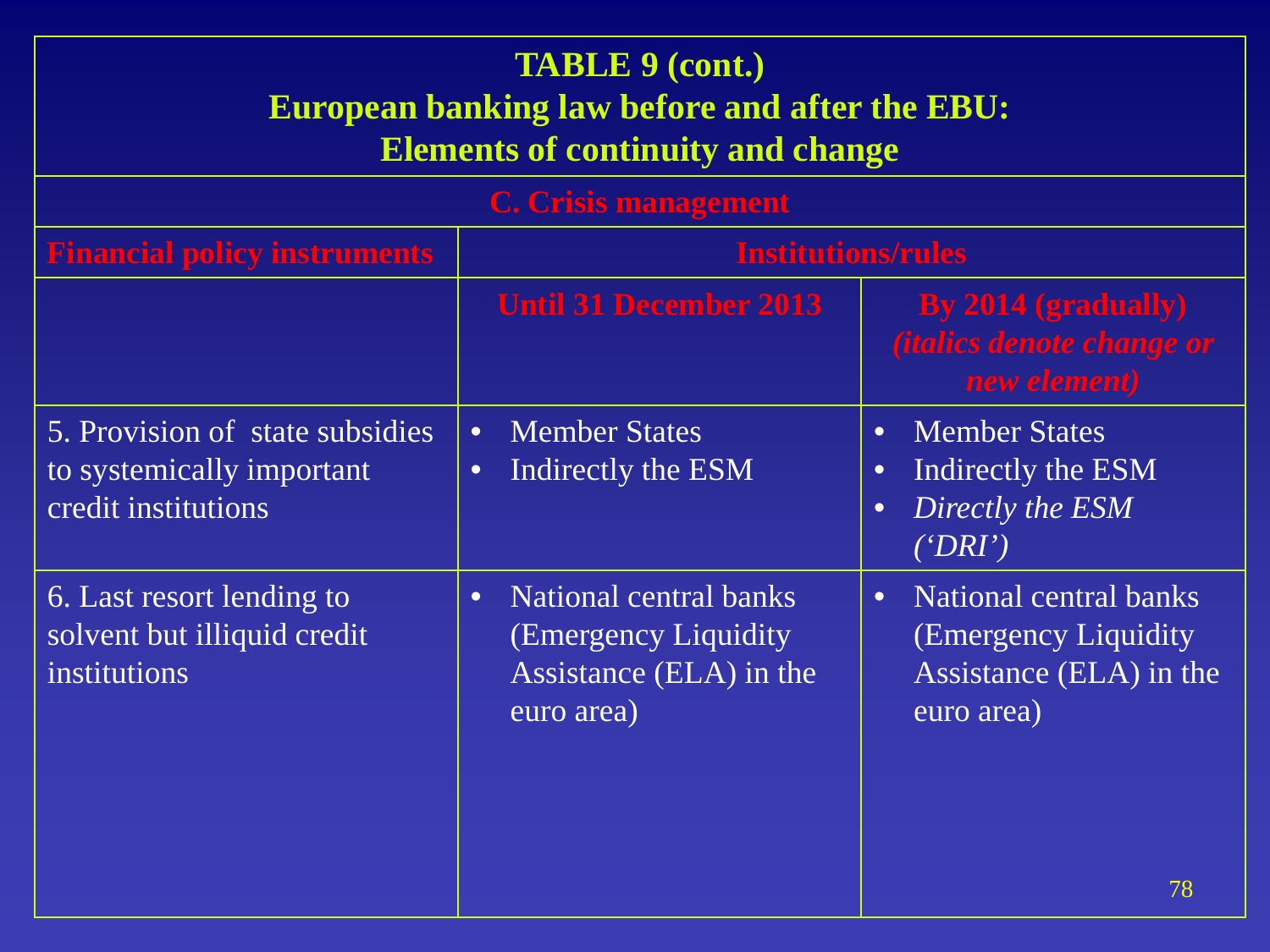| <b>TABLE 10</b><br>The partial Europeanisation of the 'bank safety net'<br>(even) with regard to significant credit institutions |                                                                     |                                                                                                                              |  |  |
|----------------------------------------------------------------------------------------------------------------------------------|---------------------------------------------------------------------|------------------------------------------------------------------------------------------------------------------------------|--|--|
| <b>Financial policy instruments</b>                                                                                              | <b>Scope of application</b>                                         | <b>Level of action</b><br><i>(italics denotes national)</i>                                                                  |  |  |
| Granting and withdrawal of<br>authorisation                                                                                      | Euro area (+ Member States<br>under close cooperation)              | <b>ECB</b> within the SSM (also<br>applicable to less significant<br>credit institutions)                                    |  |  |
| Macro-prudential oversight                                                                                                       | <b>EU</b>                                                           | <b>ESRB</b> and <b>ECB</b> (specific<br>tasks)                                                                               |  |  |
| Micro-prudential supervision                                                                                                     | Euro area (+ Member States<br>under close cooperation)              | <b>ECB</b> within the SSM (with<br>regard to the specific tasks<br>conferred on the ECB)                                     |  |  |
| Recovery planning and early<br>intervention                                                                                      | Euro area (+ Member States<br>under close cooperation)              | <b>ECB</b> within the SSM                                                                                                    |  |  |
| Recapitalisation by public<br>funds                                                                                              | EU<br>$\bullet$<br>Euro area<br>$\bullet$<br>Euro area<br>$\bullet$ | National governments<br>$\bullet$<br>Indirectly by the ESM<br>$\bullet$<br>Directly by the ESM<br>$\bullet$<br>("DRI")<br>79 |  |  |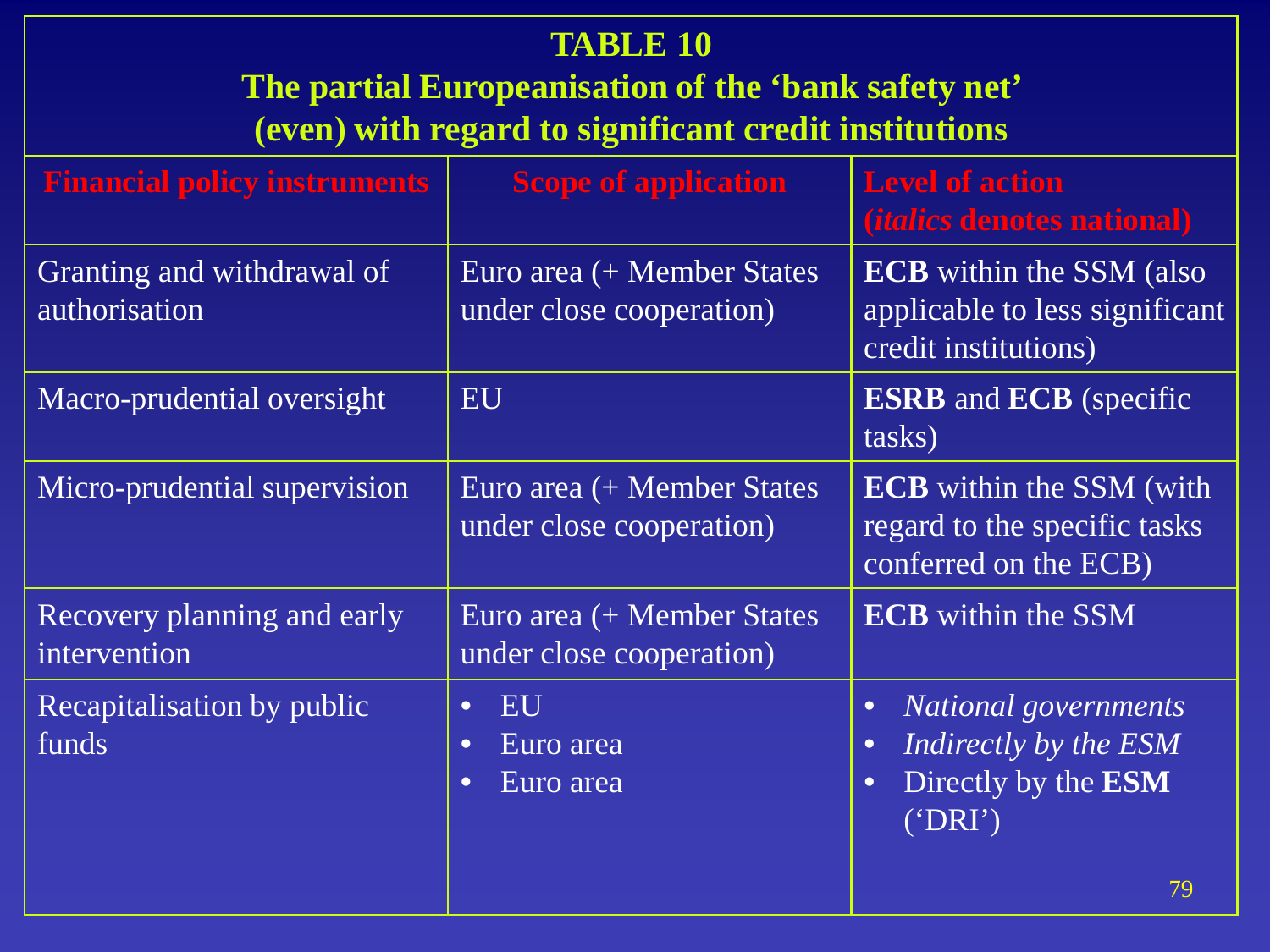| <b>TABLE 10 (cont.)</b><br>The partial Europeanisation of the 'bank safety net'<br>(even) with regard to significant credit institutions |                                                        |                                                                                                          |  |  |
|------------------------------------------------------------------------------------------------------------------------------------------|--------------------------------------------------------|----------------------------------------------------------------------------------------------------------|--|--|
| <b>Financial policy instruments</b>                                                                                                      | <b>Scope of application</b>                            | <b>Level of action</b><br><i>(italics denotes national)</i>                                              |  |  |
| Drawing up of resolution<br>plans, assessment of<br>resolvability and resolution                                                         | Euro area (+ Member States<br>under close cooperation) | <b>Single Resolution Board</b><br>('SRB') within the SRM<br>(as of 1 January $\overline{2016}$ )         |  |  |
| Winding up                                                                                                                               | EU                                                     | National administrative or<br><i>judicial authorities</i>                                                |  |  |
| Deposit guarantee                                                                                                                        | EU                                                     | National deposit guarantee<br>schemes<br>European Deposit Insurance<br>Scheme (EDIS) ( <i>proposal</i> ) |  |  |
| Last resort lending ('ELA')                                                                                                              | Euro area                                              | National central banks-<br>members of the Eurosystem                                                     |  |  |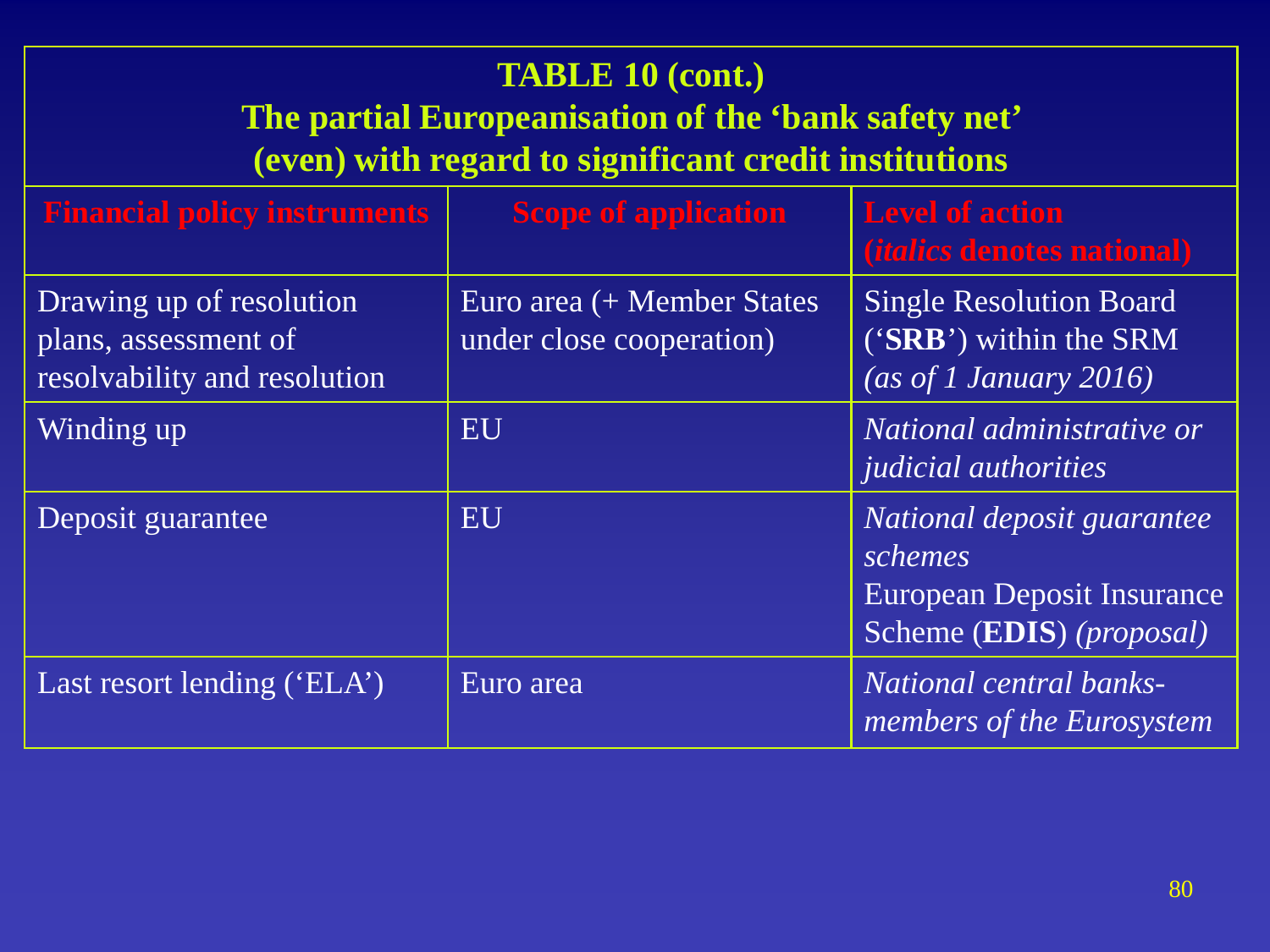|                                                  | <b>TABLE 11</b><br>The regulatory perimeter                                                                                                                                                                                                                                                                                                                                                                                                                              |                                                                            |                                                                                                                                                                                                                                                                                                                                                                                                                                |  |
|--------------------------------------------------|--------------------------------------------------------------------------------------------------------------------------------------------------------------------------------------------------------------------------------------------------------------------------------------------------------------------------------------------------------------------------------------------------------------------------------------------------------------------------|----------------------------------------------------------------------------|--------------------------------------------------------------------------------------------------------------------------------------------------------------------------------------------------------------------------------------------------------------------------------------------------------------------------------------------------------------------------------------------------------------------------------|--|
|                                                  | A. The perimeter in respect of different types of financial firms                                                                                                                                                                                                                                                                                                                                                                                                        |                                                                            |                                                                                                                                                                                                                                                                                                                                                                                                                                |  |
|                                                  | <b>Included</b><br><b>Excluded</b>                                                                                                                                                                                                                                                                                                                                                                                                                                       |                                                                            |                                                                                                                                                                                                                                                                                                                                                                                                                                |  |
| $\bullet$<br>$\bullet$<br>$\bullet$<br>$\bullet$ | credit institutions<br>'financial holding companies', in the<br>context of the conduct of consolidated<br>supervision of banking groups,<br>'mixed financial holding companies', in<br>the context of the conduct of<br>supplementary supervision on financial<br>conglomerates including credit<br><i>institutions</i><br>branches established in a participating<br>Member State by a credit institution<br>incorporated in a non-participating<br><b>Member State</b> | $\bullet$<br>$\bullet$<br>$\bullet$<br>$\bullet$<br>$\bullet$<br>$\bullet$ | credit institutions excluded from the field<br>of application of the CRD IV<br>financial institutions $(e.g., leasing,$<br>factoring and credit companies), including<br>payment institutions and asset<br>management companies<br>insurance and reinsurance undertakings<br>investment firms,<br>central counterparties<br>UCITS management companies, and<br>alternative investment fund managers<br>(including hedge funds) |  |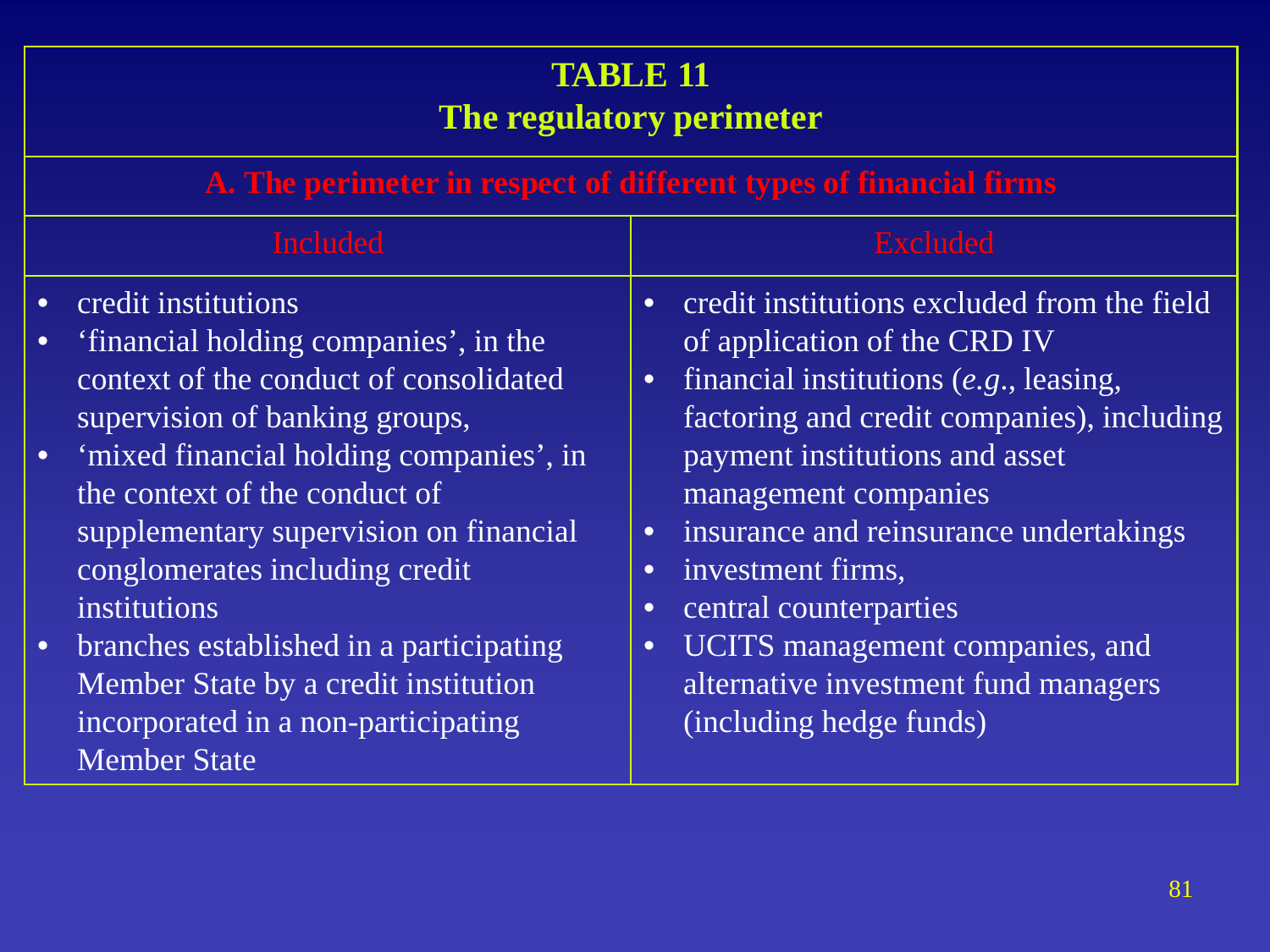| <b>TABLE 11 (cont.)</b><br>The regulatory perimeter               |                                                                                                                                                                                                                                                                                                 |  |
|-------------------------------------------------------------------|-------------------------------------------------------------------------------------------------------------------------------------------------------------------------------------------------------------------------------------------------------------------------------------------------|--|
| <b>B.</b> The perimeter in respect of Member States               |                                                                                                                                                                                                                                                                                                 |  |
| <b>Euro area Member States</b><br>Member States with a derogation |                                                                                                                                                                                                                                                                                                 |  |
| Yes <sup>-</sup>                                                  | Specific rules on:<br>branches in participating Member States<br>$\bullet$<br>of credit institutions incorporated in non-<br>participating Member States<br>credit institutions incorporated in Member<br>$\bullet$<br>States with a derogation which have<br>established a 'close cooperation' |  |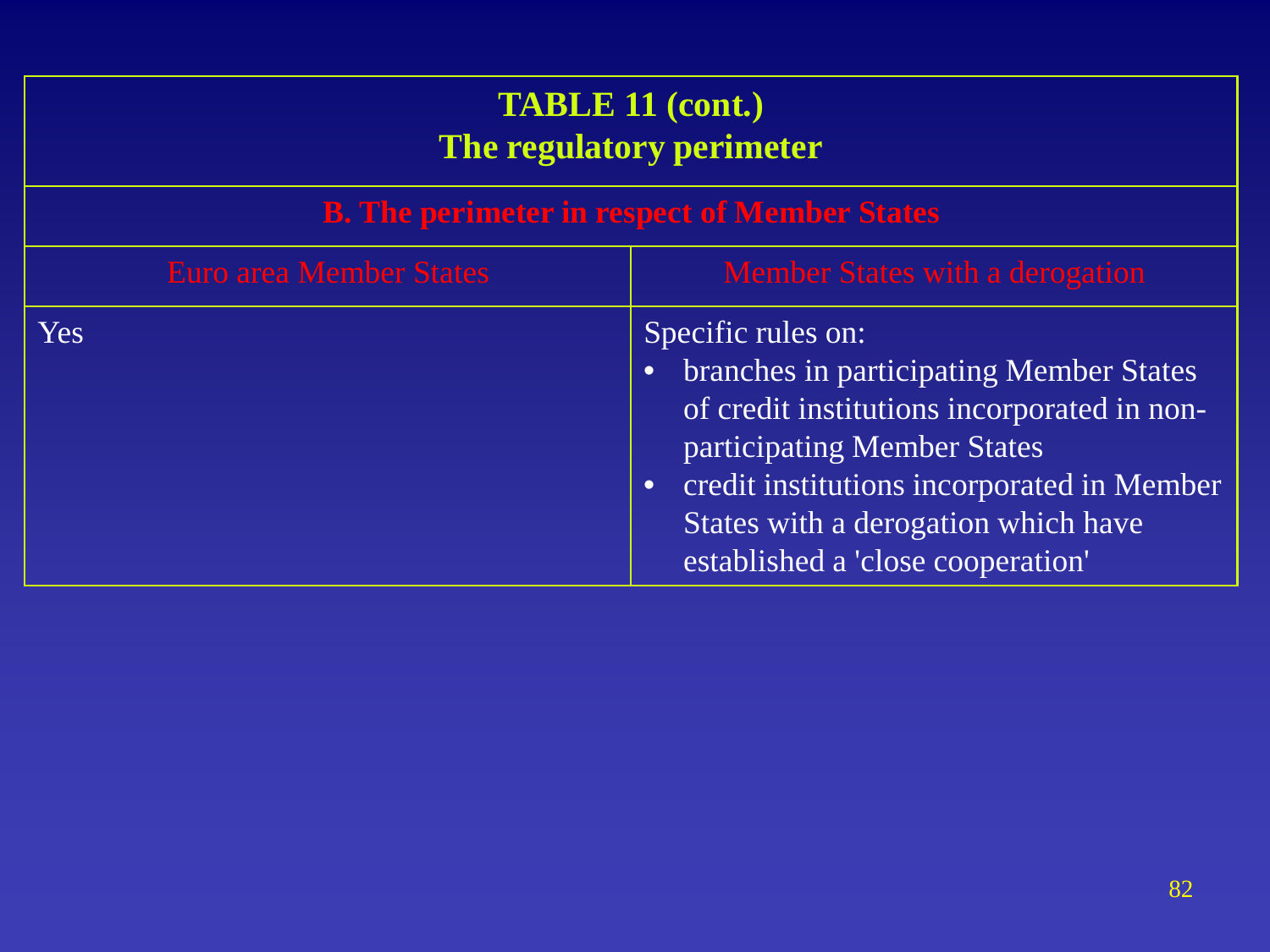## **TABLE 11 (cont.) The regulatory perimeter**

**C. The perimeter in respect of credit institutions and other supervised entities and groups - direct supervision by the ECB**

**1.** *Size criterion*: in principle (unless particular circumstances justify otherwise), supervised entities and groups if the total value of their assets exceeds 30 billion euros.

**2.** *Economic importance criterion*: in principle (unless particular circumstances justify otherwise), supervised entities and groups meeting any one of the following criteria:

- the ratio of their total assets over the GDP of the participating Member State of establishment exceeds 20%, unless the total value of their assets is below 5 billion euros, or
- following a notification by their national competent authority that it considers such institutions of significant relevance with regard to the domestic economy, the ECB takes a Decision confirming such significance.

**3.** *Cross-border activities criterion*: those considered by the ECB, on its own initiative, to be of significant relevance if:

- they have established banking subsidiaries in more than one participating Member States, and
- their cross-border assets or liabilities represent a significant part of their total assets or liabilities.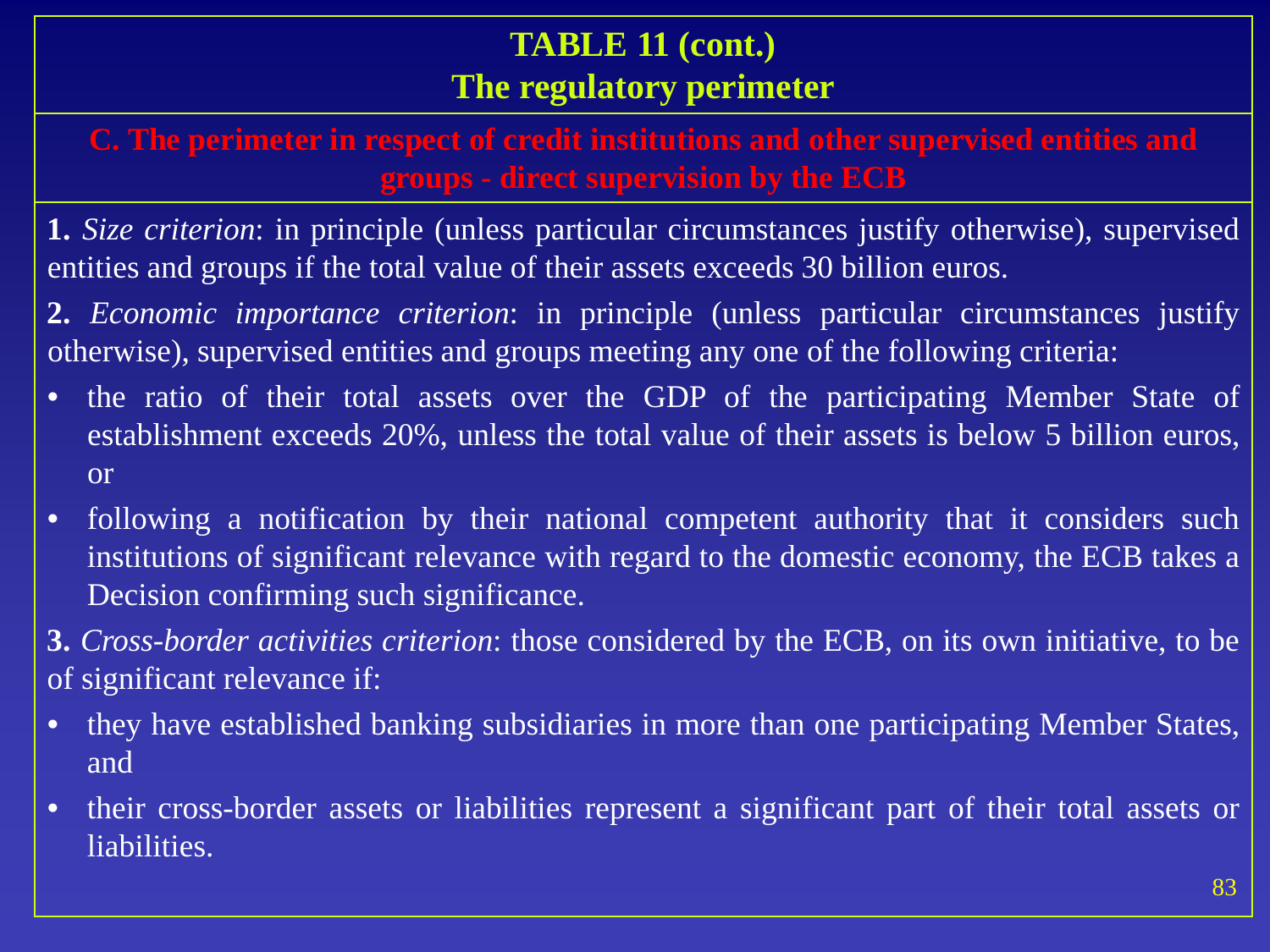# **TABLE 11 (cont.) The regulatory perimeter**

**C. The perimeter in respect of credit institutions and other supervised entities and groups - direct supervision by the ECB**

**4.** *Direct financial assistance criterion*: those for which public financial assistance has been requested or received directly from the EFSF or the ESM.

**5.** In any case, the three most significant credit institutions or supervised groups in each Member State, unless otherwise justified by particular circumstances.

**6.** When necessary to ensure consistent application of high supervisory standards, the ECB may at any time, on its own initiative after consulting with national authorities or upon request by a national competent authority, decide to exercise directly the supervision of a less significant supervised entity or group, including in the case where financial assistance has been requested or received indirectly from the EFSF or the ESM.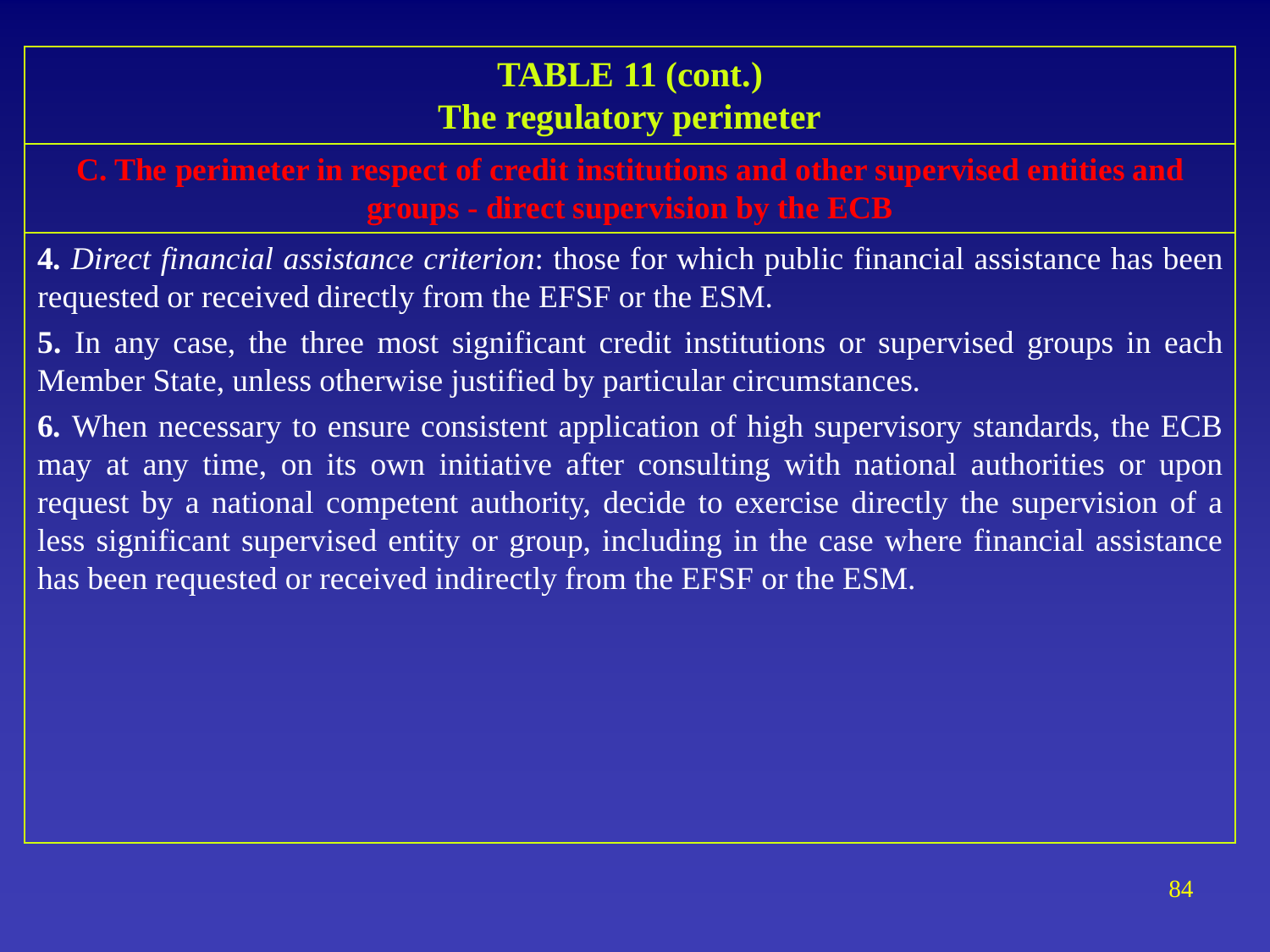#### **TABLE 12**

## **Allocation of tasks between the ECB and the national competent authorities (NCAs)**

|                                                                                               | <b>Significant supervised</b><br>entities | <b>Less significant supervised</b><br>entities |
|-----------------------------------------------------------------------------------------------|-------------------------------------------|------------------------------------------------|
| Granting and withdrawal of<br>authorization                                                   | <b>ECB</b>                                | <b>ECB</b>                                     |
| Assessment of applications<br>for the acquisition and<br>disposal of 'qualifying<br>holdings' | <b>ECB</b>                                | <b>ECB</b>                                     |
| Conduct of micro-prudential<br>supervision                                                    | <b>ECB</b>                                | <b>NCA</b>                                     |
| Conduct of macro-prudential<br>regulation                                                     | <b>ECB/NCA or NDA</b>                     | <b>NCA</b> or NDA                              |
| Carrying out supervisory<br>tasks in relation to recovery<br>plans and early intervention     | <b>ECB</b>                                | <b>NCA</b>                                     |
| <b>Conduct of stress-tests</b>                                                                | ECB                                       | <b>NCA</b><br>85                               |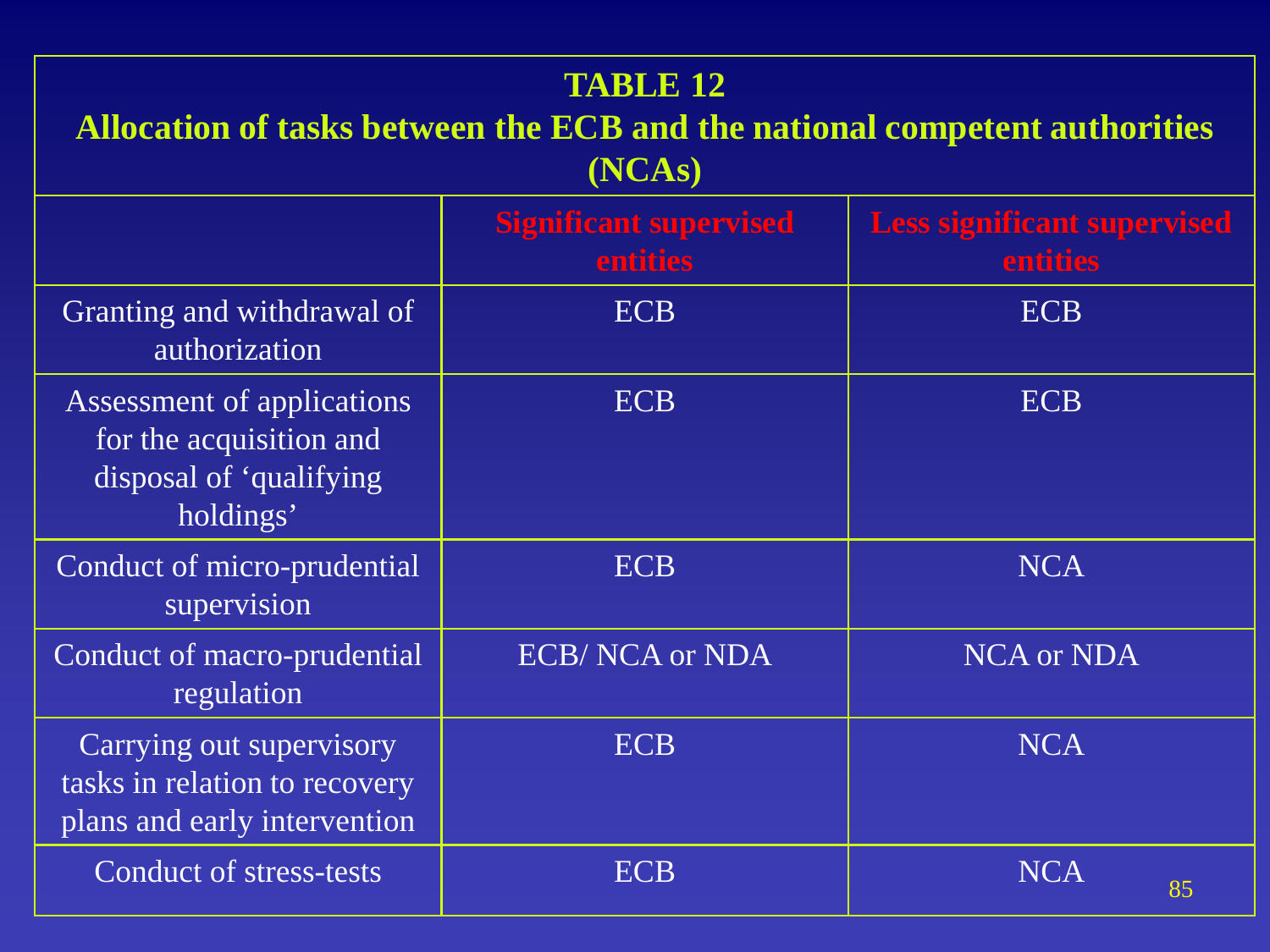| <b>TABLE 12 (cont.)</b><br>Allocation of tasks between the ECB and the national competent authorities<br>(NCAs)        |                                                  |                                                |  |  |
|------------------------------------------------------------------------------------------------------------------------|--------------------------------------------------|------------------------------------------------|--|--|
|                                                                                                                        | <b>Significant supervised</b><br><b>entities</b> | <b>Less significant supervised</b><br>entities |  |  |
| Participation in colleges of<br>supervisors                                                                            | <b>ECB</b>                                       | <b>NCA</b>                                     |  |  |
| Protection of the economic<br>interests of consumers<br>transacting with financial<br>service providers                | <b>NCA</b>                                       | <b>NCA</b>                                     |  |  |
| Supervision of (retail)<br>payment services                                                                            | <b>NCA</b>                                       | <b>NCA</b>                                     |  |  |
| Prevention of the use of the<br>financial system for the<br>purposes of money<br>laundering and terrorist<br>financing | <b>NCA</b>                                       | <b>NCA</b>                                     |  |  |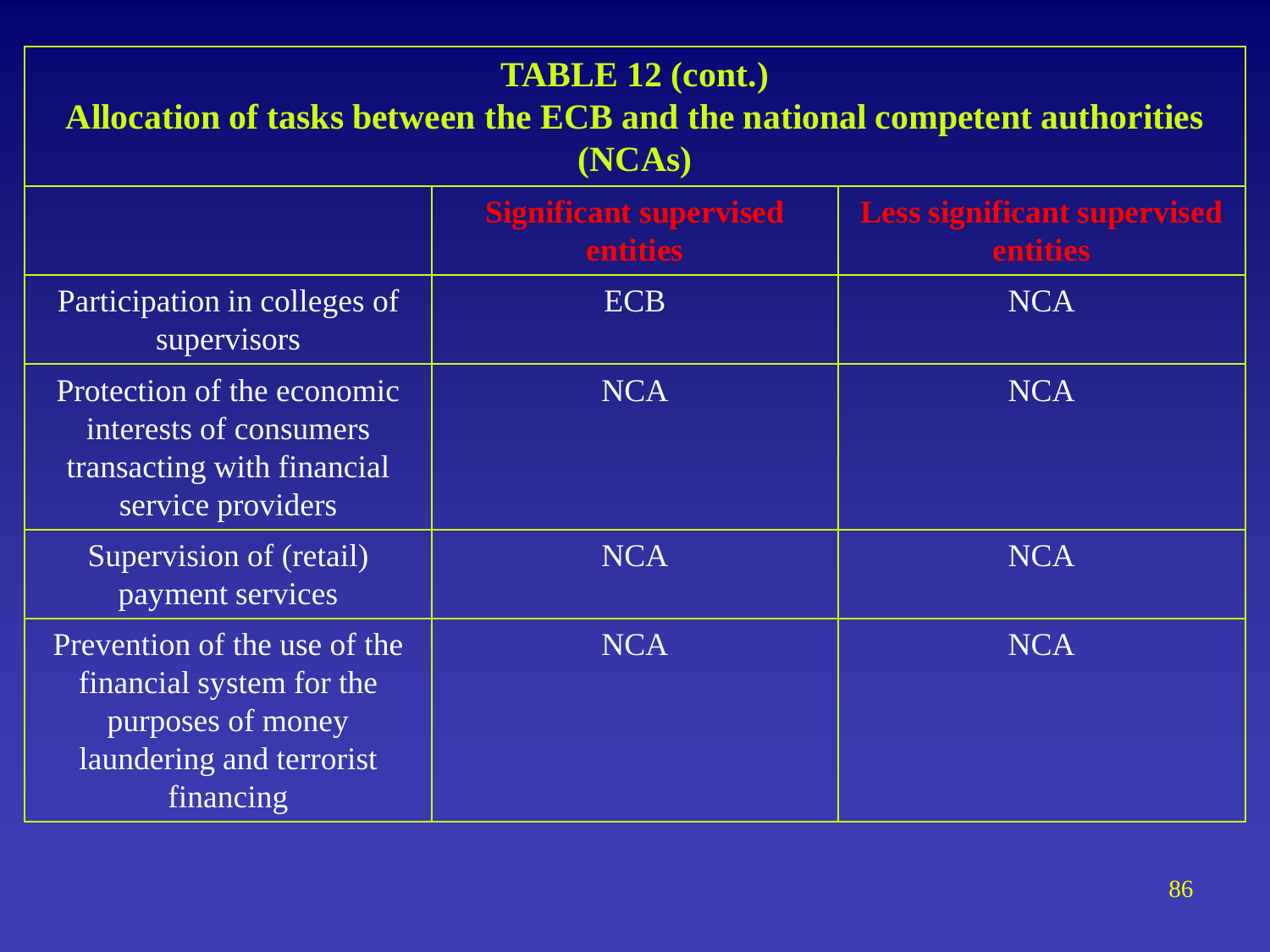#### **TABLE 13**

## **Classification of members of the Basel Committee on Banking Supervision according to their competences in micro-prudential banking (financial) supervision**

|                   |                 | <b>Members of Basel Committee (reference to the relevant</b><br>state) |                                                    |
|-------------------|-----------------|------------------------------------------------------------------------|----------------------------------------------------|
|                   |                 | <b>National central banks (14)</b>                                     | <b>National administrative</b><br>authorities (14) |
|                   | <b>Sectoral</b> | Argentina                                                              | <b>Only for banking:</b>                           |
|                   | approach        | <b>Brasil</b>                                                          | China                                              |
| <b>Approaches</b> |                 | Hong Kong SAR                                                          | Turkey                                             |
| on micro-         |                 | India                                                                  | <b>United States</b>                               |
| prudential        |                 | Italy                                                                  |                                                    |
| financial         |                 | Russia                                                                 | <b>Both for banking and capital</b>                |
| supervision       |                 | Saudi Arabia                                                           | markets:                                           |
|                   |                 | Singapore                                                              | Luxembourg                                         |
|                   |                 | <b>South Africa</b>                                                    | Mexico                                             |
|                   |                 | Spain                                                                  |                                                    |
|                   |                 | (SSM: euro area)                                                       |                                                    |
|                   |                 | <b>United Kingdom</b>                                                  |                                                    |
|                   |                 |                                                                        | 87                                                 |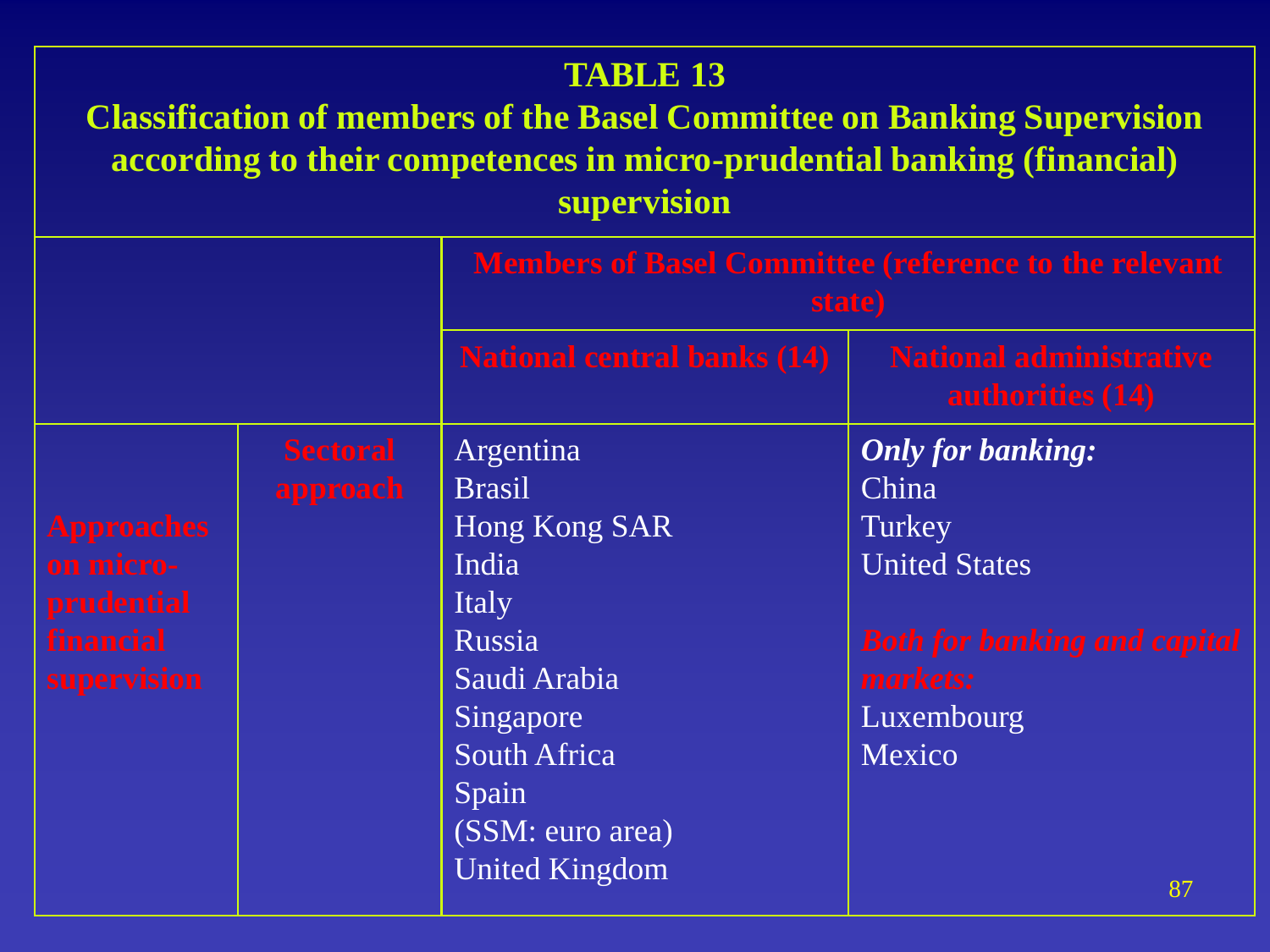|                                                                                        |                                        | <b>TABLE 13 (cont.)</b><br><b>Classification of members of the Basel Committee on Banking Supervision</b><br>according to their competences in micro-prudential banking (financial)<br>supervision |                                                                                        |
|----------------------------------------------------------------------------------------|----------------------------------------|----------------------------------------------------------------------------------------------------------------------------------------------------------------------------------------------------|----------------------------------------------------------------------------------------|
|                                                                                        |                                        | <b>Members of Basel Committee (reference to the relevant</b><br>state)                                                                                                                             |                                                                                        |
|                                                                                        |                                        | <b>National central banks (14)</b>                                                                                                                                                                 | <b>National administrative</b><br><b>authorities</b> (14)                              |
| <b>Approaches</b><br>on micro-<br><b>prudential</b><br><b>financial</b><br>supervision | <b>Functional</b><br>approach          | Belgium<br><b>Netherlands</b>                                                                                                                                                                      | France                                                                                 |
|                                                                                        | <b>Full</b><br>integration<br>approach |                                                                                                                                                                                                    | Australia<br>Canada<br>Germany<br>Indonesia<br>Japan<br>Korea<br>Sweden<br>Switzerland |
|                                                                                        |                                        |                                                                                                                                                                                                    | 88                                                                                     |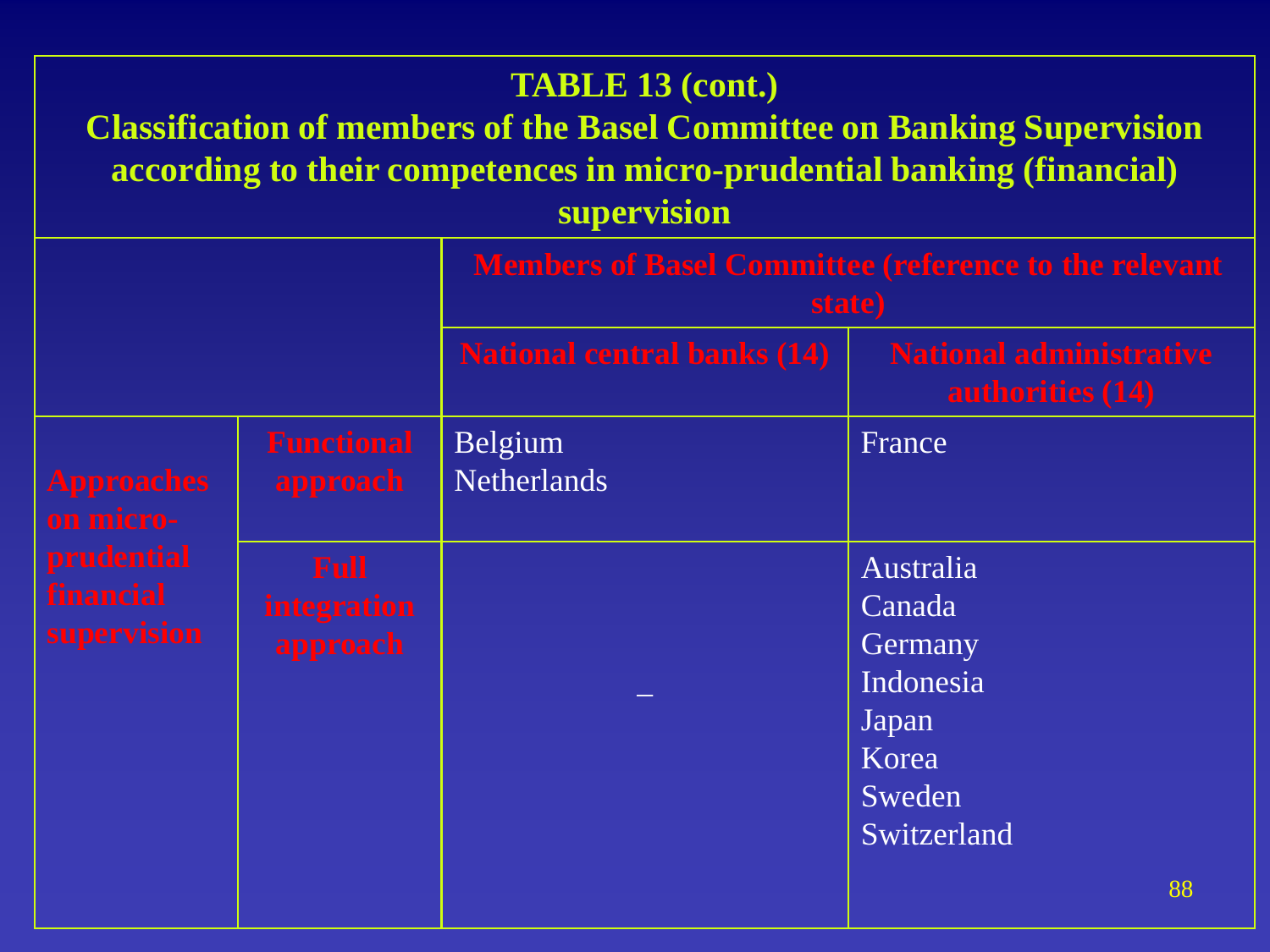| <b>TABLE 14</b><br>A comparison: ECB (as a supervisory authority), EBA and ESRB |                                                                                                                                                                                                   |                                                                                                                                                                                                           |                                                                                                                                                                                                                      |  |  |  |  |
|---------------------------------------------------------------------------------|---------------------------------------------------------------------------------------------------------------------------------------------------------------------------------------------------|-----------------------------------------------------------------------------------------------------------------------------------------------------------------------------------------------------------|----------------------------------------------------------------------------------------------------------------------------------------------------------------------------------------------------------------------|--|--|--|--|
|                                                                                 | <b>ECB</b>                                                                                                                                                                                        | <b>EBA</b>                                                                                                                                                                                                | <b>ESRB</b>                                                                                                                                                                                                          |  |  |  |  |
| <b>Objective</b>                                                                | contribution to the<br>safety and soundness<br>of credit institutions<br>and the stability of the<br>financial system<br>within the EU and<br>each Member State<br>(SSM Regulation,<br>Article 1) | protection of the public<br>interest by contributing<br>to the stability of the<br>financial system, for the<br>EU economy, its<br>citizens and businesses<br>(EBA Regulation,<br>Article 1, paragraph 5) | contribution to the<br>prevention/mitigation<br>of systemic risks to<br>financial stability in the<br>EU arising from<br>developments within<br>the financial system<br>(ESRB Regulation,<br>Article 3, paragraph 1) |  |  |  |  |
| <b>Tasks</b>                                                                    | micro-prudential<br>supervision of credit<br>institutions (SSM<br><b>Regulation, Articles 4</b><br>and $5)$                                                                                       | various (EBA<br><b>Regulation, Articles 8-</b><br>9), but <i>not a</i><br>supervisory authority                                                                                                           | macro-prudential<br>oversight of the<br>financial system<br>(ESRB Regulation,<br>Article 3, paragraph 1)                                                                                                             |  |  |  |  |
| <b>Seat</b>                                                                     | Frankfurt                                                                                                                                                                                         | London                                                                                                                                                                                                    | Frankfurt                                                                                                                                                                                                            |  |  |  |  |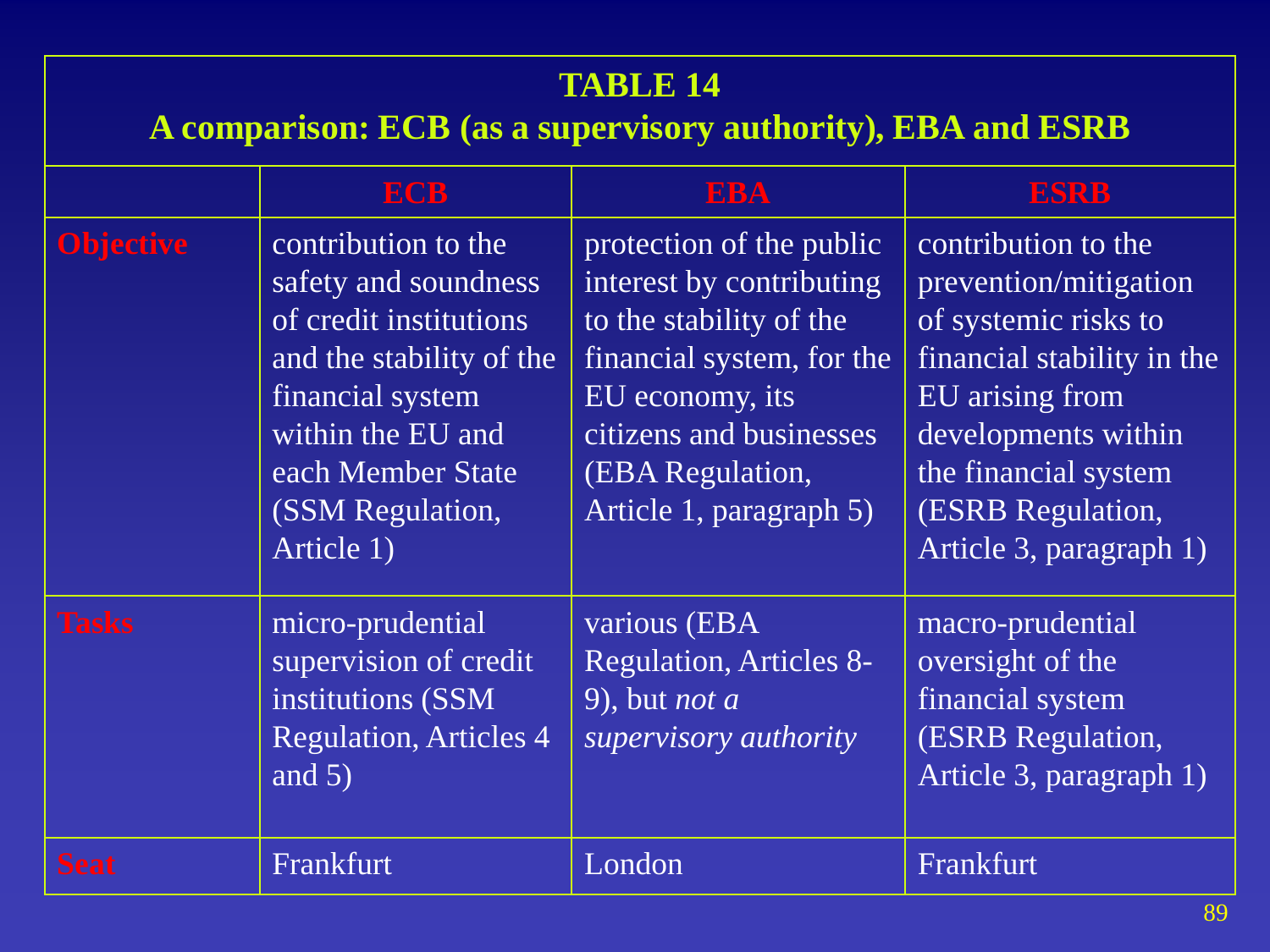# **TABLE 15**

**COM** within 24 hours endorses the resolution scheme

SRB submits resolution scheme to the **Commission** (**COM**)

**COM** within 24 hours objects to the resolution scheme concerning discretionary aspects of it

**COM** within 12 hours proposes to **ECOFIN** to object to the resolution scheme on the grounds that the resolution scheme does not fulfil the criterion of public interest

**COM** within 12 hours proposes to **ECOFIN** to approve or object to a material modification of the amount of the Fund provided for in the resolution scheme





SRB within 8 hours modifies the resolution scheme on accordance with the reasons expressed



Objection by the **ECOFIN** to the resolution scheme within 24 hours from its transmission by the SRB

**ECOFIN** objects to material modification of the amount of the Fund provided for in the resolution scheme within 24 hours from its transmission by the SRB

**ECOFIN** approves a material modification of the amount of the Fund provided for in the resolution scheme within 24 hours from its transmission by the SRB

Adoption of the resolution scheme

winding up of the entity concered

> Adoption of the resolution scheme

SRB within 8 hours modifies resolution scheme in accordance with the reasons expressed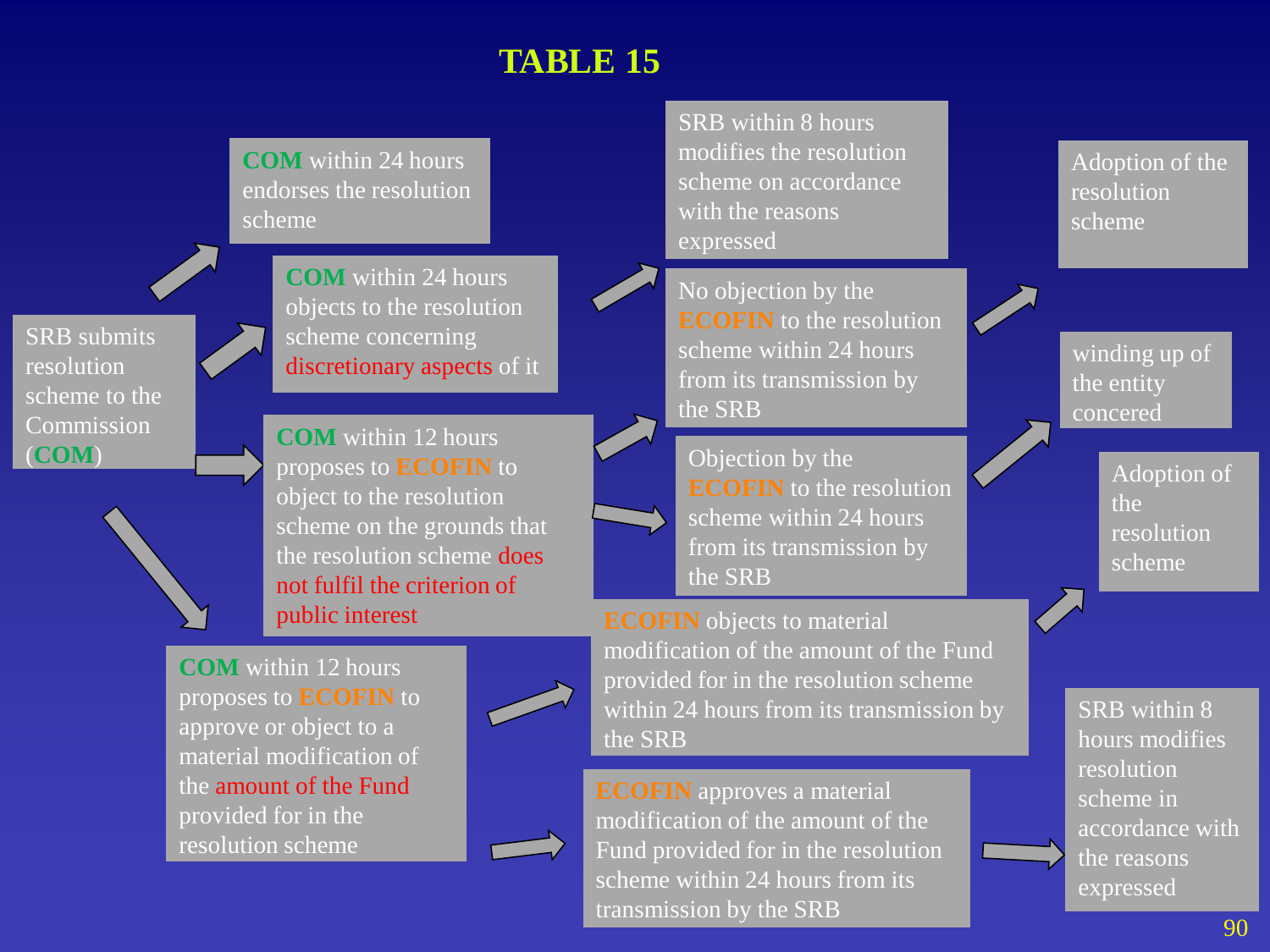# **E. Concluding remarks**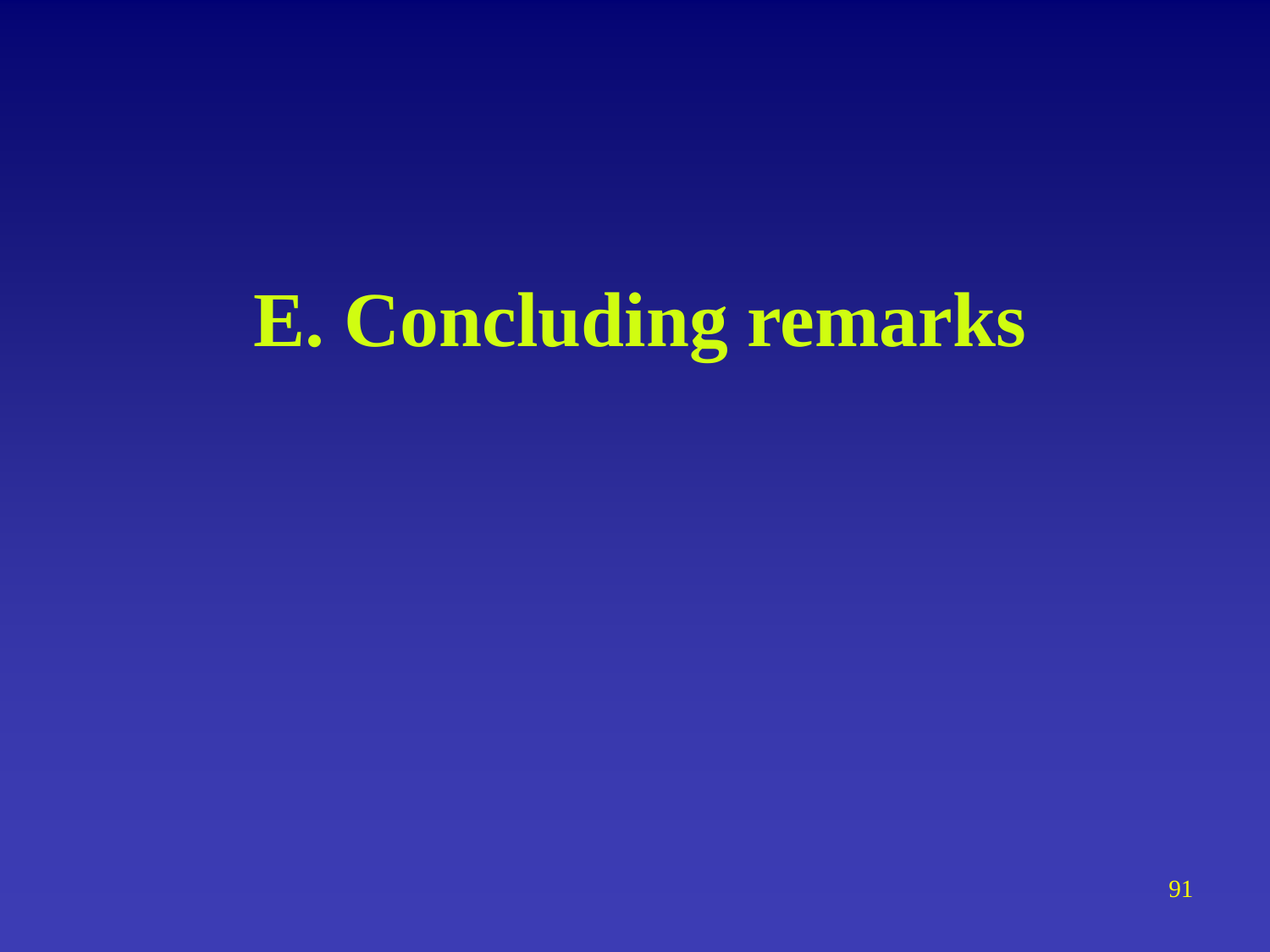**1.** Breaking the vicious circles between the banking system and the sovereign may partly be achieved through an appropriate design of the 'bank safety net'.

**2.** In the EU (mainly but not exclusively in the euro area), through the 'European Banking Union' project, the focus has been on:

# **2.1 In terms of rules**:

- enhancing micro- and macro-prudential banking regulation,
- establishing a framework for the resolution of credit institutions,
- harmonizing the level of deposit guarantee at a maximum level

# **2.2 In terms of institutions**:

- creating a European Systemic Risk Board for macro-prudential financial oversight,
- creating pan-European mechanisms and funds for banking microprudential supervision and resolution, and
- planning the Europeanisation of deposit guarantee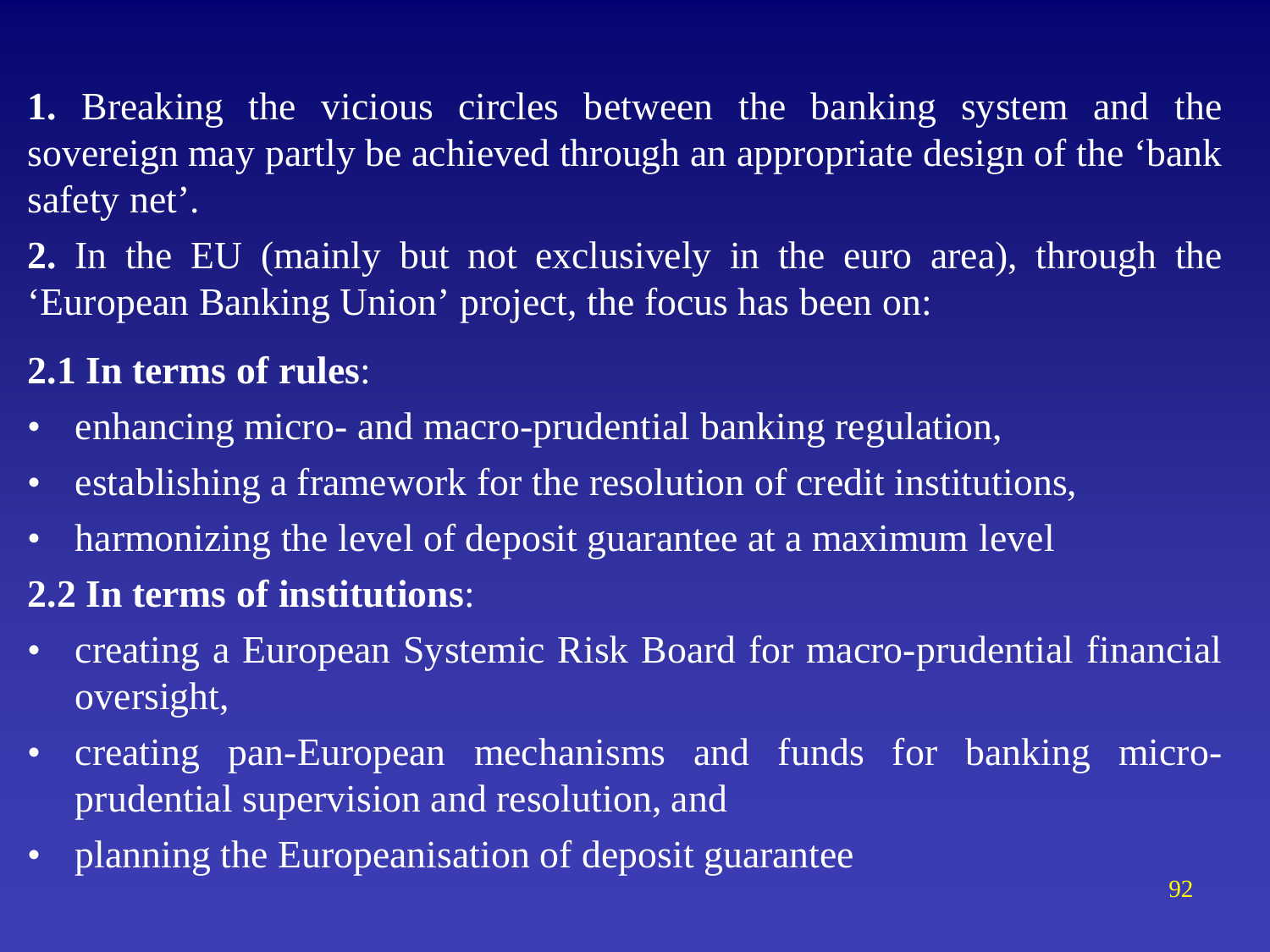**3.** Sound fiscal and monetary policies are, however, indispensable (outside the reach of this presentation).

- Monetary policy has been centralized within the euro area **(Article 127 TFEU)** – **monetary union**
- Fiscal policies, even within the euro area, remain still national **(Article 120 TFEU)**, under the constraints laid down by the principles of economic coordination **(Article 121 TFEU)** and fiscal discipline **(Articles 123-126 TFEU) – economic union**

**4.** A point of concern: the accuracy and forward-looking perspective of the monitoring mechanism provided by pan-European and international institutions and bodies and potential adverse implications.

An important remark by **B. Eichengreen (2015)**: *"Ireland was blessed by external surveillance of its financial regulation, and of its economic and financial policies generally, by the European Union and the IMF"*: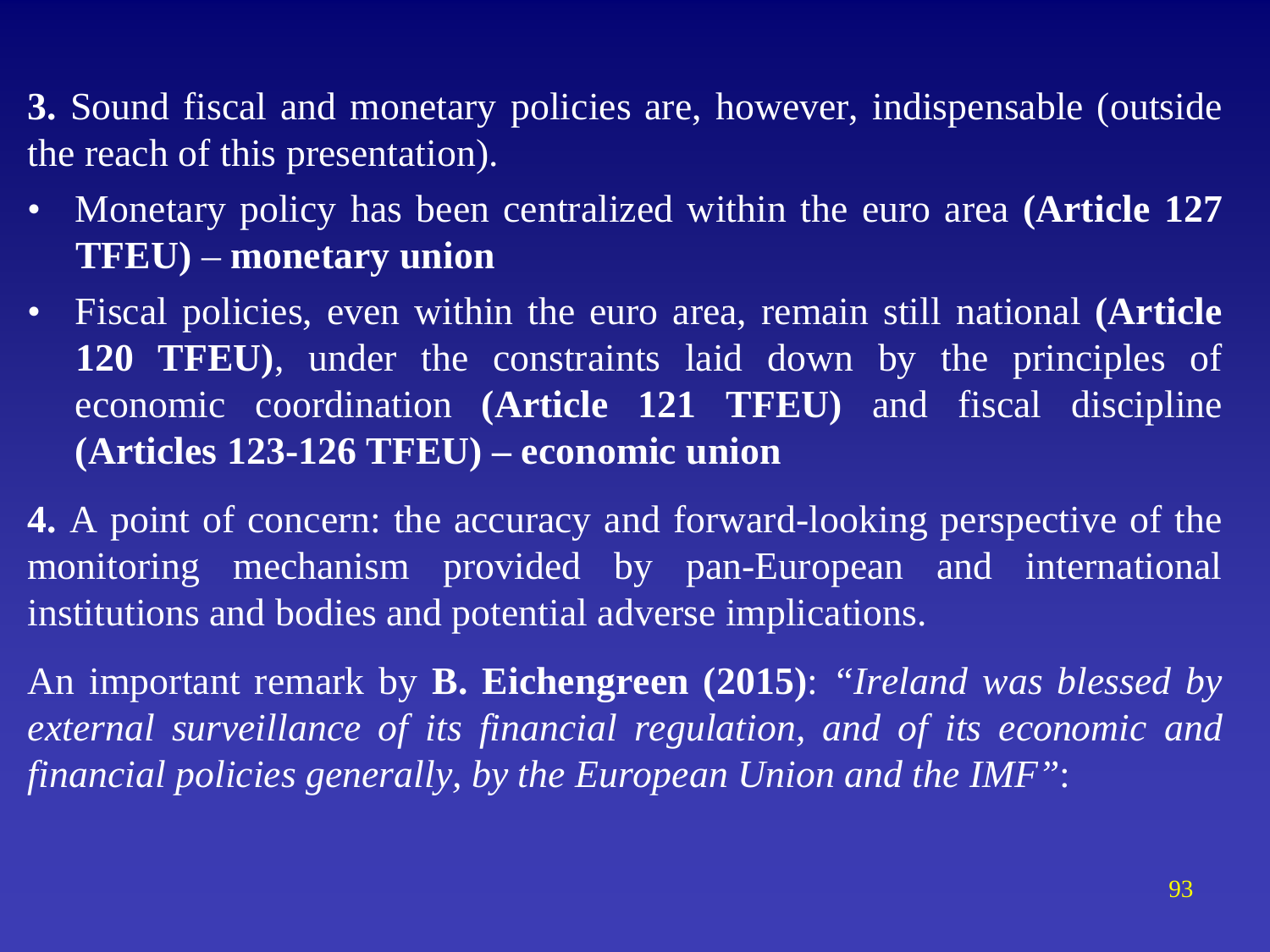- between 2004 and 2010 the Irish banking system was subject to the oversight of the Committee of European Banking Supervisors (the predecessor of the European Banking Authority (EBA)) – CEBS reports were confined to defining standards and best practices rather than examining the conformance of individual member states with those standards and practices - hence the excesses of banking practice in Ireland seem to have received little scrutiny,
- surveillance by the European Commission, for its part, focused on fiscal policy under the provisions of the TFEU and the Stability and Growth Pact – Ireland's budget surpluses thus freed it of serious criticism,